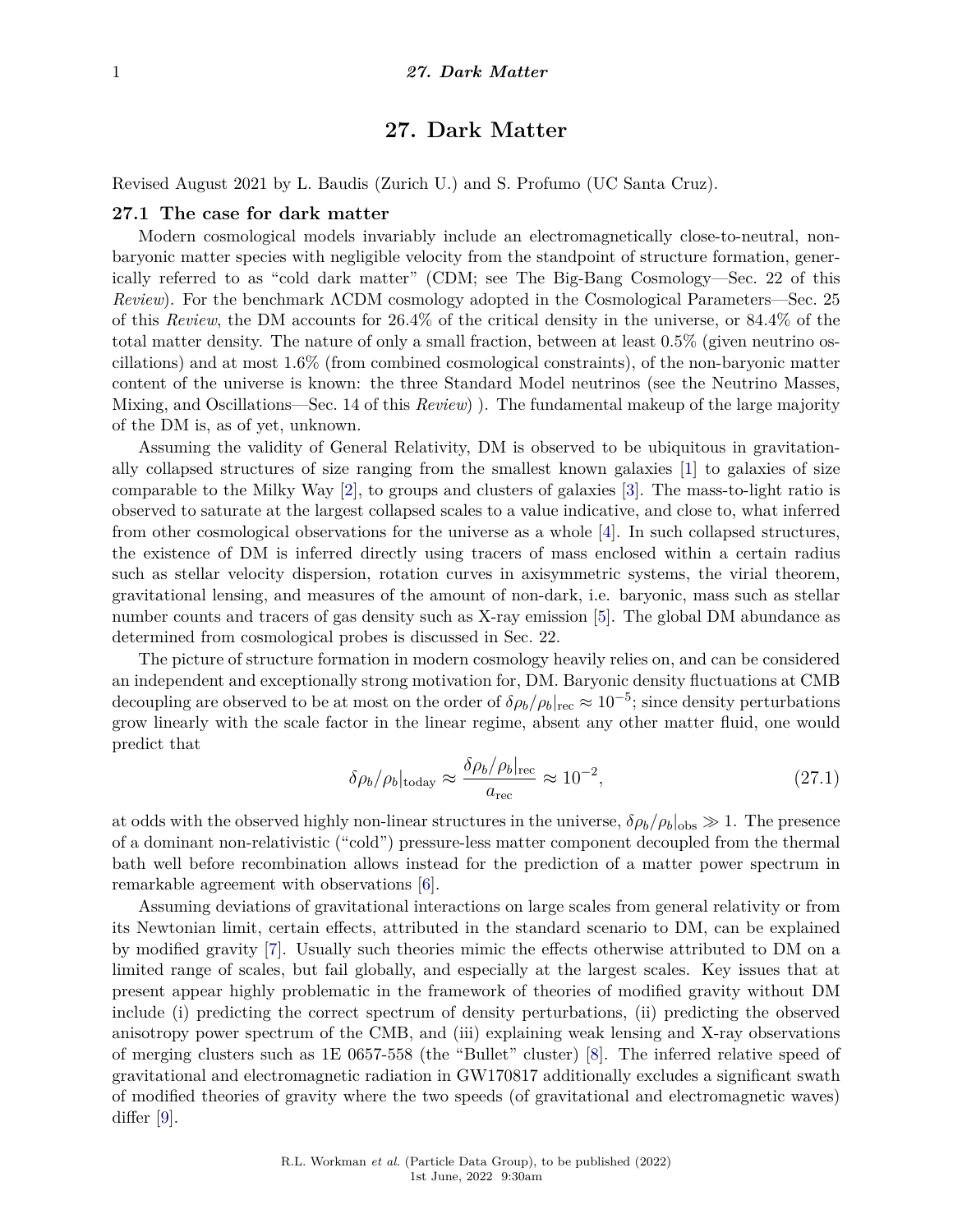# **27.2 Properties of dark matter candidates**

**Electric charge**: The "darkness" of DM can be quantified based on constraints from the CMB and large-scale structure: if the DM is charged, or "milli-charged" (for instance via a kinetic mixing with a dark photon field, producing an effective suppressed coupling to the visible photon field), it might impact the baryon-photon plasma during recombination; in turn, DM density fluctuations can be suppressed by radiation pressure and photon diffusion, additionally altering the baryon acoustic peak structure. [\[10\]](#page-23-9) finds that the most stringent constraints stem from the requirement that the DM be completely decoupled from the baryon-photon plasma at recombination, yielding a maximal "milli-electric" charge, in units of the electron charge, of  $3.5 \times 10^{-7} (m_{\rm DM}/1 \text{ GeV})^{0.58}$  $f_{\rm 100}$   $\rm \sim 1~GeV$ , and of  $4.0 \times 10^{-7} (m_{\rm DM}/1~\rm GeV)^{0.35}$  for  $m_{\rm DM} < 1~\rm GeV$ . Limits also exist from structure formation on how optically dark and dissapationaless the DM should be.

**Self-interactions**: Observations of merging clusters [\[8\]](#page-23-7) and of the ellipticity of certain galaxies as inferred from X-rays [\[11\]](#page-23-10) constrain the level of DM-DM self interactions. The figure of merit is the ratio of the DM-DM cross section and the DM mass  $[12]$  (see Ref. [\[13\]](#page-23-12) for a review),  $\sigma_{\text{DM}-\text{DM}}/m_{\text{DM}} < 0.47 \text{ cm}^2/\text{g} \simeq 0.84 \text{ barn/GeV}$  at 95% C.L.. Assuming a velocity dependence in  $\sigma_{DM-DM}$ , "self-interacting DM" has been advocated as a possible solution to certain possible smallscale structure issues in the standard non-collisional  $(\sigma_{DM-DM} \simeq 0)$  setup [\[13,](#page-23-12) [14\]](#page-23-13) (see Sec. 27.4).

**Mass: Lower Limits**: Model-independent lower limits for very small DM masses are due to quantum effects: for fermionic DM particles, the phase-space density  $f(\vec{x}, \vec{p})$  is bounded from above due to Pauli's exclusion principle,  $f < gh^{-3}$ , with *g* the number of internal degrees of freedom and *h* Planck's constant; observations of the velocity dispersion (or, equivalently, measures of the enclosed mass) and physical density in dwarf galaxies, lead to a lower limit on fermionic DM masses, sometimes known as the Tremaine-Gunn limit [\[15\]](#page-23-14). Using the Fornax dwarf, Ref. [\[16\]](#page-23-15) finds  $m_F > 70$  eV. More stringent limits can be drawn from Lyman- $\alpha$  observations, although such limits depend on the thermal history of the DM. In the case of bosonic DM, the Compton wavelength of an ultra-light species might erase small-scale structure, in conflict with CMB and large-scale structure [\[17\]](#page-23-16), Lyman-*α* observations [\[18,](#page-23-17)[19\]](#page-23-18), and measurements of high-redshift galaxy luminosity functions and the Milky Way satellite luminosity function [\[20–](#page-23-19)[22\]](#page-23-20): these observations indicate that  $m_B \gtrsim 10^{-22}$  eV.

**Mass: Upper Limits**: General upper limits exist on the mass of the DM constituent from the stability against tidal disruption of structures immersed in DM halos, such as galactic disks and globular clusters, and of individual small galaxies. The most stringent limits can be derived using wide halo binaries [\[23\]](#page-23-21) and the stability of the star cluster within Eridanus II [\[24\]](#page-23-22). Such limits constrain an individual, point-like DM constituent, assuming it makes up 100% of the DM, to be lighter than around  $5 M_{\odot}$ . (Notice that the mass limits discussed here do not assume any specific production mechanism, and do not depend on the observed cosmological DM density).

**Stability**: The DM lifetime must be long compared to cosmological timescales [\[25\]](#page-23-23).

### **27.3 Genesis of dark matter**

The generation of DM in the early universe can proceed via thermal or non-thermal production, or both, or it may result from a particle-antiparticle asymmetry.

**Freeze-out**: The process of chemical decoupling from the high-temperature, high-density thermal bath (freeze-out) as a paradigm for particle production in the early universe is both a predictive and a successful one. The possibility that just like light elements, neutrinos, and CMB photons, particle DM also originated from a thermal decoupling process has thus garnered significant attention.

A particle species *chemically* decouples when the rate *Γ* for the species' number-changing processes drops below the Hubble rate *H*. Rough estimates for the abundance of relics can be ob-

1st June, 2022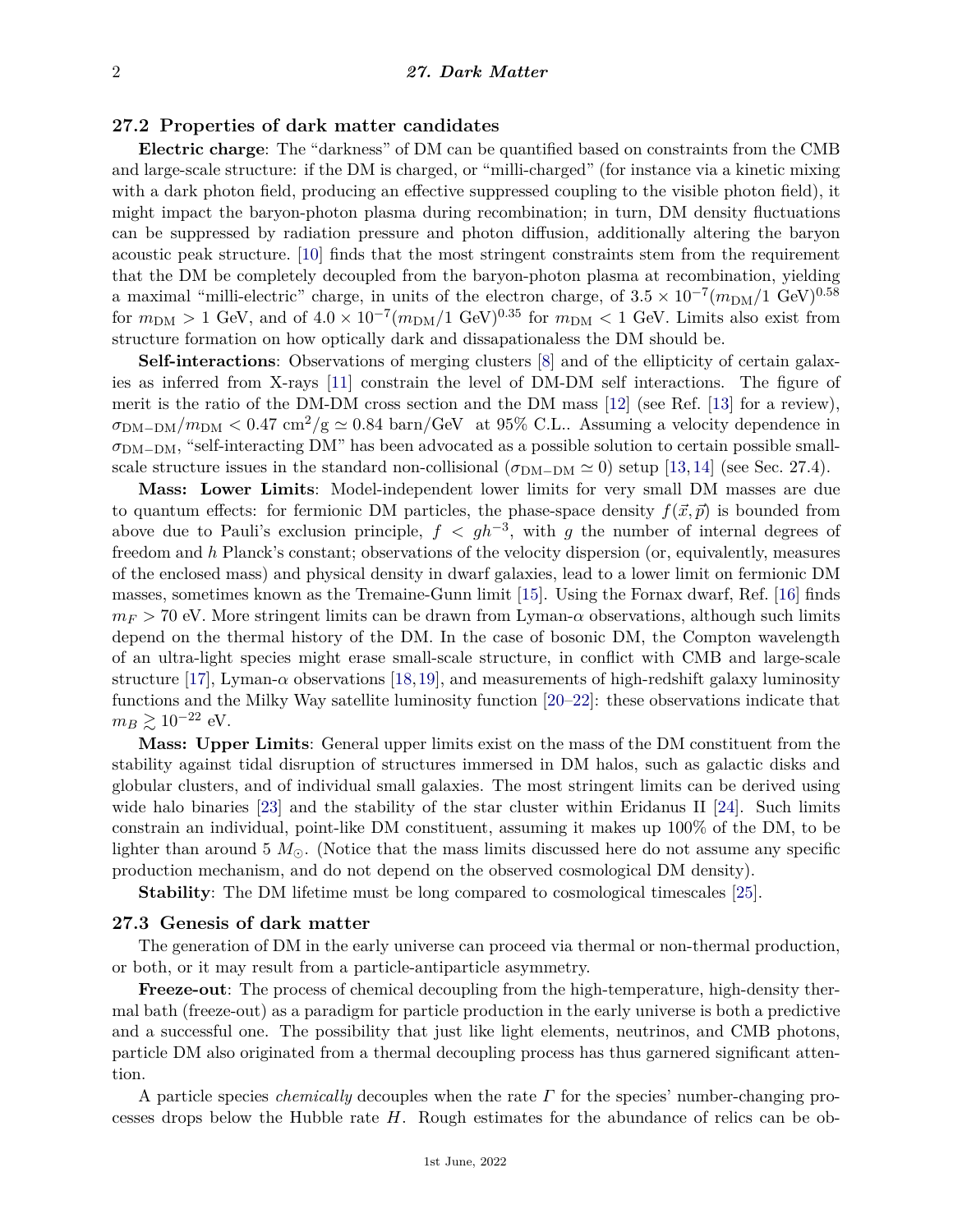#### 3 *27. Dark Matter*

tained by (i) calculating the freeze-out (i.e. "decoupling") temperature  $T_{f.o.}$ , corresponding to  $H(T_{f.o.}) \sim \Gamma(T_{f.o.})$ , (ii) equating the comoving number density at freeze-out and today, eventually (iii) obtaining the physical density of relic particles today. This procedure assumes that entropy is conserved between  $T_{f,o}$  and today, an assumption that could well be violated, especially for heavy relics that decouple early, for instance by entropy injection episodes [\[26\]](#page-23-24). Notice also that the freeze-out calculation strongly depends on the assumed background cosmology, and changes e.g. if the early universe is not radiation-dominated around DM decoupling.

The calculation of the freeze-out relic abundance hinges on a Boltzmann equation relating the Liouville operator to the collision operator acting on the phase space density. Under a variety of simplifying assumptions including homogeneity and isotropy, it is possible to reduce the relevant equation for the number density *n* of a single species pair-annihilating with particles in the thermal bath via 2-to-2 processes to

$$
\frac{dn}{dt} - 3Hn = -\langle \sigma v \rangle \left( n^2 - n_{\text{eq}}^2 \right),\tag{27.2}
$$

where  $\langle \sigma v \rangle$  is the thermally-averaged pair-annihilation cross section times relative velocity (see Ref. [\[27\]](#page-23-25)), and  $n_{eq}$  is the equilibrium number density. Relics for which the freeze-out temperature is much larger than the particle mass (and thus that freeze-out as ultra-reltivistic) are called *hot* relics; if the opposite is true, the relic is instead considered *cold*.

A straightforward calculation shows that to leading order the frozen-out density of *hot* relics is *linearly proportional to the relic particle mass. The comoving number density*  $Y = n/s$ , where *s* is the entropy density, for a hot relic is approximately given by its equilibrium value,

$$
Y_{\text{f.o.}} \simeq Y_{\text{eq}} \simeq 0.278 \frac{g_{\text{eff}}}{g_{*s}},\tag{27.3}
$$

where  $g_{\text{eff}}$  is the relic's effective number of degrees of freedom, and  $g_{*s}$  is the number of entropic relativistic degrees of freedom, both calculated at *T*f*.*o*.* . The resulting relic abundance, assuming an iso-entropic expansion, is

$$
\Omega_{\text{hot}} h^2 = \frac{m Y_{\text{f.o.}} s_0 h^2}{\rho_c} \simeq \frac{m}{93 \text{ eV}},\tag{27.4}
$$

with  $s_0$  the entropy density today, and with the latter equality holding for the case of SM neutrinos, with a freeze-out temperature around 1 MeV (which enters in the final relic abundance through the degrees of freedom dependence on the right-hand-side of Eq. (27.3)).

For *cold* relics, the leading-order dependence of the relic abundance on the DM particle properties is an *inverse proportionality relation to the pair-annihilation cross section*,

$$
\Omega_{\text{cold}}h^2 \simeq 0.1 \left(\frac{x_{\text{f.o.}}}{20}\right) \left(\frac{10^{-8} \text{ GeV}^{-2}}{\sigma_{DM+DM \leftrightarrow \text{anything}}}\right),\tag{27.5}
$$

where  $x \equiv m_{\text{DM}}/T$ . In turn, the freeze-out temperature is approximately given by the solution to the equation √

$$
\sqrt{x} \cdot e^{-x} = (m_{\rm DM} \cdot M_P \cdot \sigma_{DM + DM \leftrightarrow \text{anything}})^{-1},\tag{27.6}
$$

where  $M_P \simeq 2.435 \times 10^{18}$  GeV is the reduced Planck mass. As a result,  $T_{f.o.} \simeq m_{DM}/x_{f.o.}$ , with  $x_{f.o.}$ a number between 10 and 50, depending on the cross section, with only a logarithmic dependence on the DM mass. Since for electroweak-scale cross sections and masses  $\sigma_{DM+DM} \simeq 10^{-8} \text{ GeV}^{-2}$ , "weakly-interacting massive particles", or WIMPs have gained exceptional popularity. Notice that Eq. (27.5) bears, however, no connection to the weak scale [\[28\]](#page-23-26), despite the relation being known as "WIMP miracle".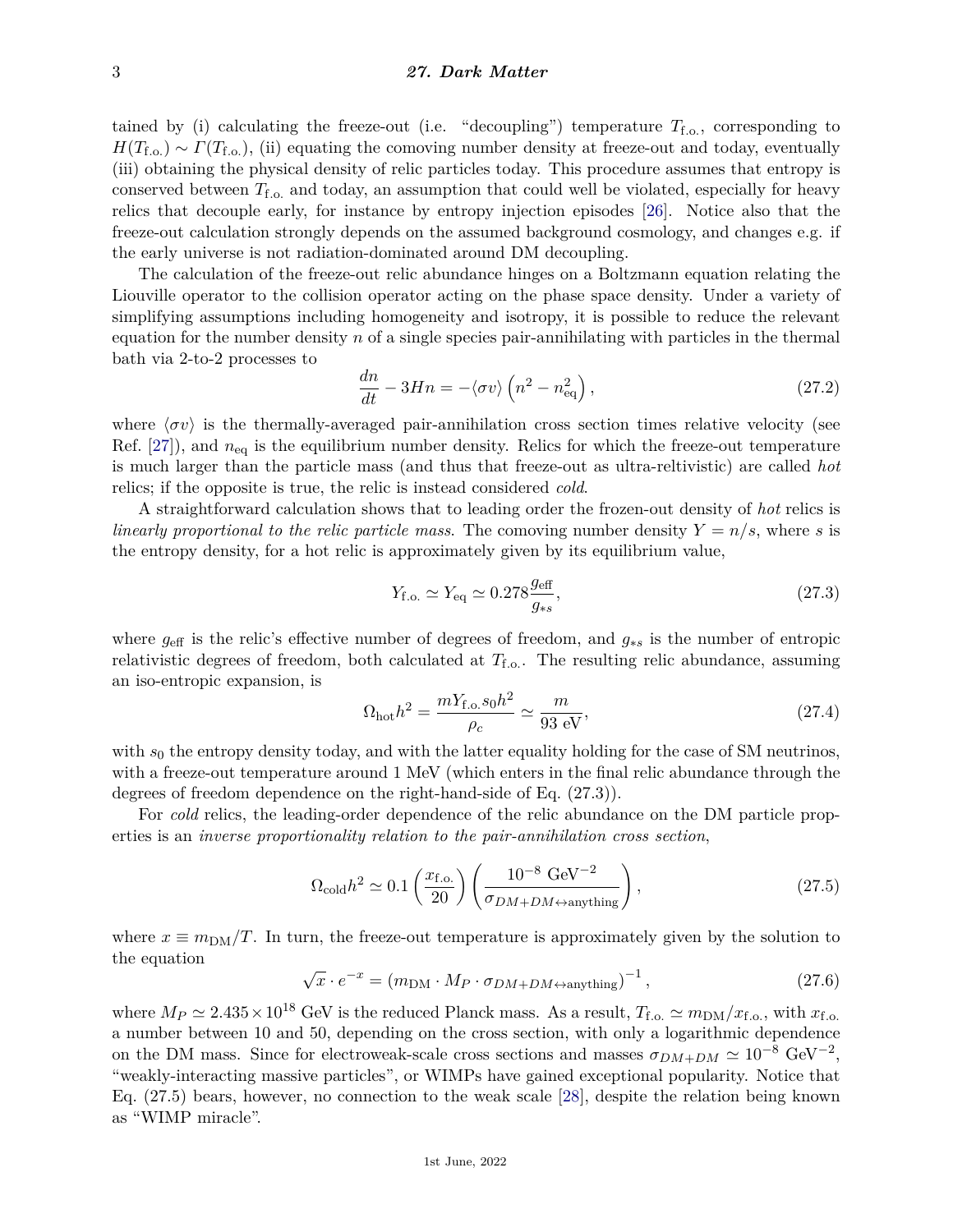Numerous scenarios exist, including notably supersymmetry [\[29,](#page-23-27)[30\]](#page-23-28) and models with universal extra dimensions [\[31,](#page-23-29)[32\]](#page-23-30) where the relic abundance of the DM is controlled by processes involving a slightly heavier, unstable, co-annihilating species [\[33\]](#page-24-0). In this case the calculation of the abundance of the stable species proceeds similarly to what outlined above, with an effective pair-annihilation cross section that captures the effects of co-annihilation replacing the pair-annihilation cross section  $|30|$ .

**Freeze-in**: Collisional processes can lead to the production of out-of-equilibrium particles that progressively accumulate over cosmic time, a process sometimes called *freeze-in*. The abundance of the frozen-in particles produced at a given redshift depends on the product of the production rate times the Hubble time at that redshift. Freeze-in generally implies that the lightest observablesector particles decay to the DM with relatively long lifetimes, giving peculiar signals at colliders (see e.g. [\[34\]](#page-24-1)). Gravitinos are an example of DM candidates possibly produced via a freeze-in type scenario, albeit the portal coupling is in that case via a higher dimensional, Planck-suppressed operator [\[35\]](#page-24-2).

**Cannibalization and other dark-sector number-changing processes**: Thermal processes can drive the abundance of the DM beyond simple 2-to-2 number-changing interactions. For in-stance, DM can "cannibalize" [\[36,](#page-24-3) [37\]](#page-24-4) itself if  $n \to 2$  processes exist. In this case, a critical aspect is whether or not the DM sector is in thermal contact with the Standard Model thermal bath. If it is,  $n \to 2$  processes can drive the relic abundance, e.g. in the Strongly Interacting Massive Particles (SIMP) scenario [\[38\]](#page-24-5). Models exist where the *kinetic decoupling* (i.e. the decoupling from the *thermal equilibrium velocity distribution*) of the two sectors drives the abundance of the DM (elastically decoupling relics, or ELDERs [\[39\]](#page-24-6)). When the two sectors are not in thermal contact,  $n \to 2$  processes heat the DM sector dramatically, rapidly affecting the temperature ratio between the visible and dark sectors [\[36,](#page-24-3) [38\]](#page-24-5). If the relevant cross sections are large enough, and the DM mass light enough, significant effects can arise in structure formation [\[36\]](#page-24-3).

**Non-thermal production**: DM production can proceed via processes out of thermal equilibrium ("non-thermal" production). These include DM production via the decay of a "mother" particle [\[40,](#page-24-7) [41\]](#page-24-8) (or of topological defects [\[42\]](#page-24-9), moduli [\[43\]](#page-24-10) etc.) to the DM, or production via gravitational effects.

**Asymmetric DM**: An enticing alternative possibility for DM production is that of *asymmetric* DM [\[44,](#page-24-11) [45\]](#page-24-12): the relic DM abundance arises from an asymmetry between anti-DM and DM. This asymmetry may or may not be related to the baryon-antibaryon asymmetry. If it is, then depending on the model and its thermal history, a relation exists between the mass of the DM and the proton mass. A variety of proposals have been put forward where alternately baryogenesis is explained from a DM sector asymmetry, or vice-versa (see e.g. Ref. [\[46\]](#page-24-13) for a review).

**Primordial Black Holes production**: A qualitatively stand-alone class of DM candidates, primordial black holes (PBHs), arises from entirely different mechanisms from what reviewed above. PBHs are thought to originate from gravitational collapse of large density fluctuations in the early universe [\[47,](#page-24-14) [48\]](#page-24-15). The over-densities could be produced in a variety of ways, such as topological defects like cosmic strings, necklaces or domain walls, curvature fluctuations from a period of ultra-slow-roll, a sound speed "resonance" , an early phase of matter domination, or subhorizon phenomena including a phase transition and preheating.Albeit the calculation depends on the details of gravitational collapse, the formation time is connected to the PBH mass via  $M = \gamma M_{PBH} \simeq 2 \times 10^5 \gamma \left(\frac{t}{1}\right)$  $\frac{t}{1 \text{ s}}$ )  $M_{\odot}$ , with  $\gamma \simeq (1/\sqrt{3})^3$  during radiation domination [\[49\]](#page-24-16).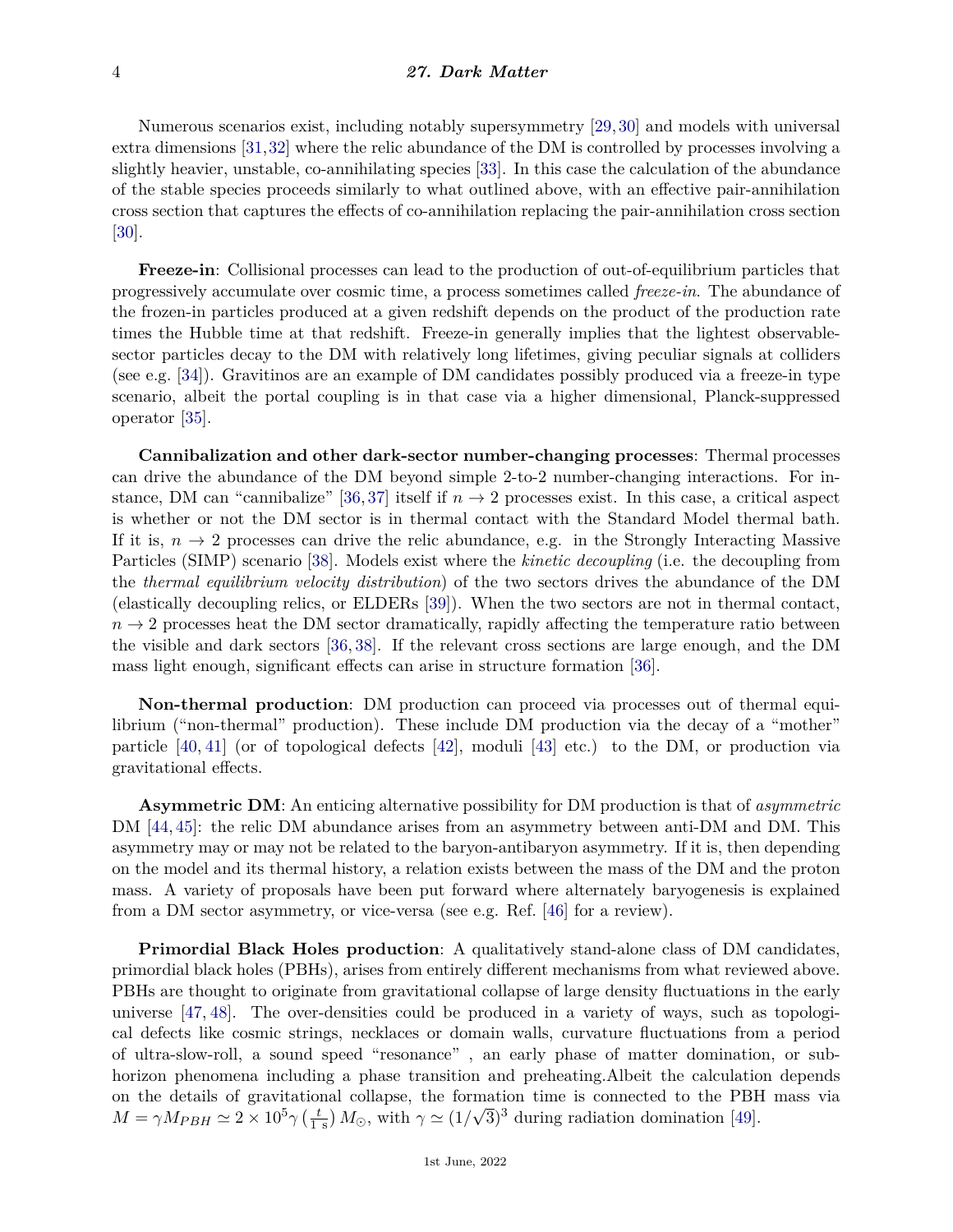### **27.4 Density and velocity distribution of dark matter**

#### **27.4.1** *Local density and velocity distribution*

The density and distribution of DM in the Milky Way encipher relevant dynamical information about our Galaxy, and are particularly important for direct and indirect detection experiments. The *local density*  $(\rho_0)$  is an average over a volume of a few hundred parsecs in the Solar neighbourhood.

To determine the local density from observations, two classes of methods are used [\[50\]](#page-24-17). So-called *local measures* rely on the vertical motion of tracer stars in the vicinity of the Sun, while *global measures* extrapolate  $\rho_0$  from the measured rotation curve, with additional assumptions about the Galactic halo shape. Conversely, by comparing the extrapolated local density with the one obtained from local measures, one can constrain the local shape of the Milky Way halo. A major source of uncertainty on  $\rho_0$  is the contribution of baryons (stars, gas, stellar remnants) to the local dynamical mass. For instance, the motion of tracer stars used in local measures is dictated by the total potential generated by baryons and DM, and a robust baryonic census must be available to infer the additional contribution from DM. Recent determinations from global methods lie in the range (0*.*2 − 0*.*6) GeV/cm<sup>3</sup> , while new studies of the local DM density from *Gaia* satellite data yield  $(0.3 - 1.5) \text{ GeV}/\text{cm}^3$ , depending on the type of stars used in the study.

Other observational quantities that enter in the phase space distribution of DM, and provide constraints on mass models of the Milky Way are the local circular speed *v<sup>c</sup>* and the escape velocity *vesc*. The local circular speed is measured by various methods, roughly divided into measurements of the Sun's velocity with respect to an object assumed to be at rest with respect to the Galactic centre or direct measurements of the local radial force. These methods yield values of  $v_c = (218 -$ 246) km/s. A recent estimate of the escape velocity, defined as the speed above which objects are not gravitationally bound to our galaxy, is  $v_{esc} = 533^{+54}_{-41}$  km/s [\[51\]](#page-24-18).

The local velocity distribution of DM particles can not be measured directly at present, and is mostly derived from simulations. In general, experiments use the simplest, so-called *Standard Halo Model (SHM)* for their data analysis. It assumes an isotropic, isothermal sphere of DM particles with a density profile of  $\rho(r) \propto r^{-2}$ , for which the velocity distribution is Maxwellian, with a velocity dispersion  $\sigma_v = v_c/\sqrt{2}$ . This distribution, which formally extends to infinity, is truncated at *vesc* [\[52\]](#page-24-19). Earlier high resolution, dark-matter-only simulations found velocity distributions that markedly deviated from a Maxwell-Boltzmann distribution and in addition revealed components above the dominant smooth distribution, including narrow spikes due to tidal streams. Recent hydrodynamical simulations of Milky Way-like galaxies including baryons, which have a non-negligible effect on the DM distribution in the Solar neighbourhood, find velocity distributions that are indeed close to Maxwellian, arguing that the SHM is a good approximation.

Ultimately the goal is to determine the velocity distribution from observations (for example by studying the motion of stars that share the same kinematics as the DM), and the *Gaia* satellite data offers a unique opportunity to study the various stellar populations. Recently it was revealed that the local stellar halo has two components: a quasi-spherical, weakly rotating structure with metal-poor stars, and a flattened, radially anisotropic structure of metal-rich stars, which arose due to accretion of a large  $(10^{11-12} M_{\odot})$  dwarf galaxy around  $(8-10) \times 10^9$  y ago [\[53\]](#page-24-20). The expectation is that the local DM halo shows a similar bimodal structure, and first velocity distributions of the two components - using the stellar populations as tracers - were inferred in [\[54\]](#page-24-21). In Ref. [\[55\]](#page-24-22), an updated halo model is introduced: it includes the anisotropic structure seen in the *Gaia* data and provides an analytic expression for the velocity distribution. The value of the local DM density is updated to  $(0.55 \pm 0.17)$  GeV/cm<sup>3</sup>, where the 30% error accounts for the systematics. The circular rotation and the escape speeds are updated to  $v_c = (233 \pm 3)$  km/s and  $v_{esc} = 528^{+24}_{-25}$  km/s.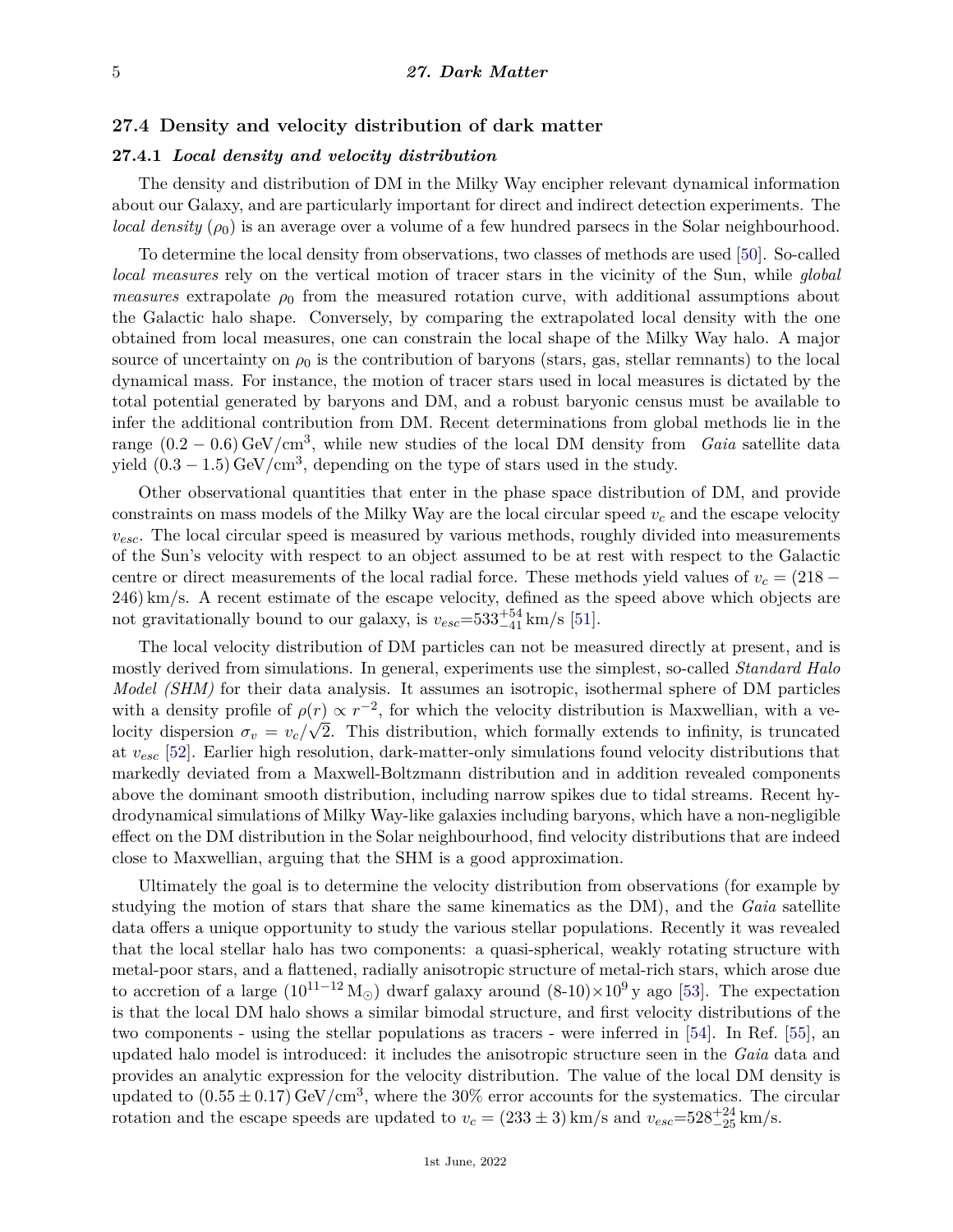#### **27.4.2** *Small-scale challenges*

The ΛCDM framework is tremendously successful at explaining the observed large-scale structures of the Universe (corresponding to distances  $\geq$ 1 Mpc, the typical inter-galactic distance), as well as the main properties of galaxies that form within DM haloes, see the comprehensive review in Ref. [\[56\]](#page-24-23). The observed large-scale structure is consistent with point-like, cold DM particles that interact purely via the gravitational force. But in the past decades, observations at scales below ∼1 Mpc, where structure formation becomes strongly nonlinear, turned out more problematic to be described within the ΛCDM model. The main *small-scale challenges* are known as: the missing satellites problem, the cusp-core problem and the too-big-to-fail problem. Initially these issues, which are not all independent of one another, arose by comparing theoretical predictions from dark-matter-only simulations to observation. While their most likely solutions are in dissipative, baryonic physics (such gas cooling, star formation, supernovae feedback), see the recent review in Ref. [\[57\]](#page-24-24), the small-scale problems could in addition call for a modification or an extension of the ΛCDM paradigm. Most importantly, the ever increasing amount of data on the satellites of the MW and M31 are used to constrain alternative DM models.

**The missing satellites problem:** High-resolution cosmological simulations of DM haloes the size of the MW predict hundreds or thousands of subhaloes with masses that are in principle large enough to allow for galaxy formation (*>* 10<sup>7</sup> M). Yet less than ∼100 satellite galaxies with masses down to ∼300 M<sub>∩</sub> are known to orbit our galaxy within 300 kpc. Galaxies in the field show a similar under-abundance. One solution could be that galaxy formation becomes increasingly inefficient as the halo mass drops, and thus the smallest DM haloes have naturally failed to form galaxies.

**The cusp-core problem:** The mass density profiles of DM haloes in ΛCDM simulations rise steeply at small radii,  $\rho(r) \propto r^{-\gamma}$ , with  $\gamma \simeq 0.8 - 1.4$ . This is in contrast to the observed density profiles of many low-mass galaxies (albeit not all), the rotation curves of which are best fit with constant-density cores,  $\gamma \simeq 0 - 0.5$ . A related issue is that simulations predict more DM than measured in the central regions of galaxies (also known as the central density problem). A likely solution is that baryonic feedback modifies the structure of DM haloes. Hydrodynamic simulations which include the effects of baryons on galaxy formation have shown that baryonic feedback (e.g., supernova-driven blowouts) can erase the central cusps and produce core-like density profiles.

**The too-big-to-fail problem:** This problem is related to the fact that the local Universe contains fewer galaxies with large central densities ( $\simeq 10^{10} \,\mathrm{M}_{\odot}$ ) compared to ΛCDM predictions. DM haloes of such masses are thought to be too massive to have failed to form stars (hence the name of the problem), especially if lower-mass subhaloes are capable of doing so. The bright MW satellites are generally associated with subhaloes (e.g., from the Aquarius and Via Lactea II ΛCDM simulations), however not with the most massive ones. A similar issue is present in Andromeda and in field galaxies outside the Local Group.

The solutions that were briefly mentioned above do not require modifications to the ΛCDM framework. Other solutions involve either modifications of linear theory predictions (via the nature of the DM particle, e.g., Warm DM - WDM) or modifications of nonlinear predictions (via DM models that involve a self-interaction of DM particles - SIDM). WDM models postulate particles with masses at the keV-scale, and the observed number of dark-matter-dominated satellites is used to set a lower limit on the number of subhaloes in the MW and thus a lower limit on the particle's mass [\[57\]](#page-24-24). Current constraints are in the range  $m_{WDM} > (1.6 - 2.3)$  keV. Cosmological simulations with SIDM find that  $\sigma/m_{SIDM} \simeq (0.5{\text -}10) \text{ cm}^2/\text{g}$  can alleviate the cusp-core and too-bigto-fail problems, giving rise to DM cores in dwarf galaxies with sizes of (0.3-1.5) kpc [\[13\]](#page-23-12). Galaxy clusters provide important constraints, and their large central DM densities prefer models with  $\sigma/m_{\text{DM}} \lesssim 0.1 \text{ cm}^2/\text{g}$  [\[58\]](#page-24-25). Thus, if SIDM is to solve the small-scale CDM problems and obey the constraints observed on the scales of clusters,  $\sigma$  must depend on the velocity of the particle: it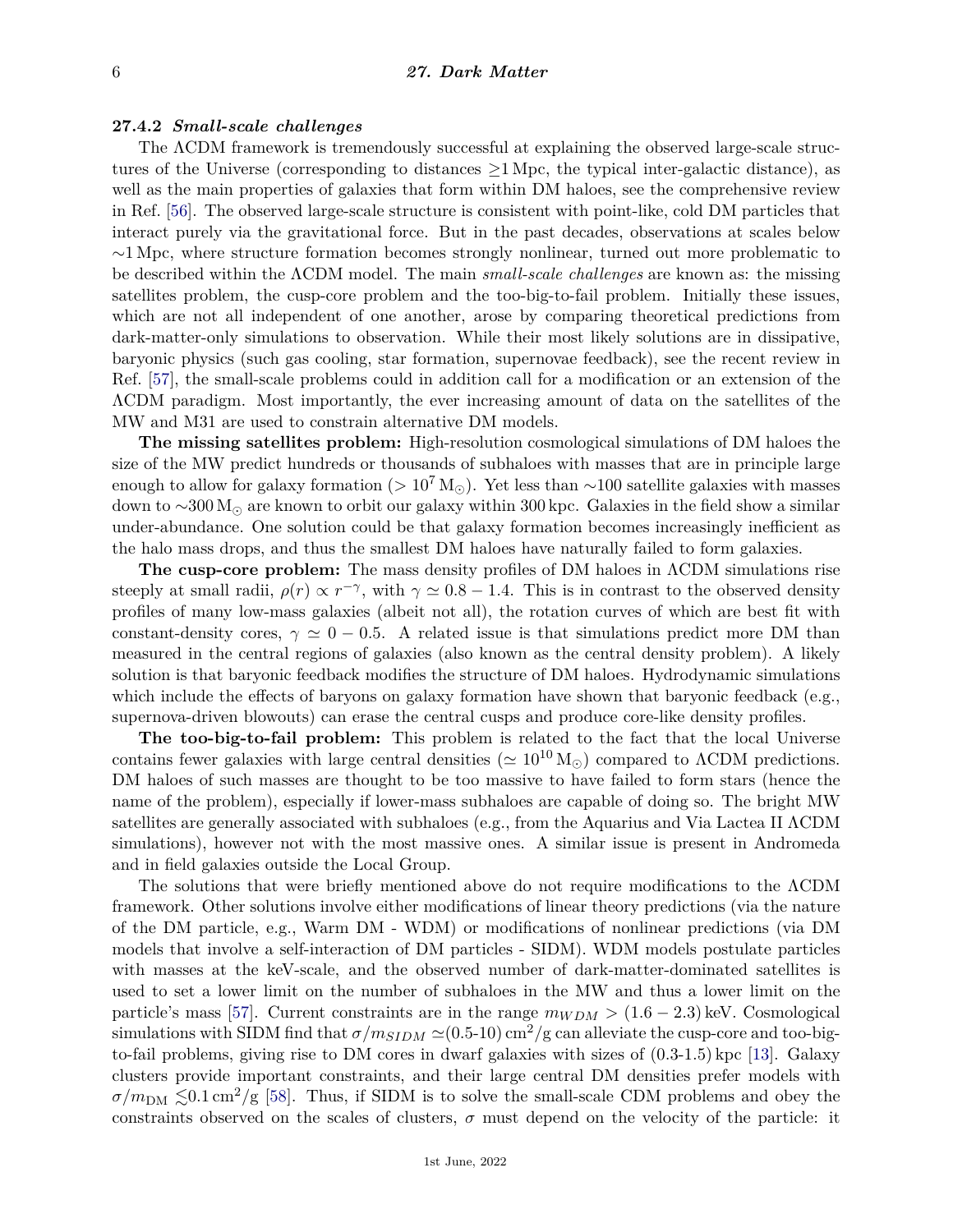must increase as the rms speed of the particle decreases from the scale of clusters  $(v \sim 10^3 \text{ km/s})$ to the scale of dwarf galaxies ( $v \sim 10 \,\mathrm{km/s}$ ).

# **27.5 Dark matter models**

Particle DM model building is deeply intertwined with the question of the nature of physics beyond the Standard Model (BSM) of particle physics<sup>[1](#page-6-0)</sup>. Directions in this area have followed a few strategies, including, but not limited to

(1) pursuing DM candidates embedded in frameworks that include solutions to other open issues in particle physics, for example WIMPs in connection with electroweak-scale new physics that addresses the hierarchy problem, such as supersymmetry (see the Supersymmetry reviews Sec. 88 and 88); axions in connection with frameworks that address the strong *CP* problem (see Axions and Other Similar Particles—Sec. 90); sterile neutrinos in connection with the problem of neutrino masses and mixing (see the Neutrino Masses, Mixing, and Oscillations—Sec. 14); or (2) *ad hoc*, or *bottom-up* models built with the intent of addressing or explaining a putative experimental (e.g. particle physical anomalies) or observational (e.g. astronomical) signal.

**WIMPs**: The WIMP paradigm has been a preferred framework chiefly because it often arises in beyond the Standard Model scenarios that address the hierarchy problem whilst also providing a simple mechanism to explain the observed relic abundance via the "WIMP miracle" described above. Perhaps the most notable example of a framework containing a paradigmatic WIMP is the minimal supersymmetric extension to the Standard Model, if the lightest supersymmetric particle is a neutralino (the mass eigenstate resulting from the mixing of the supersymmetric partners to the Higgses and to the SU(2) and hypercharge gauge bosons, and, possibly, of additional singlet scalars); purely SU(2) sneutrinos have long been ruled out by direct detection, but with suitable mixing with "inert" (gauge-singlet) sneutrinos they can also play the role of WIMP candidates. For more details see the the Supersymmetry—Sec. 88 and 89 in this *Review*. Other non-superysmmetric WIMP models include models with a Higgs or  $Z$  (or  $Z'$ ) portal, universal extra dimensions [\[32\]](#page-23-30), and other models with extra (warped or flat) dimensions, little Higgs theories, technicolor and composite Higgs theories, among others (see e.g. the review in [\[59\]](#page-24-26)).

**Axions and axion-like particles**: Axions are an especially compelling example of a broad category of DM candidates encompassing very light scalar or pseudoscalar fields. The QCD axion provides a solution to the strong *CP* problem, and is at present a viable DM candidate (see Sec. 90 for details on motivations, production mechanisms, and detection prospects for the QCD axion). Ultra-light, bosonic DM generally implies the imprint of quantum effects on macroscopic scales (hence the name of *wave* or *fuzzy* DM). Specifically, some of the small-scale issues mentioned in sec. 27.4 can be addressed if the de Broglie wavelength of the DM, of mass  $m_a$  and velocity  $v_a$ ,

$$
\frac{\lambda}{2\pi} = \frac{\hbar}{m_a v_a} \simeq 1.9 \text{ kpc} \left( \frac{10^{-22} \text{ eV}}{m_a} \right) \left( \frac{10 \text{ km/s}}{v_a} \right) \tag{27.7}
$$

is comparable to the size of the smallest observed gravitationally collapsed structures, roughly, for a self-gravitating system of mass M, a scale  $r \simeq GM/v^2$ . The typical expectation is the formation of a soliton-like core in the DM density profile of size  $\lambda$ , thus inversely proportional to the DM mass, with an upper limit on the central density of around

$$
\rho_s \lesssim 7 \ M_{\odot}/\text{pc}^3 \left(\frac{m_a}{10^{-22} \text{ eV}}\right)^6 \left(\frac{M}{10^9 \ M_{\odot}}\right) \tag{27.8}
$$

for a halo of virial mass *M*. Additionally, wave DM predicts that halos lighter than around  $10^{7}(m_a/10^{-22} \text{ eV})^{-3/2}M_{\odot}$  should not exist [\[60\]](#page-24-27), and that the number of halos in the local uni-

<span id="page-6-0"></span><sup>&</sup>lt;sup>1</sup>Notice that this includes the case of PBHs, as successful formation of the correct number density of PBHs involves new ingredients beyond standard cosmology and particle physics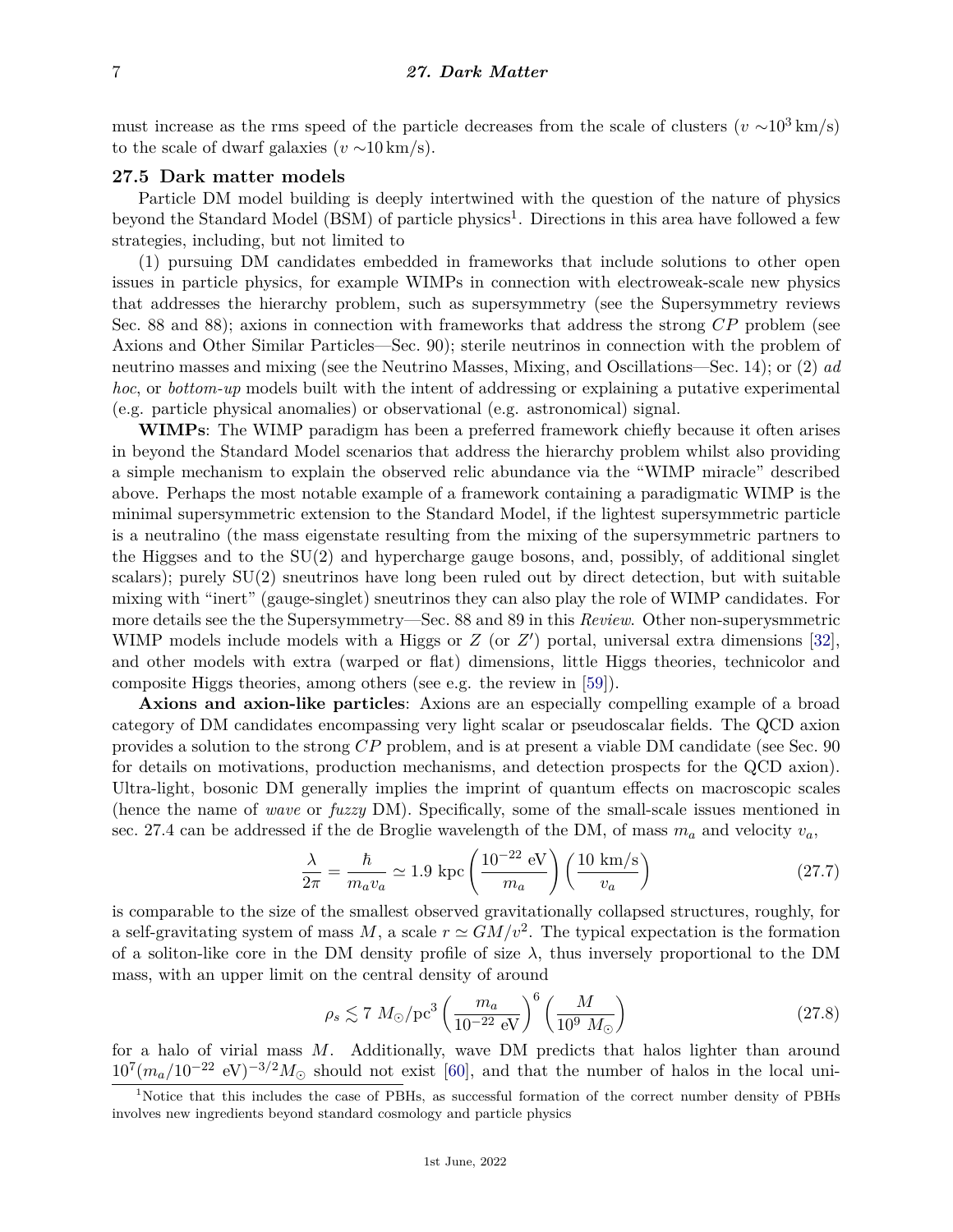verse with a mass at or less  $10^9(m_a/10^{-22} \text{ eV})^{-4/3} M_{\odot}$  [\[61\]](#page-24-28) be significantly depleted, addressing in part the too big to fail and missing satellite problems (see Sec. 27.4 above). Light bosonic DM is necessarily produced non-thermally [\[62\]](#page-24-29), and the connection with the visible sector need not, but might, exist.

**Dark photons**: Light *vector* bosons such as a "dark photon" *V* with a mass below  $m_V < 2m_e$ , can be cosmologically stable (depending upon its kinetic mixing coupling with the visible photon) and be a viable DM candidate. Light dark photons can be produced in the early universe through scattering or annihilation via processes such as  $\gamma e^{\pm} \to V e^{\pm}$  or  $e^+ e^- \to V \gamma$ , or via resonant photondark photon conversion, or from a condensate seeded by inflationary perturbations [\[63\]](#page-24-30), or from a misalignment mechanism similar to the one commonly invoked for axion production; constraints on the parameter space stem from a combination of direct detection experiments, where the dark photon is absorbed and leads to a large ionization signal, from stellar cooling constraints from the Sun, horizontal branch stars, and red giants, and from CMB and the diffuse radiation from the  $V \rightarrow 3\gamma$  decay mode. More broadly, light dark (pseudo-)scalars and vectors can be best constrained with experiments that rely on their wave-like behaviour and/or on their possible "portal" with the visible sector. A broad assortment of experiments is sensitive to the range of masses between  $10^{-22}$ eV and 10−<sup>2</sup> eV. Among these experimental efforts, the lowest masses are probed by torsion balance experiments [\[64,](#page-24-31) [65\]](#page-24-32), atom interferometry [\[66\]](#page-24-33), comagnetometers [\[67,](#page-24-34) [68\]](#page-24-35), and even gravitational wave detectors [\[69\]](#page-24-36); at increasing masses, if the light bosons couple electromagnetically, they can generate effective currents which are detectable with different apparata depending on the relevant, mass-dependent target frequency. The experimental portfolio includes the broadband axion search ABRACADABRA [\[70,](#page-25-0) [71\]](#page-25-1), the LC resonator DM Radio [\[72\]](#page-25-2), lumped-element LC resonators [\[73\]](#page-25-3), and cavity resonators such as HAYSTAC [\[74\]](#page-25-4) and ADMX [\[75\]](#page-25-5) .

**Sterile Neutrinos**: Sterile (gauge-singlet) neutrinos, assumed to share a Dirac mass term with ordinary,  $SU(2)_L$ -active neutrinos, have long been considered viable DM candidates [\[76\]](#page-25-6). The mostly-sterile mass eigenstate participates in  $SU(2)_L$  interactions via a mixing parameter  $\theta \ll 1$ that controls much of the particle's phenomenology. In particular, the sterile neutrino possesses an inverse-lifetime on the order of  $\tau^{-1} \sim G_F^2 m_\nu^5 \theta^2$ , forcing the mixing to not exceed

$$
\theta < 3.3 \times 10^{-4} \left(\frac{10 \text{ keV}}{m_{\nu}}\right)^5 \tag{27.9}
$$

in order for the lifetime to exceed the age of the universe. While the main decay channel is to three active neutrinos, observationally the radiative decay mode to one neutrino plus a photon is much more relevant, giving rise to a quasi-monochromatic photon line at half the sterile neutrino mass. A recent tentative signal at 3.5 keV was reported from stacked observations of clusters of galaxies, individual clusters [\[77,](#page-25-7)[78\]](#page-25-8), and the Galactic center [\[79\]](#page-25-9) with both the XMM and Chandra X-ray observatories. The signal however was not detected in a large sample of galaxies and groups of galaxies [\[80\]](#page-25-10) and dwarf galaxies [\[81\]](#page-25-11), and especially Draco [\[82\]](#page-25-12), shedding strong doubts on its sterile neutrino decay origin. Future observations with increased energy resolution might conclusively pinpoint the origin of the 3.5 keV emission [\[83\]](#page-25-13).

**Models with rich dark sectors**: The absence of any conclusive signals from DM as a particle thus far motivates the hypothesis that the DM be charged under some new "hidden" dark-sector force, an idea that dates back many decades [\[84\]](#page-25-14), including in the guise of "mirror DM" (more recently in the context of "neutral naturalness"). Top-down motivation for hidden-sector DM comes from string theory [\[85\]](#page-25-15), although TeV-scale BSM framework such as supersymmetry and composite Higgs models can also naturally accommodate hidden sectors [\[86\]](#page-25-16). Although no coupling of the visible sector to the hidden sector need exist in principle, there are a few reasons to expect it [\[87\]](#page-25-17).The mass scale for hidden-sector DM is broader than, but overlapping with, that for WIMPs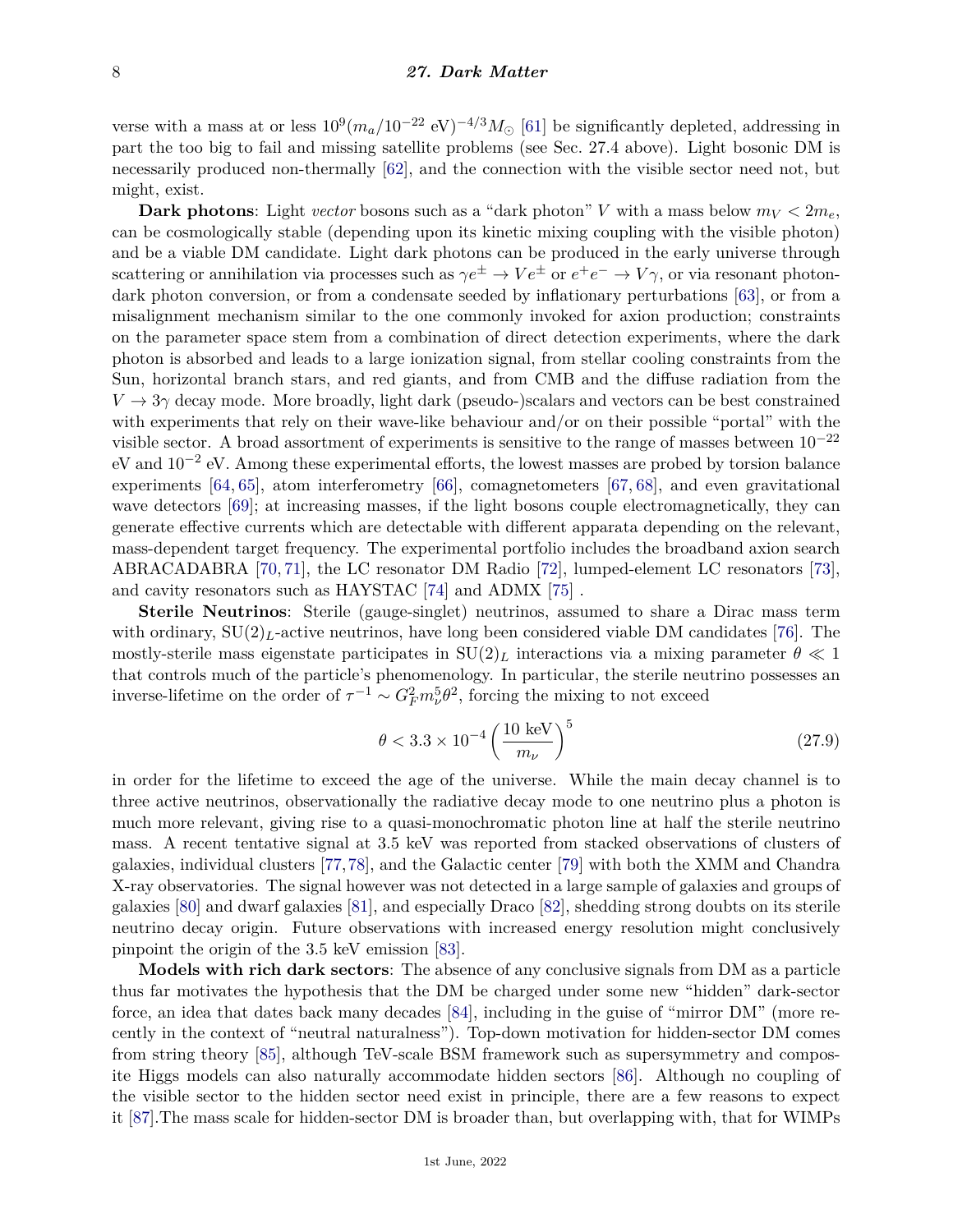#### 9 *27. Dark Matter*

(this latter being limited to roughly between a few GeV and a few TeV). In particular, while some motivation exists for electroweak-scale hidden sectors, light, sub-GeV hidden sectors have a strong theoretical underpinning, and offer novel detection avenues and opportunities. The phenomenology of hidden-sector DM depends primarily on the nature of the force and its force carrier. The mostwidely considered cases are (pseudo-)scalar and (axial-)vector mediators. Among the structures for the mediators' coupling to the visible sector, renormalizable "portals" include the  $H^{\dagger}H$  operator, through Lagrangian terms of the type  $(\mu \phi + \lambda \phi^2) H^{\dagger} H$ , coupling to the hypercharge field strength  $B^{\mu\nu}$  via kinetic mixing,  $\epsilon' B_{\mu\nu} F'^{\mu\nu}$ , and the "neutrino" portal,  $y_n L H N$ , where *L* is the lepton doublet of any generation, *N* is a right-handed neutrino, *H* is the SM Higgs doublet, and *y<sup>n</sup>* the Yukawa coupling. Other possibilities are for instance a vector mediator directly coupled to SM fermions charged under its corresponding symmetry [\[88\]](#page-25-18), or a  $Z'$  associated to  $U(1)_{B-L}$ . Additional possibilities, arising for instance from vector couplings to anomalous global symmetries of the SM like baryon or lepton number, also exist [\[87\]](#page-25-17). The accelerator program necessary to probe hidden-sector DM often involves small-scale colliders and fixed-target experiments, with experiments utilizing missing energy and momentum offering the best sensitivity. Beam-dump experiments can test large ranges of DM-mediator couplings as long as mediators decay or scatter inside the detector (see e.g. the recent review [\[89\]](#page-25-19)). Such experiments can also probe dark sectors with light vectors coupled to visible matter besides gauge kinetic mixing: an instance are neutrino trident scattering used to place bounds on e.g.  $L_{\mu} - L_{\tau} Z'$  gauge bosons. Being virtually unconstrained, the phenomenology of dark sectors can be arbitrarily rich, with possibilities ranging from dark non-Abelian gauge interactions creating non-trivial self-interacting and/or particle number-changing dynamics, to models of "dynamical" DM, with multi-component, unstable DM candidates and a time-variable effective total DM abundance and equation of state [\[90\]](#page-25-20).

### **27.6 Laboratory detection of dark matter**

Laboratory searches for DM particles can be roughly classified in direct detection experiments, axion searches (see Axions and Other Similar Particles—Sec. 90), and searches at accelerators and colliders.

#### **27.6.1** *Searches at Accelerators and Colliders*

Various searches for dark matter have been carried out by the CMS and ATLAS collaborations at the LHC in *pp* collisions [\[91](#page-25-21)[–95\]](#page-25-22). In general, these assume that dark matter particles escape the detector without interacting leading to significant amounts of missing energy and momentum.

Searches for DM with the LHC and other colliders have targeted DM models that interact with the SM via Higgs or *Z* boson exchange, effective field theories with heavy mediators, UVcomplete models such as supersymmetry, models with long-lived particles, and models with rich dark sectors. The experimental program correspondingly includes searches for invisible-particle production mediated by a SM boson, generic searches for invisible particles produced via new particle mediators, and specific searches for complete models.

There are a variety of types of signals for DM, as noted by Ref. [\[91\]](#page-25-21):

(a) the imbalance in the transverse momentum in an event due to the presence of DM particles, produced together with one Standard Model particle,

(b) a bump in the di-jet or di-lepton invariant mass distributions, or

(c) an excess of events in the di-jet angular distribution, produced by a dark matter mediator. No signal for DM has been observed in the LHC experiments so far. Instead, limits are set on masses, couplings, and cross-sections. The latter can be compared, generally in a model-dependent way, with direct detection experiments.

Searches strategies are designed to optimize signal-to-noise by selecting search-specific cuts: a model-independent instance is initial-state electromagnetic or strong-interaction radiation plus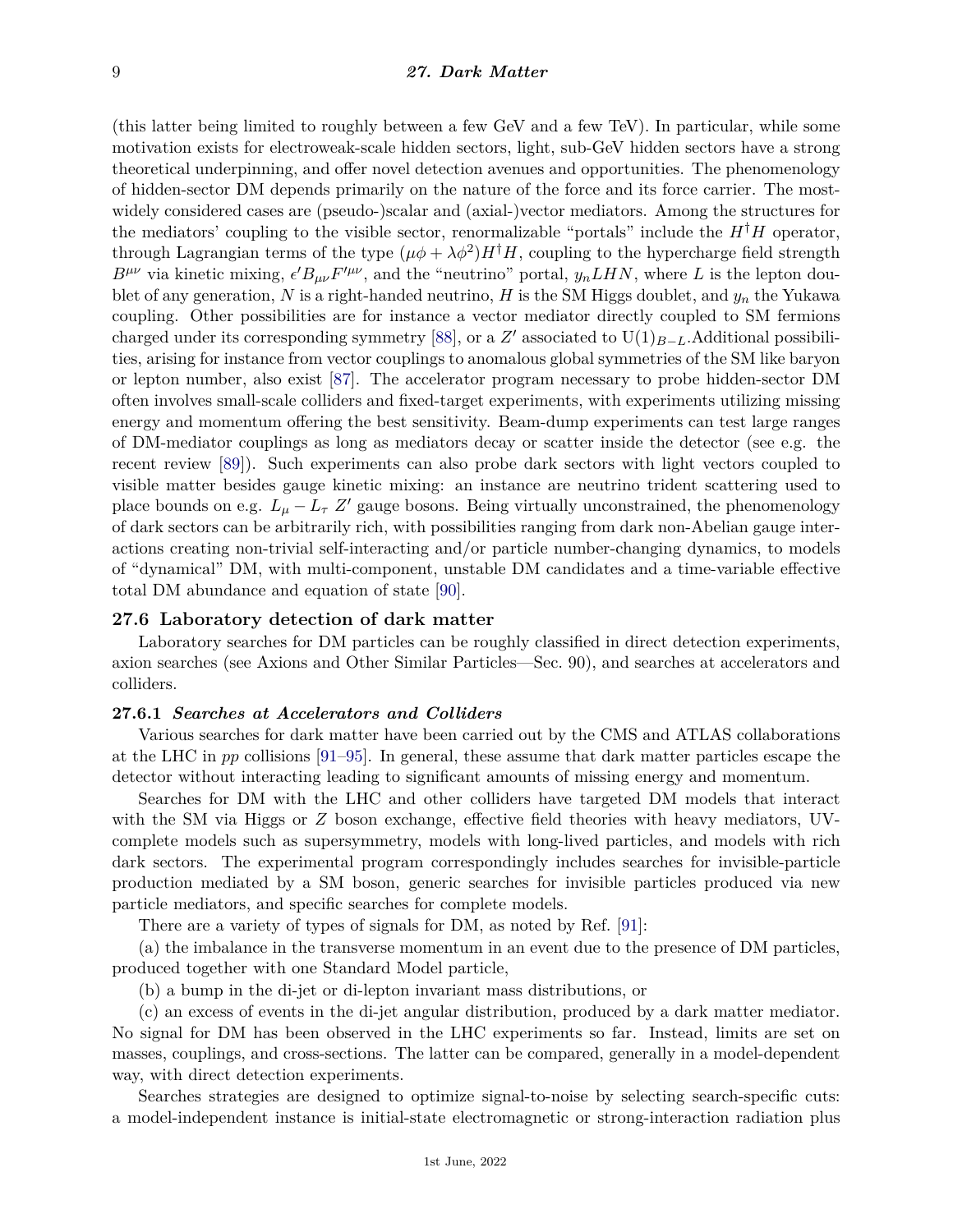missing transverse energy. Collider searches for DM inform, and are informed, by DM searches through direct or indirect detection (see below), and, if possible, by the inferred thermal relic DM abundance. The collider searches alone cannot prove that a discovery is of dark matter.

In the latter category, searches for DM with the LHC and other colliders have targeted DM models that interact with the SM via Higgs or *Z* boson exchange, effective field theories with heavy mediators, UV-complete models such as supersymmetry, models with long-lived particles, and models with rich dark sectors. The experimental program correspondingly includes searches for invisible-particle production mediated by a SM boson, generic searches for invisible particles produced via new particle mediators, and specific searches for complete models. Searches strategies are designed to optimize signal-to-noise by selecting specific search-specific cuts: a model-independent instance is initial-state electromagnetic or strong-interaction radiation plus missing transverse energy.

New fixed-target experiments are increasingly probing lighter, sub-GeV dark sectors; thermal, or quasi-thermal relics (such as asymmetric, SIMP, ELDER DM models) provide sharp, largely modelindependent experimental targets in the case of direct annihilation to Standard Model particles; even "secluded" annihilation to dark-sector particles can be probed with fixed-target experiments, albeit with some model-dependent caveats. Accelerator searches provide unique ways to test light DM models in that they present a lower dependence on the DM particle nature, that could e.g. drive suppressed velocity-dependent direct detection cross sections, and on kinematic thresholds that can similarly suppress rates with other search strategies; additionally, accelerator searches offer opportunities to explore dark sectors in greater detail than other search strategies [\[87\]](#page-25-17).

Experimental approaches to explore scenarios with a light DM  $\chi$  and mediator  $A'$  include (i) searches for missing mass in exclusive reactions such as  $e^+e^- \to \gamma(A'\chi\bar{\chi})$  or  $e^-p \to e^-p(A'\chi\bar{\chi})$ , (ii) missing momentum/energy, e.g. in fixed-target reactions such as  $eZ \to eZ(A'\chi\bar{\chi})$ , (iii) electron and proton beam dump, where the DM particle is detected from scattering in a downstream detector after being produced in the beam dump, (iv) direct dark photon searches, when the mediator cannot decay to the dark matter,  $m_{A'} < 2m_{\chi}$ . Current facilities actively probing the methods listed above include APEX and HPS and JLab, MiniBooNE at Fermilab, NA64 at CERN, and TREK at J-PARC. Future experiments that will eventually contribute to covering the mentioned thermal targets include Belle-II at KEK, MAGIX at MESA, PADME at LNF, SHIP at CERN, VEPP3 at BINP, BDX at JLab, COHERENT at ORNL, DarkLight at JLab, LDMX at SLAC or JLab, MMAPS at Cornell, SBN at Fermilab, and SeaQuest [\[87\]](#page-25-17).

#### **27.6.2** *Direct detection formalism*

Direct detection experiments mostly aim to observe elastic or inelastic scatters of Galactic DM particles with atomic nuclei, or with electrons in the detector material. Predicted event rates assume a certain mass and scattering cross section, as well as a set of astrophysical parameters: the local density  $\rho_0$ , the velocity distribution  $f(\vec{v})$ , and the escape velocity  $v_{esc}$  (see Sec. 27.4).

**Interactions with atomic nuclei**: For DM scattering off nuclei, the differential scattering rate *R* as a function of nuclear recoil energy *E<sup>R</sup>* is

$$
\frac{dR(E_R, t)}{dE_R} = N_T \frac{\rho_0}{m_{\text{DM}}} \int_{v>v_{min}} v f(\vec{v} + \vec{v}_E(t)) \frac{d\sigma(E_R, v)}{dE_R} d^3v,\tag{27.10}
$$

where  $N_T$  is the number of target nuclei,  $m_{DM}$  is the mass of the DM particles,  $v = |\vec{v}|$  is the speed of the particle in the experiment's rest frame,  $f(\vec{v}+\vec{v}_E(t))$  is the velocity distribution in the Earth's frame,  $v_{min}$  is the minimum speed of the DM particles that can cause a recoil energy  $E_R$  and  $\sigma$  is the scattering cross section on the nucleus [\[29,](#page-23-27) [114\]](#page-26-0). For elastic scattering, the minimum velocity is  $v_{min} = (m_N E_R/2m_r^2)^{1/2}$ , with  $m_N$  being the mass of the nucleus, and  $m_r = (m_N m_{\text{DM}})/(m_N +$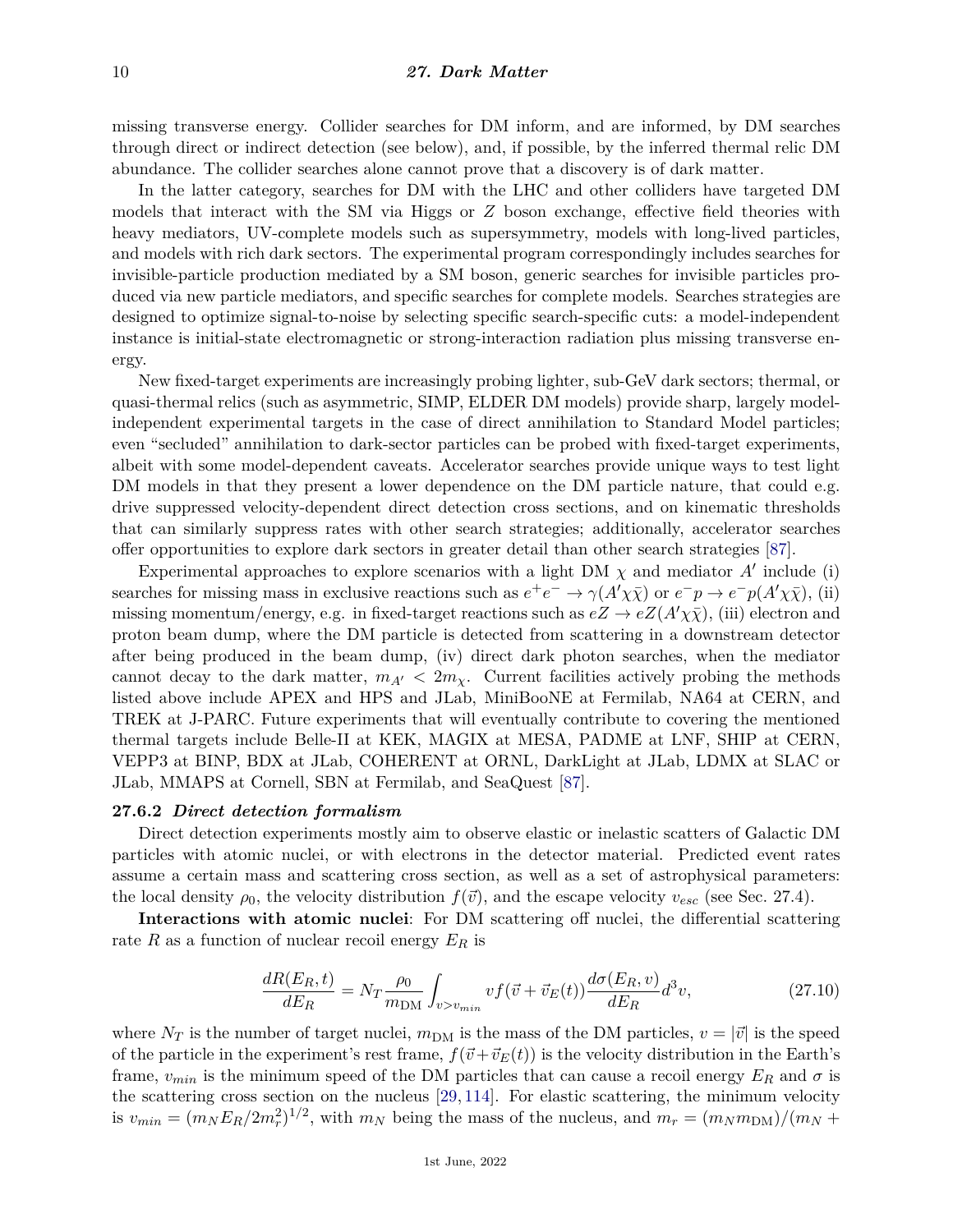| Experiment                             | Target       | Fiducial  | Cross                  | DМ             | Ref.                          |
|----------------------------------------|--------------|-----------|------------------------|----------------|-------------------------------|
|                                        |              | mass [kg] | section $\rm[cm^2]$    | $mass$ [GeV]   |                               |
| Spin independent high mass $($ >5 GeV) |              |           |                        |                |                               |
| XENON1T                                | Xe           | 1042      | $4.1 \times 10^{-47}$  | 30             | [96]                          |
| PandaX-II                              | Xe           | 364       | $2.2 \times 10^{-46}$  | 30             | $[97]$                        |
|                                        |              |           | $1.1\times10^{-46}$    |                |                               |
| <b>LUX</b>                             | Xe           | 118       |                        | 50             | [98]                          |
| SuperCDMS                              | Ge           | 12        | $1.0 \times 10^{-44}$  | 46             | [99]                          |
| DarkSide-50                            | Ar           | 46        | $1.14 \times 10^{-44}$ | 100            | [100]                         |
| <b>DEAP-3600</b>                       | Ar           | 2000      | $3.9 \times 10^{-45}$  | 100            | $\left[101\right]$            |
| Spin independent low mass $(5 GeV)$    |              |           |                        |                |                               |
| LUX (Migdal)                           | Xe           | 118       | $6.9\times10^{-38}$    | $\overline{2}$ | $\left[102\right]$            |
| XENON1T (Migdal)                       | Xe           | 1042      | $3\times10^{-40}$      | $\overline{2}$ | [103]                         |
| XENON1T (ionisation only)              | Xe           | 1042      | $3.6 \times 10^{-41}$  | $\sqrt{3}$     | $[104]$                       |
| DarkSide-50 (ionisation only)          | Ar           | 20        | $1 \times 10^{-41}$    | $\overline{2}$ | $\left\lceil 105\right\rceil$ |
| SuperCDMS (CDMSlite)                   | Ge           | $0.6\,$   | $2\times10^{-40}$      | $\overline{2}$ | [106]                         |
| <b>CRESST</b>                          | $CaWO4 - O$  | 0.024     | $1 \times 10^{-39}$    | $\overline{2}$ | $\left[107\right]$            |
| NEWS-G                                 | Ne           | 0.3       | $1 \times 10^{-38}$    | $\overline{2}$ | [108]                         |
| <b>DAMIC</b>                           | Si           | 0.3       | $1\times10^{-41}$      | $\overline{7}$ | $[109]$                       |
| Spin dependent proton                  |              |           |                        |                |                               |
| PICO60                                 | $C_3F_8 - F$ | 49        | $3.2 \times 10^{-41}$  | 25             | $[110]$                       |
| Spin dependent neutron                 |              |           |                        |                |                               |
| XENON1T                                | Xe           | 1042      | $6.3 \times 10^{-42}$  | 30             | $[111]$                       |
| PandaX-II                              | Xe           | 364       | $1.6 \times 10^{-41}$  | 40             | $[112]$                       |
| LUX                                    | Xe           | 118       | $1.6\times10^{-41}$    | 35             | $[113]$                       |

**Table 27.1:** Best constraints from direct detection experiments on the SI (at high *>*5 GeV and low *<* 5 GeV masses) and SD DM-nucleon couplings.

 $m_{\text{DM}}$ ) the reduced mass of the nucleus-DM system. In case of inelastic scattering, the minimum speed becomes  $v_{min} = (m_N E_R/2m_r^2)^{1/2} + E^*/(2m_N E_R)^{1/2}$ , with the nuclear excitation energy  $E^*$ , for part of the kinetic energy of the incoming particle will be spent on exciting the nucleus. The prompt de-excitation energy, if observed in addition to the nuclear recoil energy, will boost the region-of-interest to higher energies [\[115\]](#page-26-14).

If one assumes the standard, leading order spin-independent (SI) and spin-dependent (SD) interactions, which couple to the charge/mass and spin of the nucleus, respectively, the differential cross section is proportional to the inverse squared speed of the DM particle,  $d\sigma/dE_R \propto v^{-2}$ , and the dependence on the velocity distribution can be expressed as:

$$
g(v_{min}, t) = \int_{v>v_{min}} \frac{f(\vec{v} + \vec{v}_E(t))}{v} d^3v.
$$
 (27.11)

This functions allows for the comparison of various experimental results independently of the underlying velocity distribution [\[116\]](#page-26-15), for a given DM mass. The time-integrated differential cross section is the sum of the SI and SD contributions:

$$
\frac{d\sigma(E_R, v)}{dE_R} = \frac{m_N}{2m_r^2 v^2} \left( \sigma_0^{SI} F_{SI}^2(E_R) + \sigma_0^{SD} F_{SD}^2(E_R) \right),\tag{27.12}
$$

where  $F^2(E_R)$  are the nuclear form factors and  $\sigma_0$  the cross sections in the limit of zero momentum transfer. Since the incoming particle velocity is  $v/c \sim 10^{-3}$ , the nuclear recoil energy is at most tens of keV (much smaller than typical nuclear binding energies per nucleon), and the momentum transfer  $q = (2m_N E_R)^{1/2} \sim \mathcal{O}(10{\text -}100 \,\text{MeV})$ . This implies that  $1/q$  can be of the same order as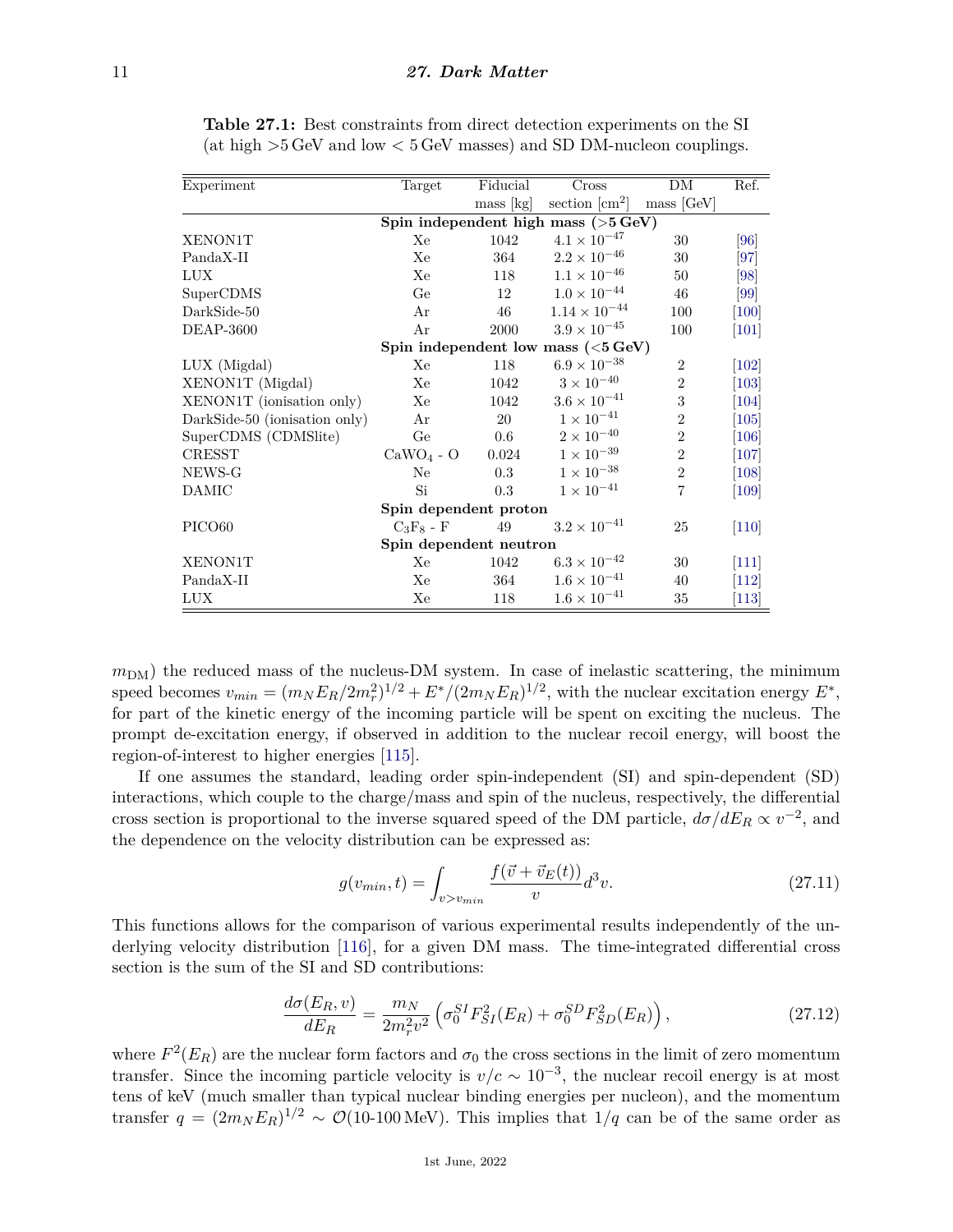nuclear radii  $R \sim A^{1/3}$  fm, and that nuclei are not point-like from the perspective of a DM particle. The cross sections will thus involve nuclear form factors. These were calculated in [\[117\]](#page-26-16) and [\[118\]](#page-26-17) for the SI and SD case, respectively, for specific target nuclei, while the cross sections are often expressed in terms of single-nucleon cross sections and effective couplings of the DM particle to protons and neutrons. In the SI case, all the nucleons in the nucleus contribute coherently to the cross section (under the assumption of iso-spin independence in the DM couplings). Dominant sources of uncertainty are the nucleon sigma terms, especially for Higgs-dominated interactions, where the couplings are proportional to the quark masses. An overview is presented in Ref. [\[119\]](#page-26-18). For SD scattering, the nuclear spin contents due to the protons and neutrons must be considered.

The interactions of DM particles with nuclei can be treated in a non-relativistic effective field theory (NR-EFT) approach, which considers more general DM scenarios based on the lowest-order, four-field operators that describe the couplings to nucleons. These operators, which correspond to different types of interactions between the DM and quark fields, can be momentum- and velocitydependent, and might be leading when momentum-independent interactions are suppressed, or even vanish in the limit of zero momentum [\[120,](#page-26-19) [121\]](#page-26-20). In Ref. [\[121,](#page-26-20) [122\]](#page-26-21) all 15 operators (arising from 20 possible bilinear combinations between the DM and nucleon fields) which obey Galileaninvariance, *T*-symmetry and are Hermitian are written out up to quadratic order in *q*, and the nuclear response functions evaluated in shell-model calculations for DM targets made of F, Na, Ge, I and Xe isotopes. The connection to particle physics within the context of *simplified DM models* is made in Ref. [\[123,](#page-26-22)[124\]](#page-26-23), where the simplified models assume a single DM particle with one mediator which couples it to quarks. More recently the DM-nucleus scattering was also analysed in the framework of chiral effective field theory (Ch-EFT), a low-energy effective theory of QCD, which allows for a consistent derivation of the nuclear responses beyond the leading-order expressions [\[125,](#page-26-24) [126\]](#page-26-25). Ch-EFT preserves the QCD symmetries, and predicts DM couplings to two nucleons (e.g., when the hypothetical particle couples to a virtual pion exchanged between the nucleons). It also provides a power counting that suggests a hierarchy of the various NR-EFT operators, which is however approximate given that the couplings between the DM and the Standard Model fields are not known. The generalized SI structure factors for spin-1/2 and spin-0 DM particles and various isotopes of F, Si, Ar, Ge and Xe employed in direct detection experiments are provided in Ref. [\[126\]](#page-26-25).

**Scattering off bound electrons and absorption**: For DM particle masses below the GeVscale, most searches for DM-nucleus scattering rapidly lose sensitivity, due to energy thresholds around a few 100 eV - few keV. As an example, a light DM particle with a mass of 100 MeV and  $v \propto 10^{-3}c$  will induce a nuclear recoil energy of about 0.5 eV in a target made of argon. Another strategy is to search for DM scattering off bound electrons, allowing for all of the kinetic energy (50 eV in the above case) to be transferred to the material [\[127\]](#page-26-26). The leading possibilities are ionisation, excitation, and molecular dissociation processes, which typically require energies of (1- 10) eV, and thus allow to probe scattering of DM particles with masses down to the  $\mathcal{O}(\text{MeV})$  range.

For a bound electron with binding energy  $E_B$  DM particle masses of  $m_{\text{DM}} \geq 250 \,\text{keV} \times E_B/1 \text{ eV}$ can in principle be probed. The signal depends on the material, and can consist of one or more electrons (in semiconductors, noble liquids, graphene), one or more photons (in scintillators) or phonons (in superconductors and superfluids) and quasiparticles (in superconductors). As an example, the differential event rate for ionization in atoms is given by

$$
\frac{dR_{ion}}{d\ln E_R} = N_T \frac{\rho_0}{m_{\text{DM}}} \frac{d\langle \sigma_{ion} v \rangle}{d\ln E_R},\tag{27.13}
$$

where  $E_R$  is the recoil energy transferred to the electron,  $\langle \sigma_{ion} v \rangle$  is the thermally averaged ionization cross section and  $N_T$  is the number of target atoms per unit mass. The cross section is related to the non relativistic DM-electron elastic scattering cross section  $(\sigma_e)$ :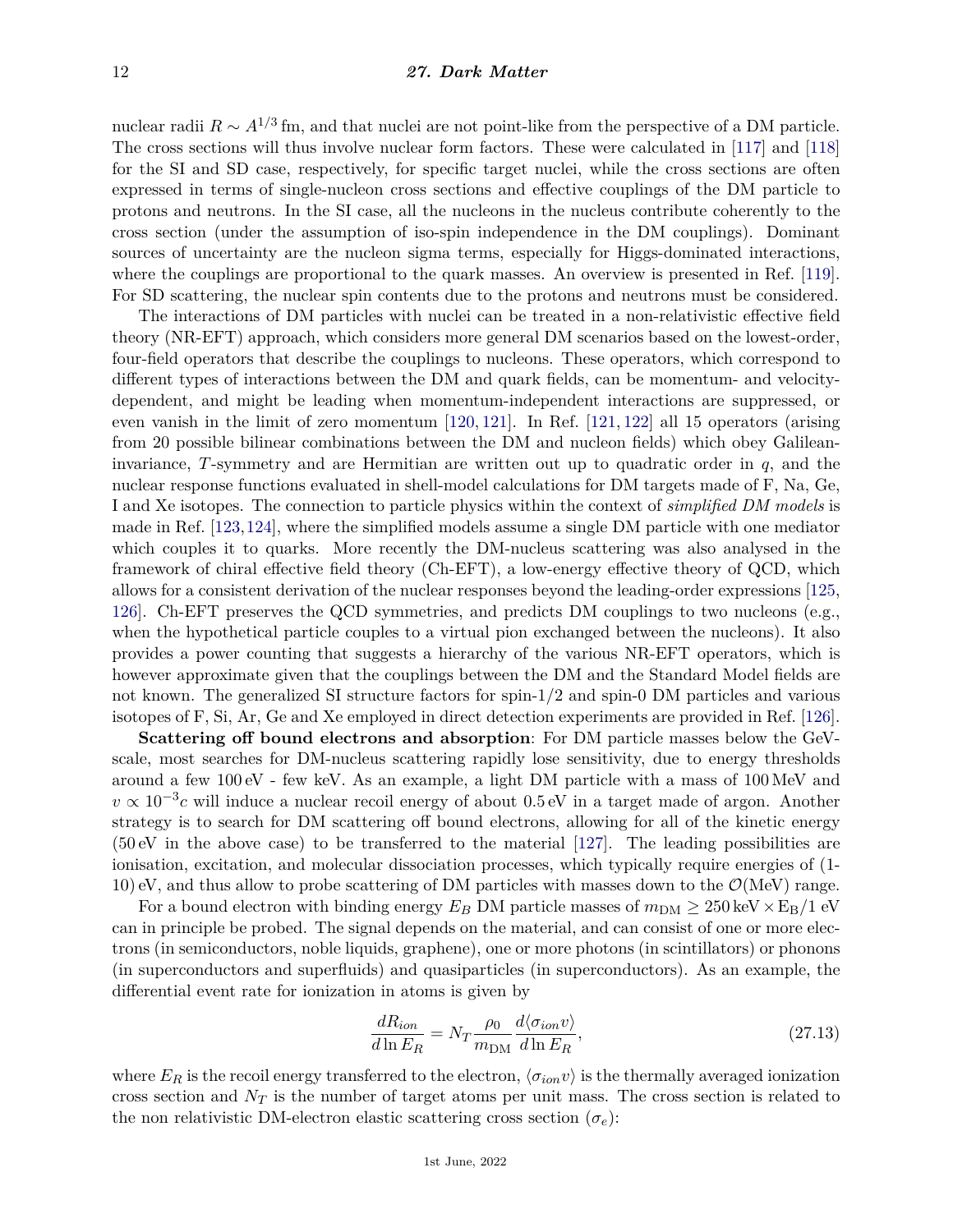$$
\frac{dR_{ion}}{d\ln E_R} = \frac{6.2}{A} \left(\frac{\rho_0}{0.4 \,\text{GeV cm}^{-3}}\right) \left(\frac{\sigma_e}{10^{-40}\text{cm}^2}\right) \left(\frac{10 \,\text{MeV}}{m_{\text{DM}}}\right) \times \frac{d\langle\sigma_{ion}v\rangle/d\ln E_R}{10^{-3}\sigma_e} \frac{\text{events}}{\text{kg d}} \tag{27.14}
$$

Predicted differential rates in various materials (He, Ar, Ge, Xe) and for different particle masses are shown in [\[127\]](#page-26-26), together with cross section sensitivities as a function of mass and expected background rates from neutrinos.

Two classes of DM candidates, axion-like-particles (ALPs) and dark (or hidden) photons (see Sec. 27.5), can be absorbed in a target material by interactions with bound electrons via the axioelectric effect, which is analogous to the photoelectric effect: a boson is absorbed by a bound electron, which is then ejected from the atom  $[63, 128, 129]$  $[63, 128, 129]$  $[63, 128, 129]$  $[63, 128, 129]$  $[63, 128, 129]$ . The dark photon arises in extensions of the SM by a new massive or massless  $U(1)$ <sup>'</sup> field, coupled to the SM  $U(1)_Y$  via a kinetic mixing term  $\kappa$ , see Sec. 27.5. The absorption cross section of a massive, NR particle  $m_V$  with coupling  $e' = e\kappa$  to electrons is (in natural units, and for energies  $E_V \ll m_e$ )

$$
\sigma_{abs} = \frac{\alpha'}{\alpha} \left(\frac{E_V}{2m_e}\right)^2 \sigma_{pe},\tag{27.15}
$$

where  $\sigma_{pe}$  is the photoelectric cross section, and an analogue to the electromagnetic fine structure constant  $\alpha$  is introduced,  $\alpha' = (e\kappa)^2/4\pi$ . The rate per atom is

$$
R \simeq \frac{\rho_0}{m_V} \times \kappa^2 \sigma_{pe}.\tag{27.16}
$$

Since the kinetic energy of the dark photon is negligible compared to its rest energy, a monoenergetic peak at its mass is expected in the spectrum of a direct detection experiment. Dark photons with a thermally generated abundance are excluded by direct detection experiments [\[63\]](#page-24-30), however non-thermal mechanisms (e.g., via perturbations during inflation) could create the relic abundance, see Section 27.3.

Similarly to axions, ALPs arise in the spontaneous breaking of a global symmetry, and are phenomenologically described by a mass  $m_a$  and a decay constant  $f_a$ . Unlike for QCD axions, however, there is no strict relation between  $m_a$  and  $f_a$ . The coupling strength to electrons with mass  $m_e$  is parameterised by  $g_{ae} = 2m_e/f_a$ , and the absorption cross section of a particle with incoming velocity  $v_a$  is related to the cross section for the photoelectric effect as

$$
\sigma_{abs} v_a \simeq \frac{3E_a^2}{4\pi\alpha f_a^2} \sigma_{pe} = \frac{3g_{ae}^2}{4\pi\alpha} \left(\frac{E_a}{2m_e}\right)^2 \sigma_{pe}.
$$
\n(27.17)

As in the case of the dark photon, the signature is a mono-energetic peak at the mass of the particle, broadened by the energy resolution of the detector. Constraints on the couplings of ALPs and dark photons to electrons from direct detection experiments in *m<sup>a</sup>* and *m<sup>V</sup>* mass ranges from  $\sim (1-10^4)$  eV were derived in Ref. [\[130,](#page-26-29) [131\]](#page-26-30), and compared to indirect limits from anomalous energy losses in the Sun, in red-giant and horizontal-branch stars. For a detailed discussion of axion and ALP searches, we refer to the *Axion* review.

#### **27.6.3** *Current and future direct detection technologies*

Direct detection experiments aim to observe the small (keV-scale and below) and rare (fewer than ∼1 event/(kg y)) signals which are induced by DM particle scatters in a detector, mostly in the form of ionisation, scintillation or lattice vibrations. A majority of experiments detects more than one signal, which allows to distinguish between scattering off of electrons (electronic recoils, ER) and off of atomic nuclei (nuclear recoils, NR). A 3D position resolution is required to define central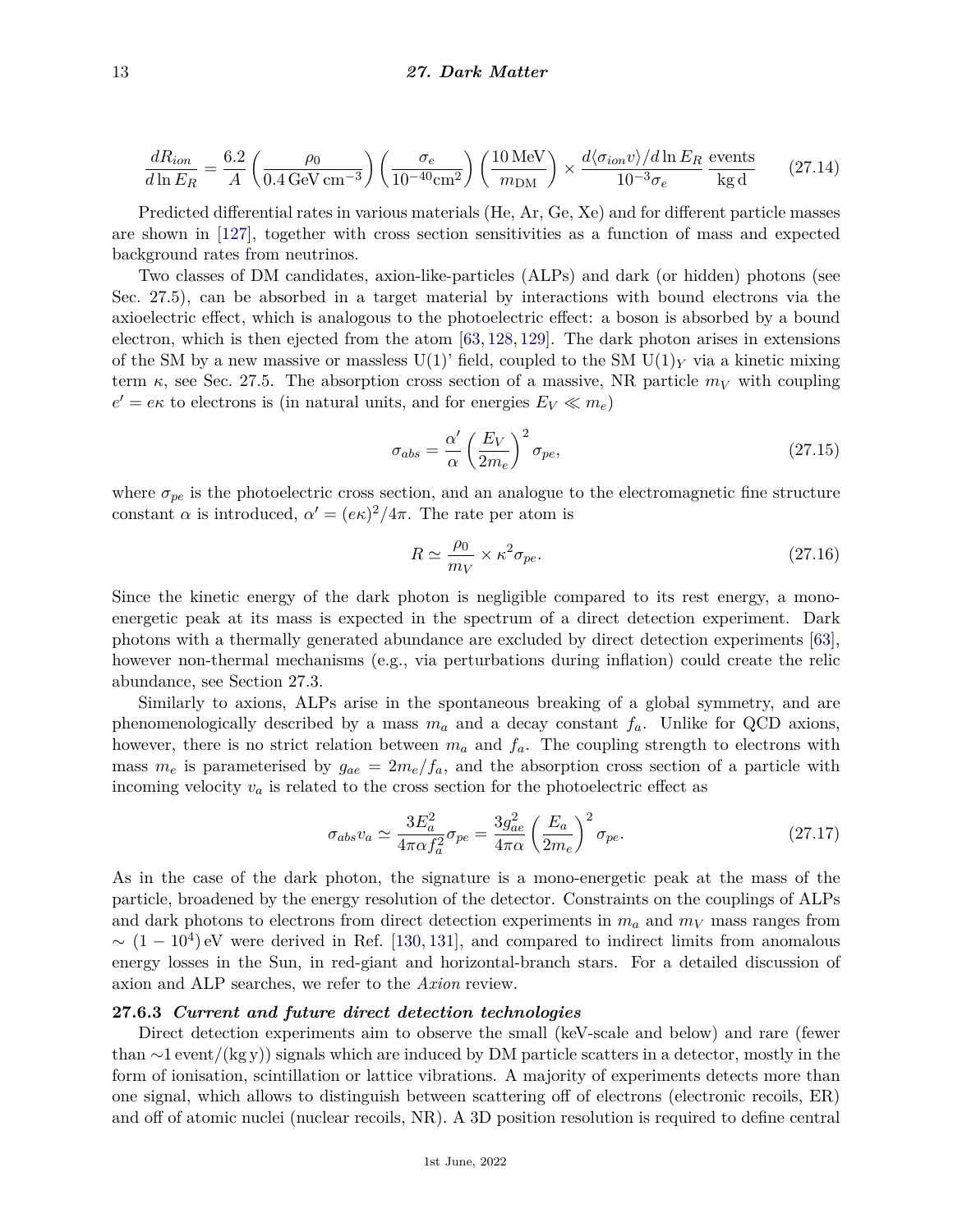detector regions (or fiducial volumes) with low background rates from surrounding materials, and the distinction between single- versus multiple-scatters rejects a significant fraction of backgrounds, given that DM will scatter at most once. We refer to [\[132,](#page-26-31) [133\]](#page-26-32) for recent reviews of the field.

**Specific signatures**: For NRs, the shape of the differential recoil spectrum is exponentially falling with recoil energy, and depends on the mass of the particle and on the nuclear mass. Unless  $m_{\text{DM}} \gg m_N$ ,  $m_{\text{DM}}$  can in principle be determined from the measured recoil spectrum, where multiple targets will provide tighter constraints [\[134\]](#page-26-33). The Earth's motion through the MW induces a seasonal variation of the total event rate and a forward-backward asymmetry in a directional signal [\[135,](#page-26-34) [136\]](#page-26-35). The annual modulation is due to the Earth's motion in the Galactic rest frame, which is a superposition of the Earth's rotation around the Sun and the Sun's rotation around the Galactic center. Since the Earth's orbital speed is much smaller than the Sun's speed, the expected amplitude of the modulation is  $\simeq$  5%. In the SHM, the period is one year, and the phase is 150 d (June 2), when both speeds add up maximally. This expectation is modified for different DM distributions, e.g. in the case of sub-structures such as clumps and streams [\[137,](#page-26-36) [138\]](#page-27-0) and a DM disc [\[139\]](#page-27-1). In addition, the modulation changes phase at a specific recoil energy (known as crossing-energy) [\[140\]](#page-27-2), which depends on the DM and nuclear mass, allowing to in principle determine *m*DM if low energy thresholds can be achieved. A powerful signature is provided by the ability to detect the axis and direction of the recoiling nucleus. Since the DM flux in the laboratory frame is peaked in the direction of motion of the Sun towards the constellation Cygnus, the recoil spectrum is peaked in the opposite direction. The observation of such a dipole feature would provide a 'smoking-gun' evidence for DM, where the forward-backward rates can differ by a factor of ∼10, depending on the energy threshold. Ref. [\[141\]](#page-27-3) provides a recent review of the theoretical framework and of the discovery reach of directional detectors.

**Backgrounds, including neutrinos**: Early direct detection experiments employing lowbackground Ge spectrometers featured background levels around 2 events/(kg d keV), while the latest generation of liquid Xe experiments reduced this noise by four orders of magnitude, to 2×10<sup>-4</sup> events/(kgdkeV). Nonetheless, the measured energy spectra are still dominated by interactions due to the radioactivity of detector components, followed by cosmic muons and their secondaries such as fast neutrons. The cosmic and environmental radiation are suppressed by going deep underground and surrounding the experiments with appropriate shielding structures (mainly large water Cherenkov detectors for the current and next-generation detectors). Activation of materials via cosmic-ray interactions produce long-lived radio-nuclides (e.g.,  $^{39}Ar$ ,  $^{60}Co$ ,  $^{68}Ge$ ,  $^{32}Si$ , etc), while long-lived, human-made isotopes ( ${}^{85}$ Kr,  ${}^{137}$ Cs, etc) can mix with detector materials or generate surface backgrounds. For details, we refer to *Section 36.6* of this *Review*.

The final backgrounds will be due to the irreducible neutrino flux from the Sun, the atmosphere and the diffuse supernovae background [\[142\]](#page-27-4). Solar pp-neutrinos will dominate the electronic recoil background due to elastic neutrino-electron scatters, at a level of  $\sim (10-25)$  events/(ty) below energies of ∼100 keV, while coherent elastic neutrino-nucleus scatters (CE*ν*NS) from <sup>8</sup>B solar neutrinos will induce up to  $\sim 10^3$  events/(ty) for high-A targets, at nuclear recoil energies below  $\sim$ few keV. Nuclear recoils from atmospheric neutrinos and the diffuse supernovae neutrino background will yield event rates in the range  $(1-5)$  events/(100 t y), depending on the detector material. In general, <sup>8</sup>B and atmospheric neutrinos will impact light ( $\leq$  6 GeV) and heavy (100 GeV and above) DM searches for cross sections on nucleons below  $\sim 10^{-45}$  cm<sup>2</sup> and  $\sim 10^{-49}$  cm<sup>2</sup>, respectively. The precise cross sections where neutrinos constitute a dominant background depend however on the uncertainties on the flux of each neutrino source, and on the astrophysical parameters that enter in the DM signal models [\[143\]](#page-27-5). For very low energy thresholds to nuclear recoils, e.g. 10-30 eV in Ge and Si detectors, CE $\nu$ NS due to the <sup>7</sup>Be neutrino flux become relevant for exposures of ∼50 kg y [\[144\]](#page-27-6). For DM searches with electron recoils via DM-electron scattering and dark pho-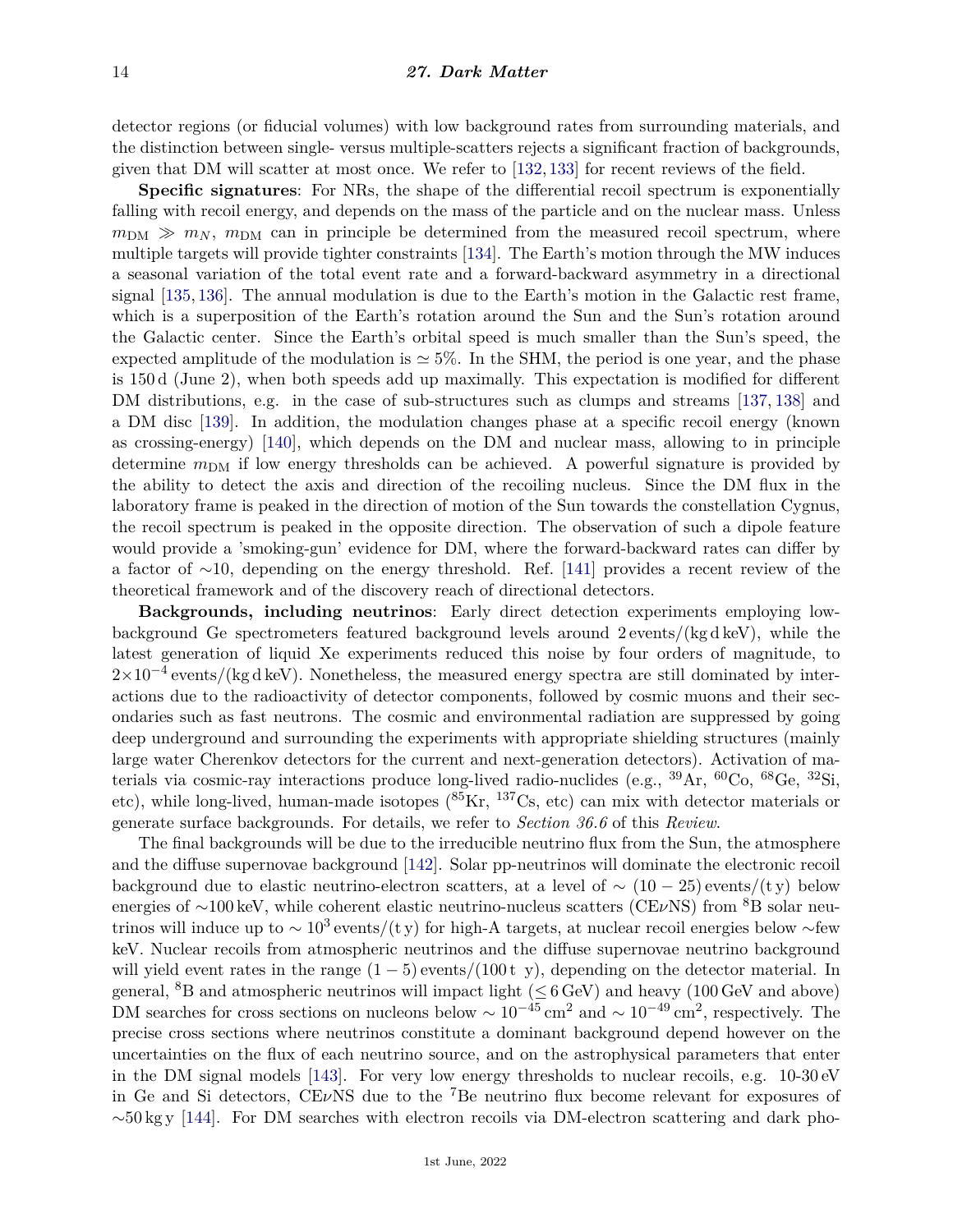

**Figure 27.1:** Upper limits on the SI DM-nucleon cross section as a function of DM mass.

ton or ALP absorption, solar neutrinos will also limit the sensitivity to DM masses in the range  $\sim$ (1-10<sup>3</sup>) MeV and  $\sim$ (1-10<sup>3</sup>) eV, respectively, for large exposures  $\sim$ 1 t y, as shown in Ref. [\[145\]](#page-27-7).

**Solid-state cryogenic detectors**: Current experiments using the bolometric technique (see *Section 36.5* of this *Review*), together with either charge or light readout, are SuperCDMS (Si, Ge) at Soudan, EDELWEISS (Ge) at the Laboratoire Souterrain de Modane (LSM) and CRESST (CaWO4) at the Laboratori Nazionali del Gran Sasso (LNGS). These experiments are optimised for low-mass DM searches, and can probe masses down to ∼0.2 GeV. CDMSlite also operates detectors at higher bias voltages to amplify the phonon signals produced by drifting charges and thus have access to light DM around 1.5 GeV. The goal of their future phases is to probe the low-mass region down to cross sections of  $10^{-43}$ - $10^{-44}$  cm<sup>2</sup>. Much smaller, gram-scale versions of cryogenic detectors can have single-charge resolution and thus probe low-mass DM via inelastic electron recoils. A SuperCDMS single-charge sensitive Si detector placed upper limits on DM interacting with electrons for masses between  $(0.5 - 10^4)$  MeV, as well as on dark photon kinetic mixing for dark photon masses in the range  $(1.5 - 40)$  eV. With Ge crystals operated at Soudan, SuperCDMS constrained dark photons and ALPs in the mass range 40 eV to 500 keV.

Germanium ionisation detectors operated at 77 K can reach sub-keV energy thresholds and low backgrounds, but lack the ability to distinguish electronic from nuclear recoils. The CDEX-10 experiment, located at the China Jinping Underground Laboratory (CJPL), uses p-type, pointcontact Ge detectors operated in liquid nitrogen, and probes DM masses down to 3 GeV. It also reported constraints on the kinetic mixing of dark photons in the mass range 0.1-4.0 keV. The neutrinoless double beta experiments Majorana Demonstrator and GERDA have obtained constraints on the couplings of ALPs and dark photons to electrons, with masses between (6-100) keV and  $(60-1000)$  keV, respectively.

**Noble liquids**: Liquid argon (LAr) and liquid xenon (LXe) are employed as DM targets, while R&D on liquid helium and neon is ongoing. We refer to Ref. [\[146\]](#page-27-8) for a review of the liquid noble gas detector technology in low-energy physics, as well to *Section 36.4* of this *Review*. At present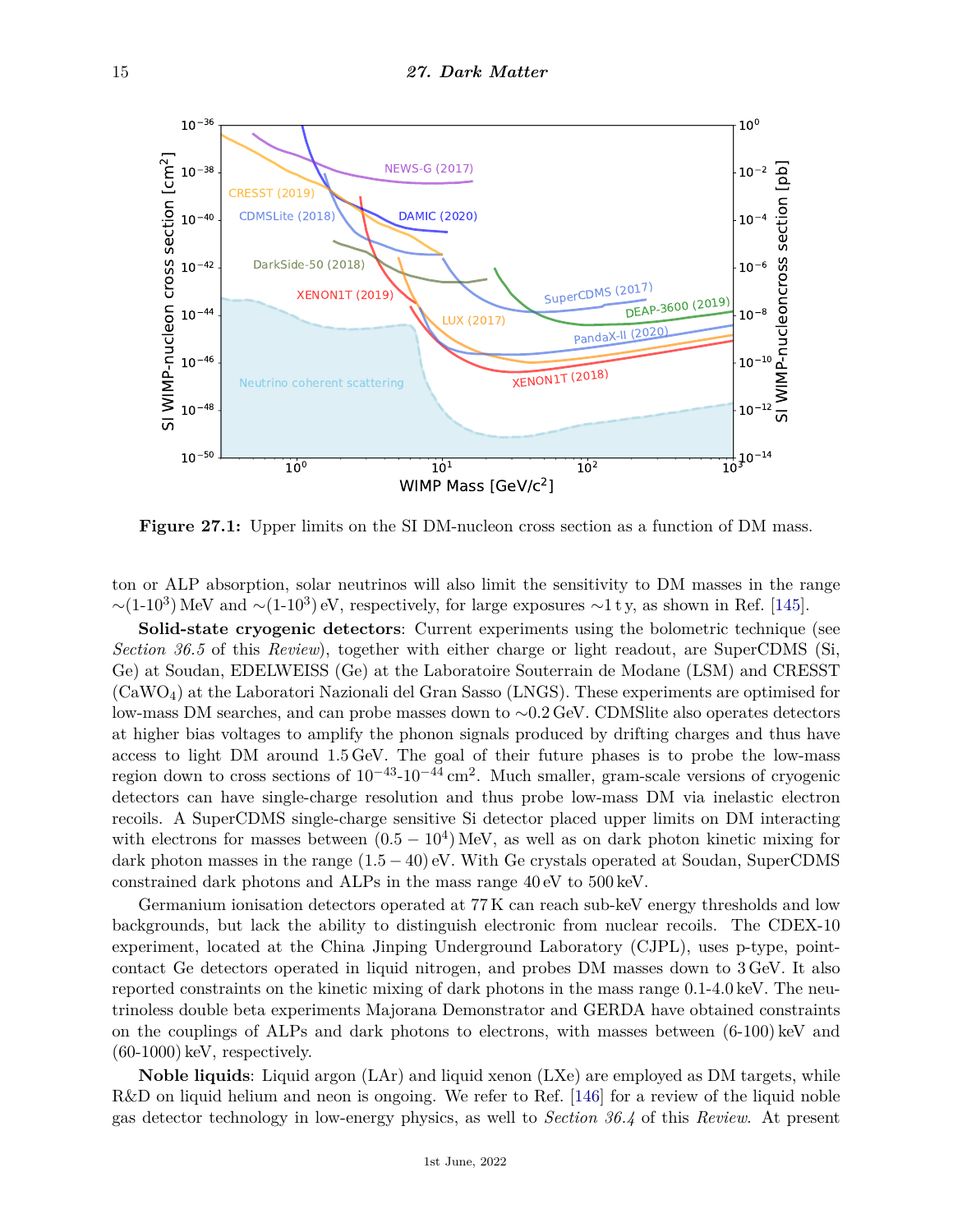the best constraints on DM-nucleus interactions come from experiments using xenon: the LUX experiment which was operated at SURFi, PandaX-II at CJPL and XENON1T at LNGS. These experiments probe particle masses down to ∼6 GeV (when using both light and charge signals) and the SI DM-nucleon cross section down to  $4.1 \times 10^{-47}$  cm<sup>2</sup> (at 30 GeV). LAr experiments use the powerful pulse shape discrimination (PSD) that allows for distinguishing between ER and NR events, at the expense of higher energy thresholds than in LXe. The DarkSide-50 TPC at LNGS sets a minimum upper limit on the SI, DM-nucleon cross section of  $1.09 \times 10^{-44}$  cm<sup>2</sup> at 126 GeV, while the single-phase experiment DEAP-3600 at SNOLAB constrains the SI cross section to values below  $3.9\times10^{-45}$  cm<sup>2</sup> at 100 GeV.

In noble liquids, sub-GeV DM particles can be searched for by observing inelastic, ER processes following a low-energy nuclear recoil: excitation and ionisation of the recoiling atom (the hypothetical Migdal effect) and a bremsstrahlung photon [\[147\]](#page-27-9). As an example, LUX and XENON1T constrained DM particle masses between (0*.*3 − 5) GeV via bremsstrahlung photons and Migdal electrons. Even lower masses are accessible when using the amplified, charge signal only, at the expense of giving up discrimination between ERs and NRs. XENON1T probed particle masses down to 60 MeV, while DarkSide-50 published constraints on WIMP masses as low as 1.8 GeV. DM masses at the MeV-scale can also be probed by exploiting the scattering off electrons. The XENON1T experiment presented a light DM search with ionisation signals, with a background level of *<*1 event(t d keV) above 0.4 keV. LXe TPCs also search for solar axions, Galactic ALPs and dark photons. PandaX-II and LUX set upper limits on the axion-electron coupling of  $3.5 \times 10^{-12}$  in the mass range  $(10^{-5} - 1)$  eV for solar axions, and probe couplings around  $4 \times 10^{-13}$  in the mass range (1 − 10) keV for Galactic ALPs [\[148,](#page-27-10) [149\]](#page-27-11). XENON1T observed an excess of events over known backgrounds at energies below 7 keV, which can be explained by solar axions  $(3.4 \sigma)$  or bosonic dark matter with a mass around  $2.3 \text{ keV } (3.0 \sigma)$ , where the former is in strong tension with stellar constraints [\[150\]](#page-27-12).

The next generation of liquefied noble gas detectors are in construction (DarkSide-20k), commissioning (LZ), operation (PandaX-4T and XENONnT) or at the design and R&D stage (ARGO, DARWIN). These will increase the sensitivity to various DM candidates by 1-2 orders of magnitude, with the ultimate goal of exploring the experimentally accessible parameter space, until the backgrounds from neutrinos will start dominating the event rates.

**Room temperature scintillators**: Several large DM experiments using high-purity NaI(Tl) crystals are acquiring data in various underground laboratories. Of these, DAMA/LIBRA at LNGS has the highest mass, 250 kg, and the largest exposure: 1.33 ty with an energy threshold of 1 keV and  $2.46 \text{ t y}$  with an energy threshold of  $2 \text{ keV}$ . It is the only experiment in the field that reported an annually modulated event rate with a statistical significance of  $12.9 \sigma$  C.L. (20 annual cycles), with a modulation amplitude around  $0.02$  events/(kg d keV) in the energy region (1-4) keV. These findings were interpreted as due to DM interactions via nuclear or electronic recoils. The ANAIS experiment at Canfranc operates 112.5 kg of NaI(Tl) scintillators with an energy threshold of 1 keV and a background rate of  $3.6 \text{ events/(kg d keV)}$  in the  $(1-6)$  keV region. A blind analysis of 3 y of data, for an exposure of  $314 \text{ kg y}$  is consistent with an absence of modulation at  $3.3 \sigma$ . The COSINE-100 experiment, located at the Yangyang Underground Laboratory, operates 106 kg of NaI(Tl) crystals in a liquid scintillator, with an energy threshold of 2 keV and a background rate of 3.6 events/(kg d keV). Results from a 97.7 kg y exposure in the (2-6) keV energy range are consistent, at 68.3%C.L., with both the null hypothesis and DAMA/LIBRA's best fit value in the same energy range. A larger exposure and a reduced energy threshold are required to test DAMA/LIBRA for 3 *σ* coverage. The SABRE experiment plans to operate a total of 50 kg of NaI(Tl) crystals, focussing on reaching a background level of 0.1 events/(kg d keV), an order of magnitude below DAMA/LIBRA. Twin detectors will be installed at LNGS and at the Stawell Underground Physics Laboratory in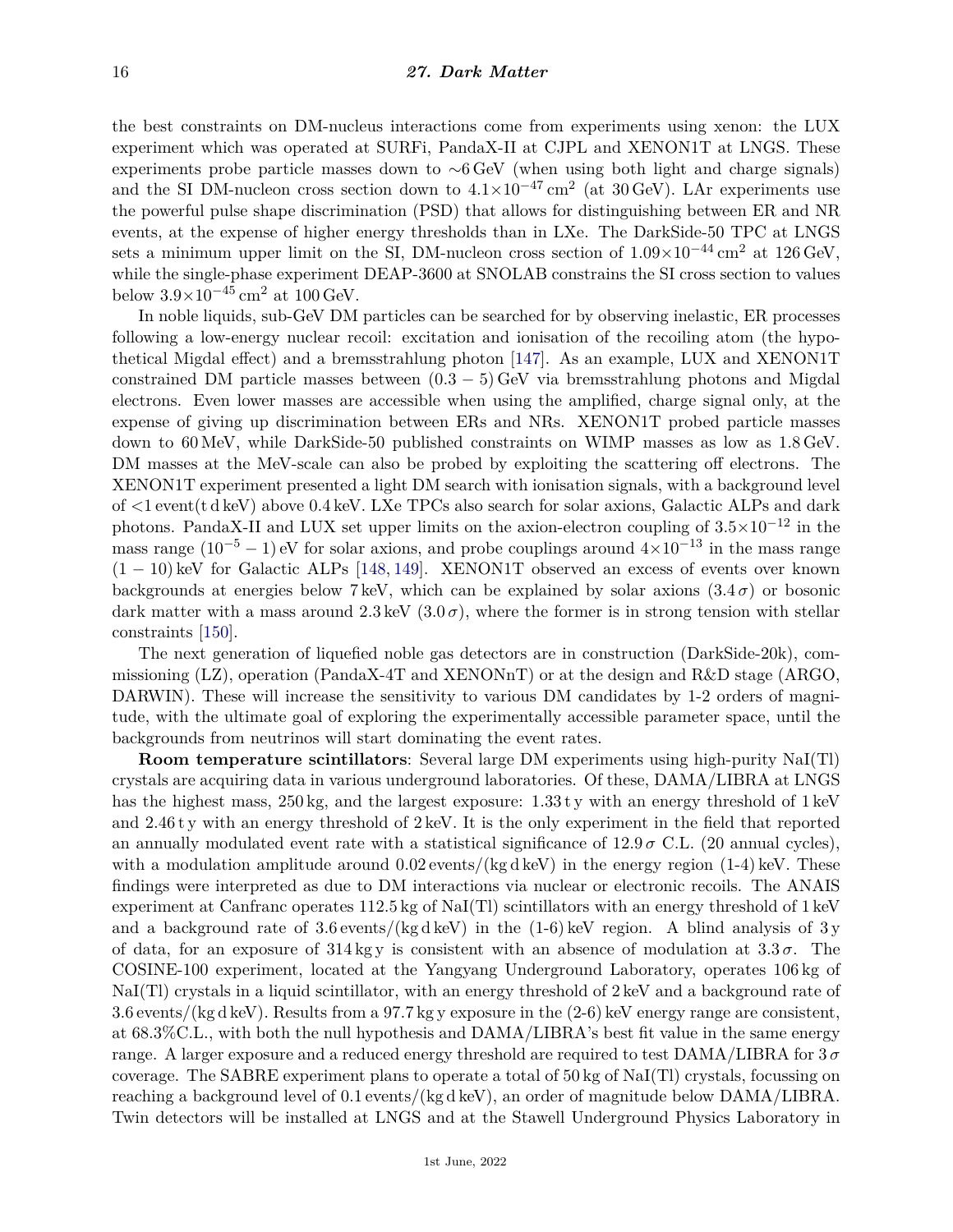the Southern hemisphere. While a DM-induced signal is expected to have the same phase in both hemispheres, seasonal or site-related effects would show different amplitudes and phases in the twin detectors. The COSINUS R&D project aims to develop a cryogenic scintillating bolometer with undoped NaI crystals with phonon and light readout, the ratio of which allows for particle discrimination. The hope is that it will shed light on the type of interactions responsible for the modulated signal.

**Room temperature ionisation detectors**: Silicon charged-coupled devices (CCDs) are employed for low-mass DM searches, as well as for hidden photon searches in the eV-mass range. Ionisation events induced in bulk silicon of high-resistivity, fully depleted CCDs are observed with charge resolutions around  $1-2e^-$  and extremely low leakage currents, at the level of few  $e^-$  mm<sup>-2</sup>d<sup>-1</sup>. The position of an energy deposit is reconstructed in 3 dimensions and the particle type (electron, neutron, muon, *α*-particles, etc) is reconstructed based on the recorded track pattern.

The DAMIC experiment at SNOLAB yielded new constraints on DM-electron scattering, and on the hidden-photon kinetic mixing parameter in the mass range (1-30) eV with an exposure of 7.6 kg d and on low-mass WIMPs with an exposure of 11 kg d. The SENSEI projects employs the skipper technology to achieve single-electron sensitivity. A run with a 2 g detector in the MINOS cavern at Fermilab yielded world-leading constraints on DM-electron scattering for a large range of sub-GeV dark matter masses. The skipper technology will also be employed in the next stage of the DAMIC programme, DAMIC-M at LSM, which plans for a kg-size mass. The goal is to achieve thresholds of 2-3 electrons and to probe the DM-nucleon cross section down to few $\times 10^{-43}$ cm<sup>2</sup> around 2-3 GeV and the DM-electron cross section down to  $2\times10^{-41} \text{cm}^2$  at 10 MeV mass.

The NEWS-G collaboration operates spherical proportional counters filled with a noble gas. Advantages of this technology are the low intrinsic electronic noise and a high amplification gain, allowing for low energy thresholds down to single-electron detection, and the possibility to use different light targets (He, Ne, etc). A 60 cm diameter chamber operated at LSM with a gas mixture of Ne + CH<sub>4</sub> (0.7%) at 3.1 bar, excluded SI, WIMP-nucleon cross sections above  $4.4 \times 10^{-37}$ cm<sup>2</sup> at 0.5 GeV after an exposure of 9.6 kg d with an energy threshold ∼100 eV. The next iteration, a 140 cm sphere detector made of very low radioactivity copper (few  $\mu$ Bq/kg of <sup>238</sup>U and <sup>232</sup>Th) is under construction at SNOLAB.

**Superheated liquid detectors**: Investigation of the spin-dependent interaction channel calls for target nuclei with uneven total angular momentum. A particularly favourable candidate is  $19F$ , the spin of which is carried mostly by the unpaired proton, yielding a cross section which is almost a factor of ten higher than of other employed nuclei with spin  $(e.g., 23Na, 73Ge, 127I,$  $129\text{Xe}$ ,  $131\text{Xe}$ ). Fluorine is part of the target of experiments using superheated liquids, such as the ones operated by the PICO and MOSCAB collaborations. A search in the PICO-60  $C_3F_6$  bubble chamber at SNOLAB with an exposure of 1404 kg d and an energy threshold of 2.45 keV, yielded the most stringent constraint on the DM-proton SD cross section at  $3.2 \times 10^{-41}$ cm<sup>2</sup> for a 25 GeV particle mass. In construction is a ton-scale detector (PICO-500) to be deployed in the cube area hall of SNOLAB. MOSCAB successfully built and tested a geyser-concept bubble chamber, the operation of which is based on a continuous process of evaporation and condensation, with the detector recovering its superheated state automatically after each event. After first results in a surface laboratory, the detector was moved underground to LNGS for science data taking.

**Directional detectors**: Detectors capable of measuring the direction of the recoiling nucleus would unequivocally confirm the Galactic origin of a signal and could probe the region below the neutrino floor [\[151,](#page-27-13) [152\]](#page-27-14). Because nuclear recoils have a range which is about 10 times smaller than the one of Compton recoils of the same energy, gaseous detectors have an excellent intrinsic background rejection if they can measure the range of events precisely. Several directional detectors are presently in operation, where a  $1 \text{ m}^3$  detector has a typical mass of a few 100 g and can measure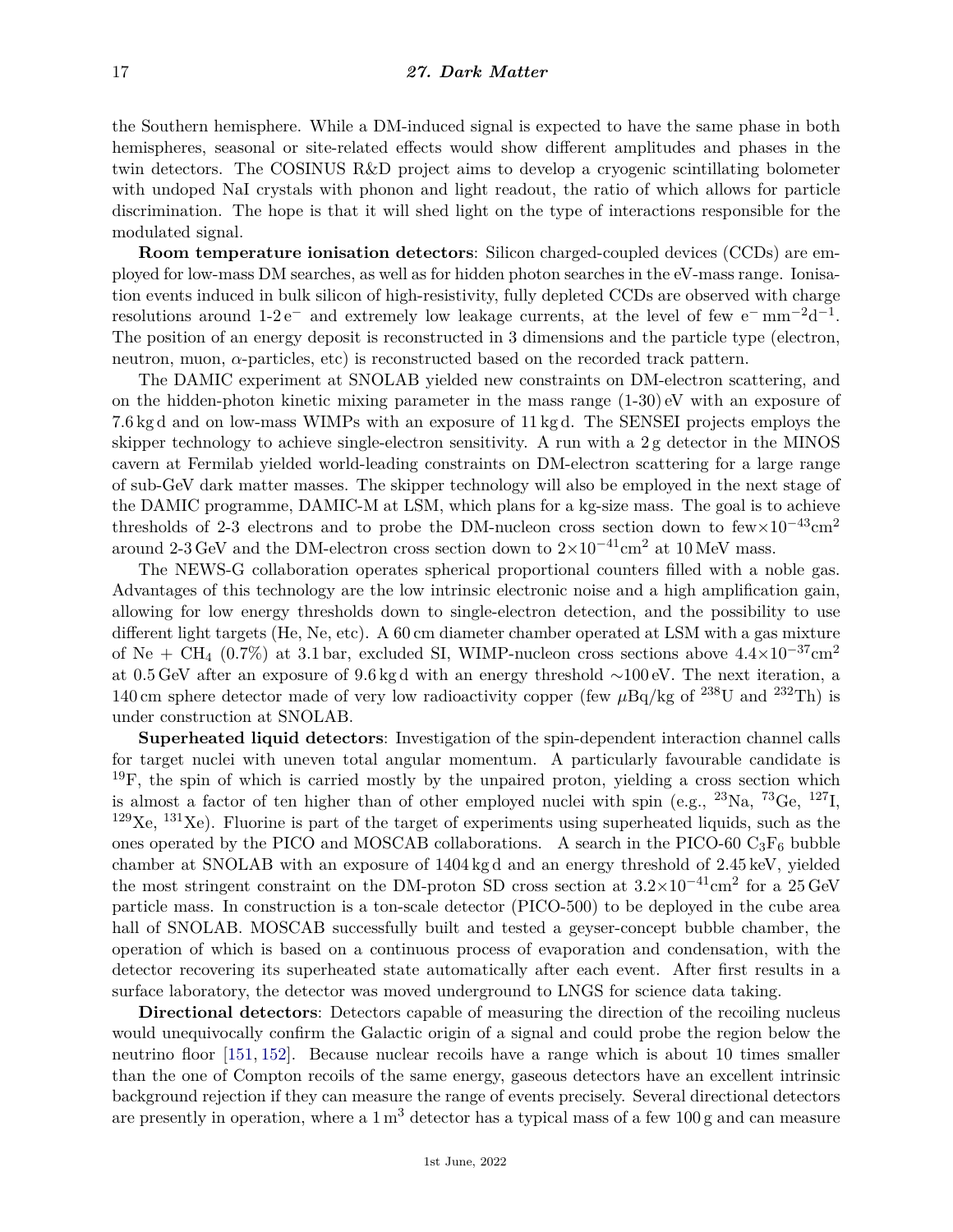the sense of an incoming nuclear recoil above a few tens of keV. Cygnus is a proto-collaboration which coordinates the R&D efforts for gas based TPCs with 1 keV threshold.

A new technique is based on fine-grained nuclear emulsions (solid-state detectors with silver halide crystals uniformly dispersed in a gelatine film, where each crystal works as a sensor for charged particles), as proposed by the NEWSdm collaboration. These act as target and nanometric tracking device, and the expected NR tracks are sub-*µ*m in size. Due to the small crystal size and larger number density, a superior spatial resolution compared to gaseous detectors is obtained. Simulations show that to reach the neutrino floor, exposures of  $10 \text{ t y}$  and  $100 \text{ t y}$  are required if a 30 nm and 50 nm threshold for detecting the track length is reached. This requires further R&D, since current emulsions allow for 100 nm tracking and target masses are around 1 kg, with 10 kg y exposures planned. A proposed approach for the directional detection of sub-GeV DM is to use two-dimensional materials such as monolayer graphene [\[153\]](#page-27-15), from which the DM particle can eject electrons. Their energy and direction, correlated with the direction of the incoming DM, can be measured for instance with the proposed PTOLEMY experiment.

**New techniques**: To probe light (sub-GeV) DM particles, either via scatters off electrons or via couplings to phonons, new techniques beyond the ones discussed above are proposed. The DM particle mass that can be accessed in DM-electron scattering in noble liquids and semiconductors is limited by the minimum ionisation/excitation energy and the size of the band gap, respectively (at the ∼eV-scale). To reach lower energy thresholds, materials with smaller band gaps for electron excitations (∼meV), such as superconductors and superfluids, as well as Dirac materials were recently proposed [\[154\]](#page-27-16). These would in principle allow for the detection of keV-scale DM. Other ideas to detect keV-MeV scale DM are to observe NRs in superfluid He, via collective excitation modes in the fluid [\[155\]](#page-27-17), or based on the breaking of chemical bonds between atoms [\[156\]](#page-27-18).

Even lighter DM, with masses in the meV-eV range, could be detected via absorption on a conduction electron in a superconductor, followed by the emission of an athermal phonon [\[157\]](#page-27-19). Another proposed target for light DM are polar materials (for example GaAs, sapphire), which are especially sensitive for scattering through an ultralight dark photon, via excitation of single optical phonons [\[158\]](#page-27-20). If an anisotropic crystal such as sapphire is employed, a daily modulation interaction rate could be established [\[159\]](#page-27-21). A new class of detectors for bosonic DM, based on resonant absorption onto a gas of small polyatomic molecules, is proposed in [\[160\]](#page-27-22). The DM would effectively act as a laser that resonantly excites transitions in molecules when its mass closely matches the transition energy. While DM with SI couplings can efficiently excite phonons, it has been shown in [\[161\]](#page-27-23) that if DM couples to the electron spin, magnon excitations (quanta of collective spin wave excitations) in materials with magnetic dipole order may also offer a promising detection avenue. Yet another approach for sub-GeV DM is to employ superconducting nanowires as both target and sensor, and first bounds on DM-electron interactions were already placed from a 4.3 ng tungsten-silicide prototype with a 0.8 eV energy threshold [\[162\]](#page-27-24).

The detection of light DM via collective excitations in condensed matter systems and other methods is a rapidly evolving field, and a growing area of research at the interface of DM physics, condensed matter and materials science. We refer to Ref. [\[87,](#page-25-17) [163\]](#page-27-25) for discussions of some of these new directions and models. Critical challenges are to detect these very small energy depositions, and to reliably asses the background noise.

Table 27.1 summarises the most stringent constraints on the DM-nucleon SI and SD cross sections, and Figure 27.1 shows the best constraints for SI couplings in the cross section versus DM mass parameter space, above masses of 0.3 GeV.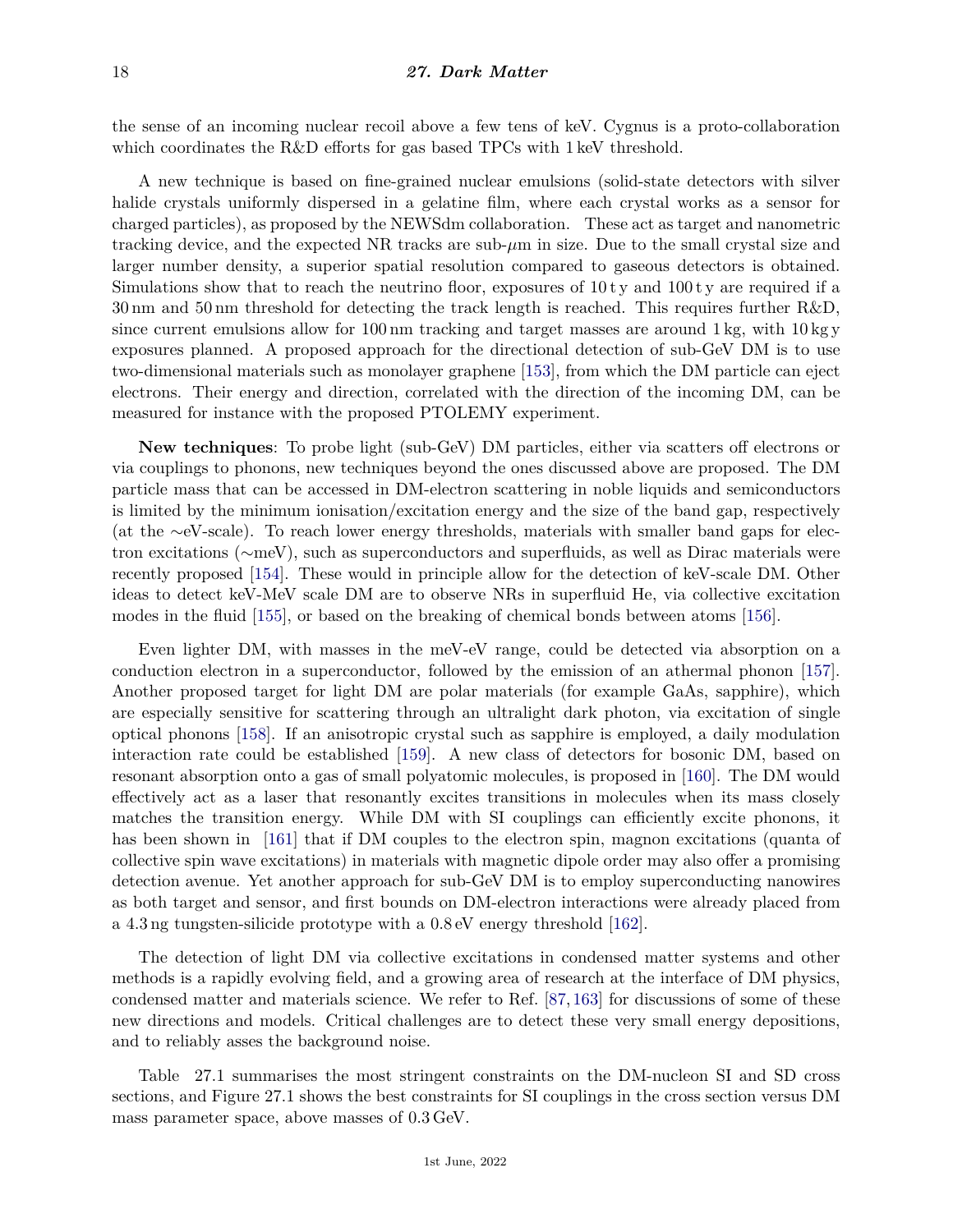### **27.7 Astrophysical detection of dark matter**

DM as a microscopic constituent can have measurable, macroscopic effects on astrophysical systems. Indirect DM detection refers to the search for the annihilation or decay debris from DM particles, resulting in detectable species, including especially gamma rays, neutrinos, and antimatter particles. The production rate of such particles depends on (i) the annihilation (or decay) rate (ii) the density of pairs (respectively, of individual particles) in the region of interest, and (iii) the number of final-state particles produced in one annihilation (decay) event. In formulae, the rate for production of a final state particle *f* per unit volume from DM annihilation can be cast as

$$
\Gamma_f^A = c \frac{\rho_{\rm DM}^2}{m_{\rm DM}^2} \langle \sigma v \rangle N_f^A,\tag{27.18}
$$

where  $\langle \sigma v \rangle$  indicates the thermally-averaged cross section for DM annihilation times relative velocity [\[27\]](#page-23-25), calculated at the appropriate temperature,  $\rho_{DM}$  is the physical density of DM, and  $N_f^A$  is the number of final state particles *f* produced in one individual annihilation event. The constant *c* depends on whether the DM is its on antiparticle, in which case  $c = 1/2$ , or if there is a mixture of DM particles and antiparticles (in case there is no asymmetry,  $c = 1/4$ ). The analog for decay is

$$
\Gamma_f^D = \frac{\rho_{\rm DM}}{m_{\rm DM}} \frac{1}{\tau_{\rm DM}} N_f^D,\tag{27.19}
$$

with the same conventions for the symbols, and where  $\tau_{DM}$  is the DM's lifetime.



**Figure 27.2:** Upper limits and projected sensitivity from CTA on the pair-annihilation rate versus the DM mass from gamma-ray and CMB observations (figure courtesy of Logan Morrison).

**Gamma Rays:** DM annihilation to virtually any final state produces gamma rays: emission processes include the dominant two-photon decay mode of neutral pions resulting from the hadronization of strongly-interacting final states; final state radiation; and internal bremsstrahlung,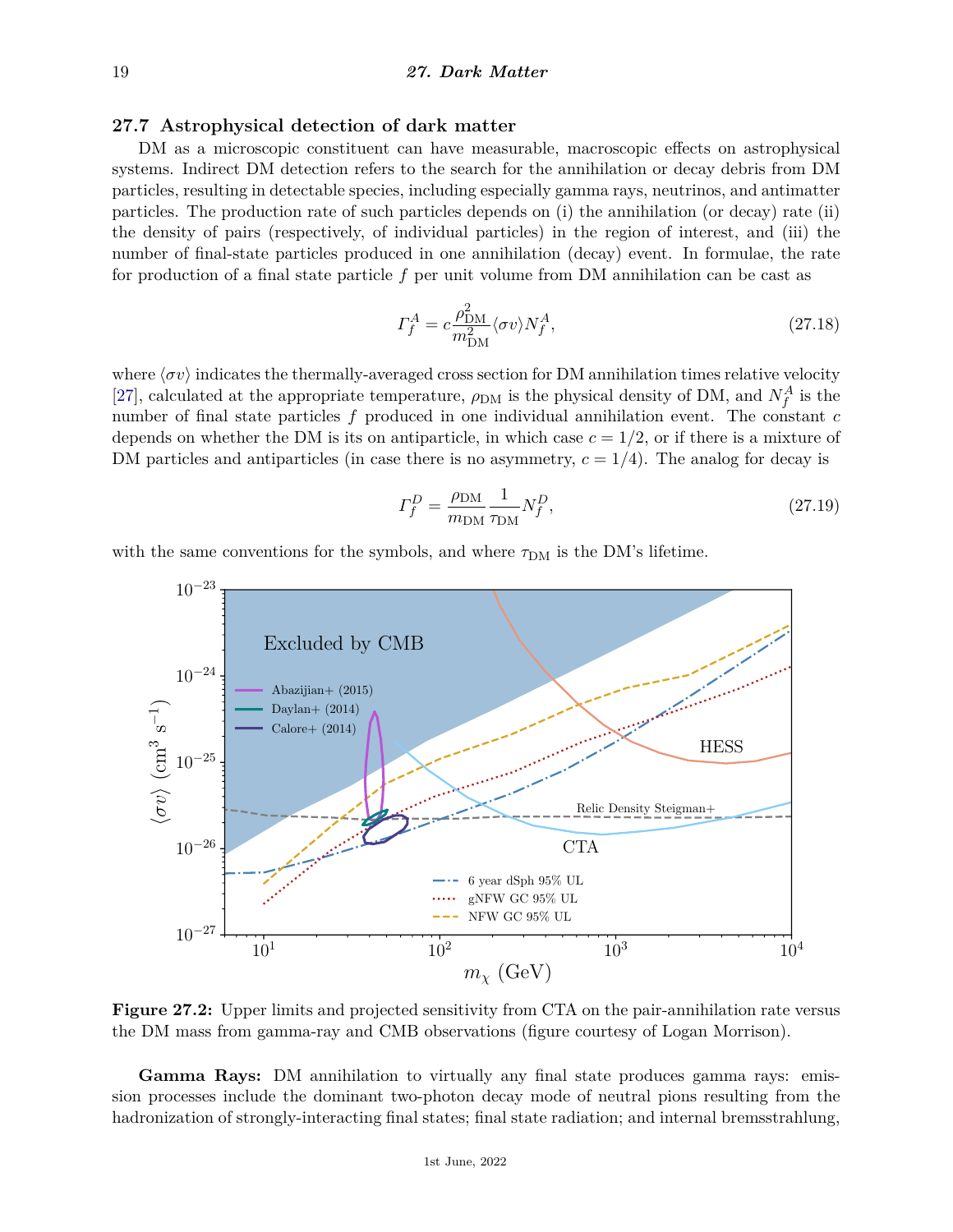### 20 *27. Dark Matter*

the latter two including, possibly, the emission of massive gauge or Higgs bosons subsequently producing photons via their decay products. Similarly, neutrinos are produced from charged pion decay and from radiative processes. The flux of gamma rays and neutrinos is calculated integrating the rate  $\Gamma_f$  per steradian (simply meaning, for isotropic emission,  $\Gamma_f/(\frac{4\pi}{\pi})$ ) along the line of sight within the appropriate angular region (the *differential* flux is obtained in the same way by simply replacing  $N_f$  with the differential flux at production, at the appropriate redshift in the case of cosmologically distant sources),

$$
\phi_f = \int_{\Delta\Omega} d\Omega \int_{\text{l.o.s.}} dl \frac{\varGamma_f}{4\pi}.
$$
\n(27.20)

It is customary to factor out, in the expression for the rate, a *particle physics* factor, depending upon the DM particle mass and its annihilation or decay rate, and an *astrophysical* factor, which only depends on the observational target. The latter is sometimes denoted with  $J_{\Delta\Omega}(\psi)$  with  $\psi$ indicating the direction of the line of sight. Although different conventions are in use, a common choice is to define

$$
J_{\Delta\Omega}(\psi) = \int_{\Delta\Omega} \int_{\text{l.o.s.}(\psi)} \rho_{\text{DM}}^2(l, \Omega) \, dl d\Omega. \tag{27.21}
$$

For a target with uniform density  $\rho$  and radius r at a distance  $d \gg r$ , such that the target is entirely within the solid angle *∆*Ω,

$$
J \simeq \frac{4\pi r^3 \bar{\rho}_{\rm DM}^2}{3d^2}.
$$
\n(27.22)

Searches for gamma-ray emission from DM annihilation have focused on targets chosen based on a variety of considerations, primarily intended to maximize signal to noise. Nearby dwarf spheroidal galaxies contain very small amounts of gas, and do not host any significant astrophysical background at gamma-ray or X-ray frequencies, and are thus an optimal target choice for DM searches. An accurate determination of the DM density profile in these objects results in somewhat large systematics when deriving constraints from the non-observation of emission from DM; future optical surveys will help pinpoint with greater accuracy stellar kinematics and thus reduce such uncertainty; a second target is the inner region of the Milky Way: while nearby and potentially hosting a large density of DM, the Galactic center region is however very bright at almost any wavelength, making the extraction of a signal highly problematic; nearby clusters of galaxies are also known to host significant astrophysical emission, but are potentially ideally suited to constrain DM decay. Finally, putative nearby DM clumps are also a possible source of a bright DM signal (albeit from an unknown direction), as is the annihilation of DM in all halos at all redshifts.

DM annihilation and decay can lead to striking spectral features. Since the process happens typically at very low particle velocities, if the DM pair-annihilates e.g. to two photons or two neutrinos, the final-state particles will be nearly monoenergetic, with an energy close to the DM particle mass and a width proportional to the DM velocity in units of *c* (if a  $\gamma\gamma$  line is present electroweak symmetry also implies a  $Z_{\gamma}$  line, if kinematically allowed). No astrophysical processes are known to produce lines at gamma-ray or neutrino energies in the GeV and above (with, perhaps, the possible exception of cold pulsar winds [\[164\]](#page-27-26)) making this channel virtually background-free. At lower energy, lines are expected from radiative decay modes of candidates such as sterile neutrinos (see Sec. 27.5).DM annihilation or decay can lead to additional spectral features besides lines. These include (one or more) "boxes" [\[165\]](#page-27-27), produced by boosted final states decaying to monochromatic photons (such as e.g. neutral pions), or combinations thereof. Processes occurring at higher redshift can distort these spectral features by smearing them to lower energies. Neglecting gamma-ray attenuation, the flux of gamma rays from all redshift can be cast as

$$
\frac{dN_{\gamma}}{dE_{\gamma}}(E_{\gamma}) = \frac{c}{8\pi} \int \frac{\langle \sigma v \rangle \rho_{\rm DM}(z) dz}{H(z)(1+z)^3 m_{\rm DM}^2} \left(\frac{dN_{\gamma}}{dE'}\right)_{E'=E_{\gamma}(1+z)}.\tag{27.23}
$$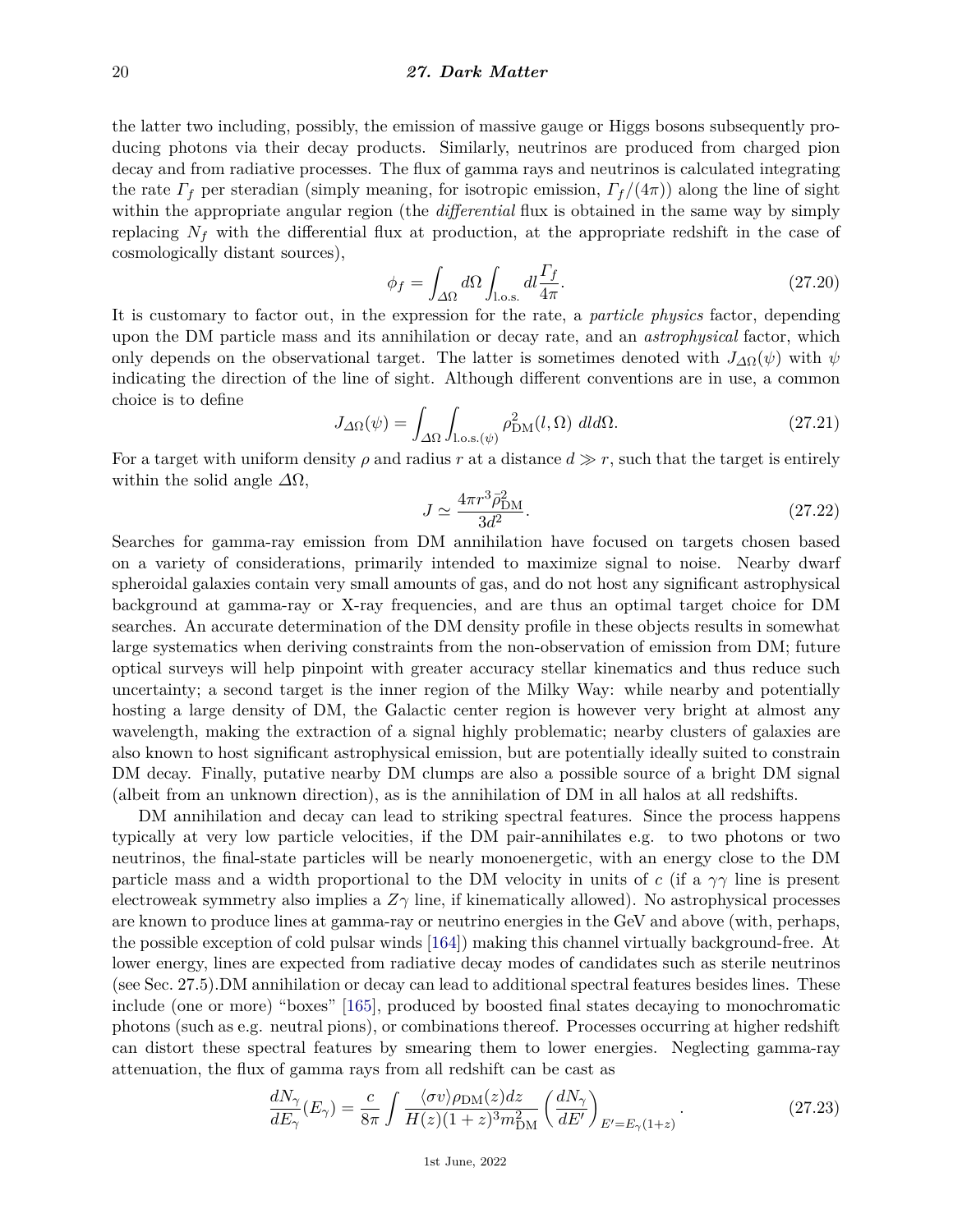While the calculation of the differential spectrum of gamma rays from a given final state *f*,  $dN^f_\gamma/dE_\gamma$ , is carried out using numerical tools, such as PYTHIA [\[166\]](#page-27-28) that reproduce hadronization and particle decay for masses well above a few GeV, in the sub-GeV range gamma-ray production follows primarily from meson decay and radiative processes well outside the range of applicability of the Altarelli-Parisi splitting function. The MeV gamma-ray range will soon be probed with forthcoming satellites [\[167\]](#page-27-29). Recently a code that provides the expected gamma-ray spectrum for sub-GeV DM, Hazma, has become available [\[168\]](#page-27-30).

Observations with the Fermi Large Area Telescope (LAT) and with ground-based facilities such as HESS, VERITAS, MAGIC, and HAWC have provided an unprecedented picture of the gammaray sky ideally suited to look for a signal from DM annihilation or decay for DM particles from a few GeV mass up to several TeV. The LAT has provided some of the most stringent constraints to-date on DM pair-annihilation for a variety of annihilation final states, chiefly from stacked observations of nearby satellite dwarf spheroidal galaxies [\[169\]](#page-27-31). Excesses of gamma rays over the expected diffuse and point-source background have been claimed, most importantly from the direction of the inner Galaxy, where a signal from DM annihilation might be especially bright [\[170,](#page-27-32) [171\]](#page-27-33). The nature of this excess is quite controversial: while the morphology and spectrum fall within what expected for a standard WIMP with a mass of a few tens of GeV [\[172\]](#page-28-0), unresolved point sources, including especially an (expected) population of millisecond pulsars (MSPs) have been advocated as a possible plausible counterpart [\[173\]](#page-28-1). Statistical methods to discriminate between DM and MSPs have been utilized [\[174,](#page-28-2) [175\]](#page-28-3), but recent studies indicate that such results might not be conclusive [\[176\]](#page-28-4). Large uncertainties in the Galactic diffuse background emission model are additionally known to exist, and possible plague the morphological and spectral information [\[177,](#page-28-5) [178\]](#page-28-6).Other notable potential gamma-ray excesses include a diffuse emission from the Andromeda galaxy (M31) [\[179–](#page-28-7) [181\]](#page-28-8), possibly in excess of what expected from cosmic-ray models [\[182\]](#page-28-9); and a diffuse emission at 511 keV energy in the inner Galaxy from Integral-SPI observations [\[183\]](#page-28-10); such emission has known astrophysical counterparts [\[184\]](#page-28-11), as well as several proposed DM explanations (e.g. [\[185\]](#page-28-12)).

While DM annihilation and decay typically occurs at low velocities, the possibility of "boosted" DM has also been considered [\[186\]](#page-28-13). In this case, the DM particle might dominantly pair-annihilate to a lighter dark species, which does interact with Standard Model particle, and could be detected with neutrino telescopes or direct detection experiments. Future facilities that promise to widen the reach of gamma-ray searches for DM include especially the Cherenkov Telescope Array (CTA), see fig. 27.2.

**Neutrinos:** DM can be captured in celestial bodies in significant amounts, depending on the DM scattering cross section off of nucleons, the DM mass, and the DM flux incident on the celestial body of interest. For DM masses at or around the GeV scale, evaporation from the celestial body plays an important role [\[187\]](#page-28-14). If enough DM accumulates, DM annihilation inside the celestial body can then lead to the production of Standard Model particles. Such particles can heat up the body, if they lose most of their energy before escaping. Utilizing models for heat production in planets, or stellar interior models in the case of stars, constraints can be put on DM particle properties. Of note are constraints from anomalous warming of cold planets such as Uranus [\[188\]](#page-28-15), alterations to the stellar structure or the Sun's seismic activity [\[189\]](#page-28-16), and anomalous Earth heat flow [\[190\]](#page-28-17). Alternately, DM annihilation in celestial bodies can result in the production of particles that can escape the body. Within the Standard Model, the only such instance is annihilation to neutrinos, but, similarly to the boosted DM case the DM can annihilate to a (stable or unstable) dark-sector particles, whose decay or interactions can be detected on Earth [\[191,](#page-28-18)[192\]](#page-28-19). For direct annihilation to neutrinos, given the lower limit on the DM mass from evaporation, the typical neutrino energies usually exceed the energy of neutrinos from the Sun, the best target for this type of searches, making this a virtually background-free DM search. Significant neutrino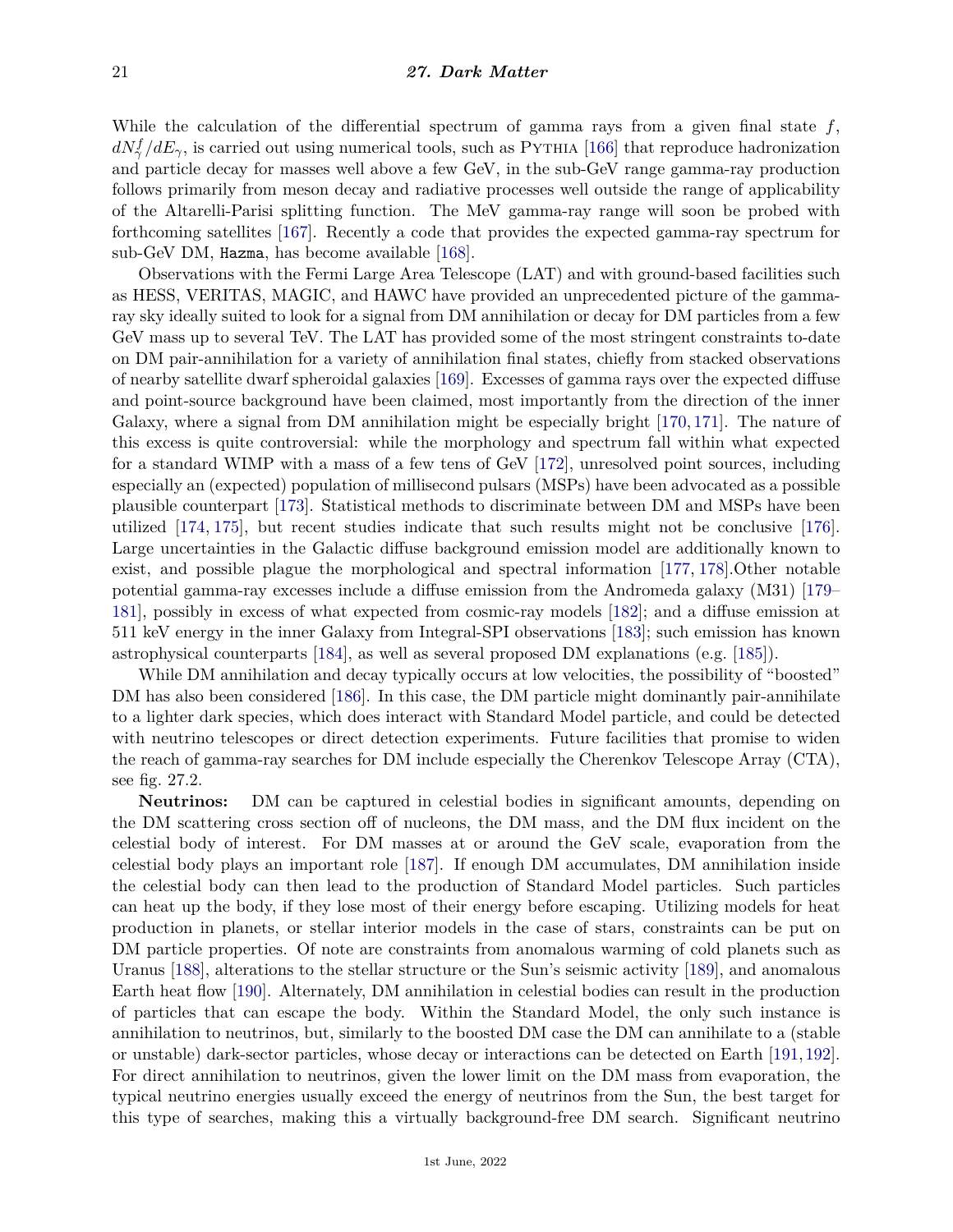fluxes can only be achieved, however, if near-equilibration is reached between the capture and annihilation rates. In turn, this requires large-enough DM-nucleon scattering cross sections, to-date very close to the limits from direct detection (see sec. 27.6). Only spin-dependent cross section, and capture in the Sun usually provide large-enough neutrino fluxes. IceCube and ANTARES searches for an anomalous flux of high-energy neutrinos from the Sun yielded null results, which can be interpreted as constraints on spin-dependent nucleon-DM interactions under the assumption of equilibration and of specific annihilation final states [\[193,](#page-28-20)[194\]](#page-28-21). Lower-threshold detectors, including DeepCore [\[195\]](#page-28-22) and PINGU [\[196\]](#page-28-23), can produce interesting limits on lower-mass DM candidates above the evaporation threshold.

**Cosmic-ray Antimatter:** Stable charged particles produced by decays of products of, or directly from DM annihilation or decay, populate the cosmic radiation and are a prime target for indirect DM searches. To maximize signal to noise, searches focus on relatively rare particle species, such as positrons, antiprotons, and antinuclei. While in certain models the production of particles and antiparticles is not symmetric [\[197\]](#page-28-24), generally DM annihilation or decay produces as many particles as antiparticles in the final state. Charged particles produced by DM propagate and lose energy prior to reaching detectors. The transport of charged particles is customarily carried out in the context of diffusion models such as the Galactic "leaky box" setup, see e.g. [\[198\]](#page-28-25). While progress in constraining the uncertain propagation and energy-loss processes has been steady with improved data from new detectors such as PAMELA [\[199\]](#page-28-26) and AMS-02 [\[200\]](#page-28-27), the calculation of the particle flux at Earth from that at production suffers from significant uncertainties [\[198\]](#page-28-25).

An excess of high-energy positrons over the standard secondary production from inelastic cosmic-ray interactions has been firmly established by several experiments, most recently and with the highest statistics by AMS-02 [\[201\]](#page-28-28). The excess has been ascribed to DM annihilation, although strong constraints from the non-observation of corresponding anomalies in other channels, such as antiprotons and gamma rays, and the peculiar spectral shape, force DM models to be quite convoluted (see e.g. [\[202\]](#page-28-29)). Alternately, excess *primary* positrons can be produced in the magnetosphere of nearby pulsars [\[203,](#page-28-30) [204\]](#page-28-31). This latter explanation was questioned in [\[205\]](#page-29-0) in connection with the detection of a TeV halo around two candidate pulsars, leading to the determination of a highly suppressed diffusion coefficient within the pulsar nebula; with such low diffusion coefficient, positrons from the pulsars would not contribute significantly to the flux at Earth; Ref. [\[206\]](#page-29-1), however, showed that likely the diffusion coefficient is not constant, and that if it increases outside the nebula, as expected from other cosmic-ray measurements, pulsars can still be considered as the counterpart to the positron excess. Other explanations for the excess, albeit somewhat controversial, and increasingly constrained by data, also exist [\[207,](#page-29-2) [208\]](#page-29-3).

The antiproton spectrum in the cosmic radiation as measured by AMS-02 [\[200\]](#page-28-27) also exhibits features that might be considered as excess flux between 10 and 20 GeV, and energies above 100 GeV [\[209\]](#page-29-4), which have been interpreted as possible signal of DM annihilation; more realistically, however, systematic uncertainties in the antiproton production cross section, in cosmic-ray transport, reacceleration at high energy and, at low energy, solar modulation make it extremely difficult to assess the robustness of the excesses [\[210,](#page-29-5) [211\]](#page-29-6).

Antinuclei such as anti-deuterium and anti-helium could also form as a result of DM annihilation or decay. While baryon number conservation forces the typical kinetic energy of antinuclei produced in inelastic cosmic-ray processes to large values, antinuclei arising from hadronization of DM-initiated jets have low energy, offering optimal signal-to-noise when a low-energy cut on the antinucleus kinetic energy is used [\[212–](#page-29-7)[216\]](#page-29-8). Specific detector designs have been developed to single out low-energy cosmic-ray antinuclei (e.g. *E <* 0*.*25 GeV/nucleon in the case of the General Antiparticle Spectrometer, or GAPS [\[217\]](#page-29-9)). The detection of even a single antinucleus would have considerable importance as a possible sign of new physics [\[218\]](#page-29-10).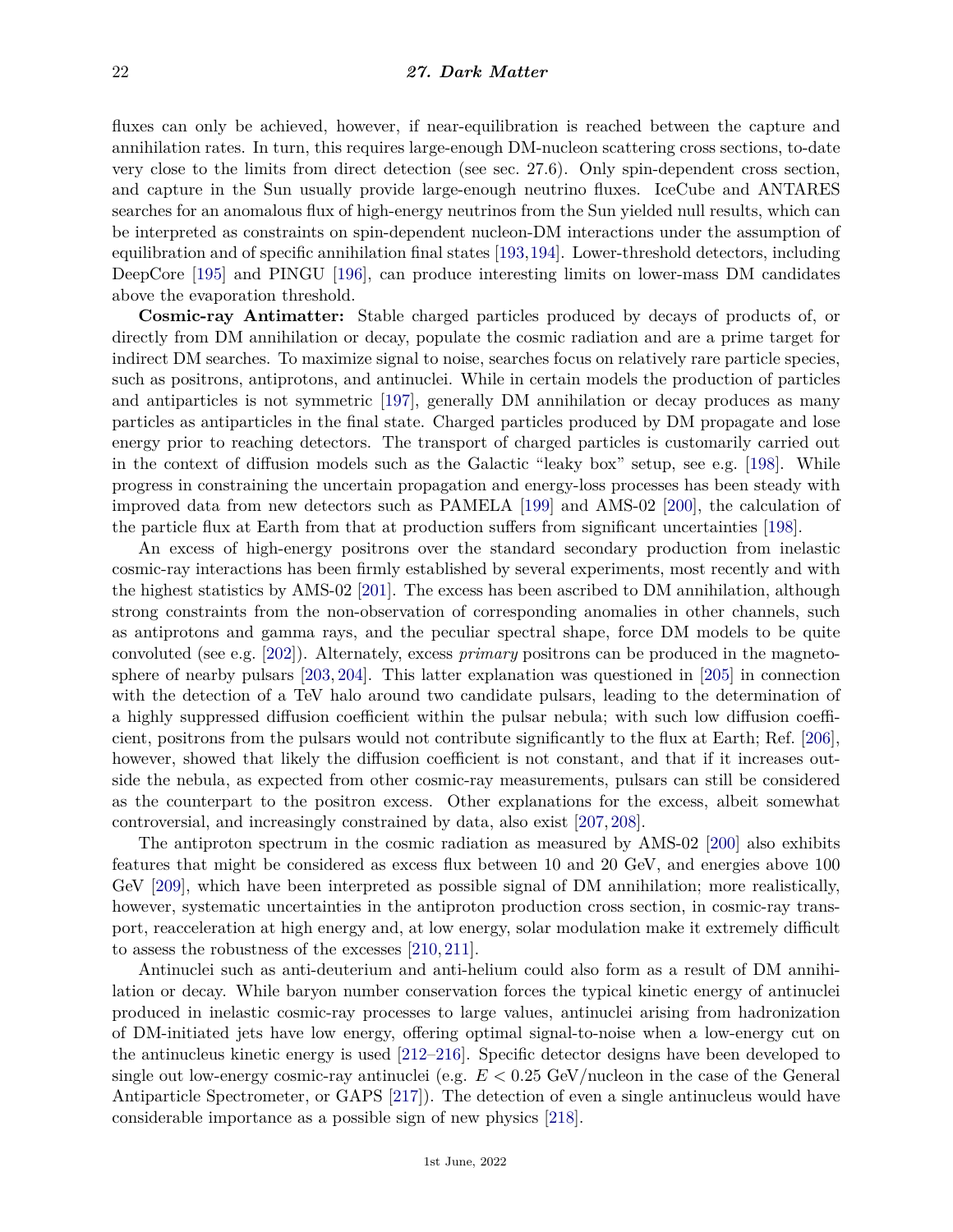**Multi-wavelength studies:** Electrons and positrons from DM lose energy quite efficiently, radiating at a variety of wavelengths. This *secondary* radiative emission presents spectral and morphological features that might provide an important additional indirect detection channel. The most efficient energy loss mechanisms for high-energy electrons and positrons are inverse Compton (IC) up-scattering of background photons, and synchrotron radiation in the presence of magnetic fields. Depending on the DM mass, the emitted light from synchrotron peaks at MHz-GHz frequencies, while the IC emission at X-ray to gamma-ray frequencies, depending on the energy of the background radiation, typically ranging from CMB photons up to starlight photons [\[219–](#page-29-11)[221\]](#page-29-12). The calculation of the secondary emission from DM entails both solving the transport of the electrons and positrons from DM, and for the radiative emission; codes exist that perform these calculations for certain astrophysical environments [\[222–](#page-29-13)[224\]](#page-29-14), with diffusion playing an increasingly critical role in smaller and smaller structures such as dwarf galaxies [\[220\]](#page-29-15). It has been demonstrated that for large magnetic fields and for certain final states, the synchrotron emission is more constraining than the gamma-ray emission [\[225\]](#page-29-16).

**Stellar Physics:** Microscopic properties of the DM can meaningfully alter, and thus be constrained by, several astrophysical environments, from planets and stars, up to the universe as a whole. DM particles light enough to be produced in collisional processes inside stars, with typically temperatures in the keV, or supernovae, with energy scales in the MeV, lead to an additional energy-loss mechanism, if capable of escaping the system. If this is the case, the increased needed energy output would also result in an increased neutrino flux, leading to constraints on the masses and couplings of the DM, see e.g. [\[226\]](#page-29-17) for a comprehensive review. DM annihilation can even have fueled early stages of stellar evolution, perhaps with measurable consequences [\[227\]](#page-29-18). DM capture in neutron stars could lead to the collapse of the star into black holes; the existence of neutron stars in DM-rich environments can thus be used to constrain the mass and interaction cross section of DM with nucleons [\[228\]](#page-29-19) and even relatively light, but stable, primordial black holes [\[229\]](#page-29-20).

**Cosmology:** Energy injection from DM processes in the early universe, as well as the contribution of DM to the effective relativistic degrees of freedom, are severely constrained from data on Big Bang Nucleosynthesis (see Sec. 24 in this *Review*) and on the energy and anisotropy power spectrum of the CMB (see Sec. 29). Codes exist that perform the calculation of the constraints on particle DM models [\[168,](#page-27-30) [230\]](#page-29-21).

**PBH Detection:** Macroscopic DM candidates can gravitationally perturb structure and compromise the stability of, for instance, globular clusters such as Eridanus II [\[24\]](#page-23-22), and/or disrupt wide binaries [\[231\]](#page-29-22). This constrains the maximal mass of a macroscopic DM candidate to not much more than  $5 M_{\odot}$  [\[231\]](#page-29-22) (see also [\[24\]](#page-23-22)). In the specific case or primordial black holes, strong constraints also stem from the acceleration of charged particles around and after recombination, with significant effects on the CMB [\[232\]](#page-29-23), albeit a lively debate exists over the accretion efficiency around such objects at high redshift [\[233,](#page-29-24)[234\]](#page-29-25). Whether or not PBH in the solar-mass range can be 100% of the DM is therefore disputed at present. Other effects produced by macroscopic, massive DM candidates are the microlensing of stars [\[235,](#page-29-26) [236\]](#page-29-27) and quasars [\[237\]](#page-29-28), femtolensing of gammaray bursts [\[238\]](#page-30-0), and neutron star capture [\[229\]](#page-29-20). It is important to note that recently constraints from both microlensing and femtolensing have been corrected after the realization of important finite-size source and wave effects [\[236,](#page-29-27) [239,](#page-30-1) [240\]](#page-30-2), leaving a substantial window, at PBH masses  $10^{17} \lesssim M_{\text{BH}}/g \lesssim 10^{21}$  where PBH can be 100% of the DM. Light black holes,  $M_{\text{BH}} \lesssim 10^{17}$  g, are also constrained by the non-detection of products of evaporation [\[241\]](#page-30-3); future MeV gamma-ray detectors are slated to significantly improve such constraints and to enable the direct detection of Hawking radiation [\[242\]](#page-30-4). If evaporation shuts down at or near the Planck scale, Planck-scale relic PBH are generally expected to carry electric charge and to be detectable with direct detection and neutrino experiments, or with paleo-detectors [\[243\]](#page-30-5).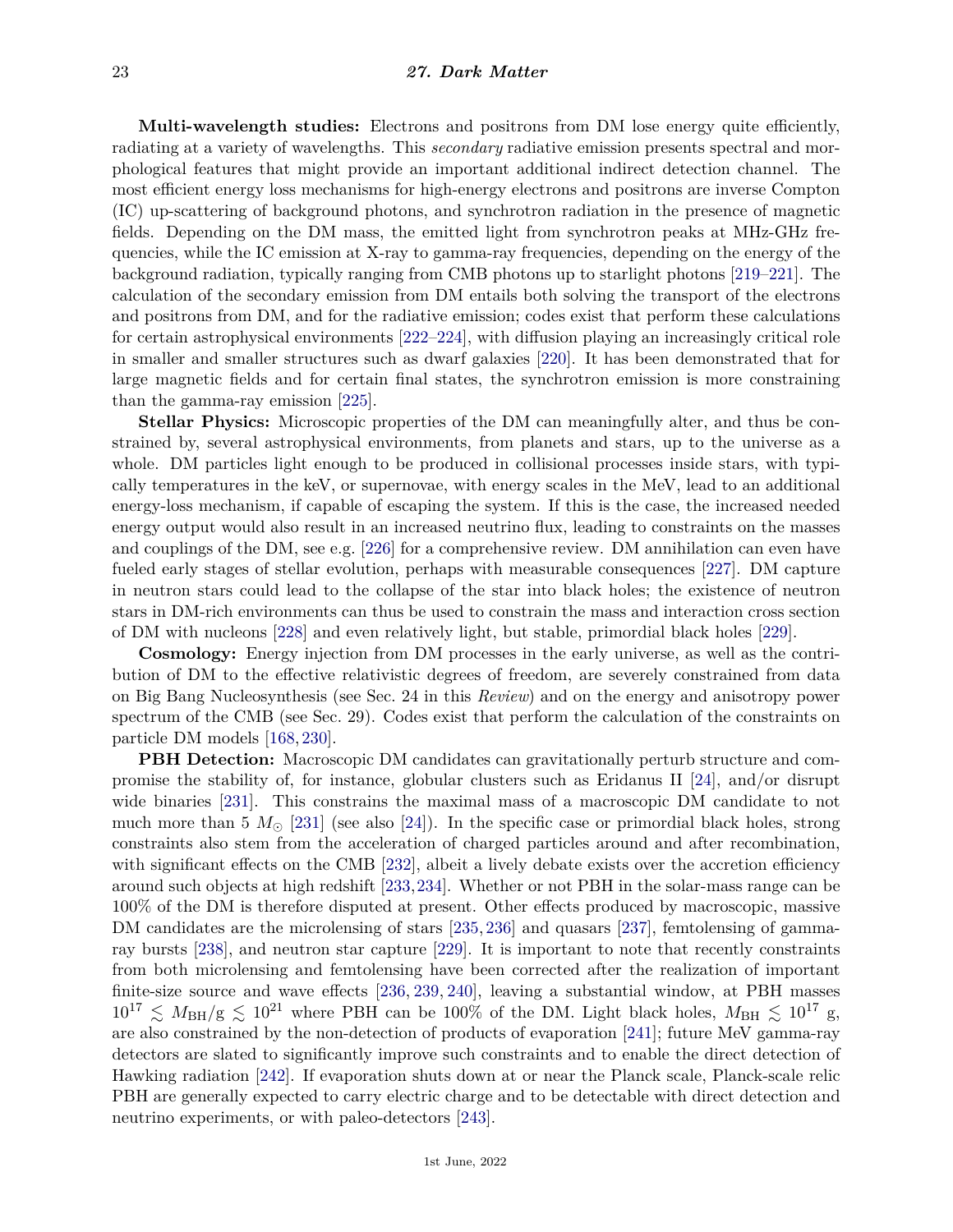### <span id="page-23-0"></span>*References*

- [1] J. D. Simon, arXiv e-prints arXiv:1901.05465 (2019), [\[arXiv:1901.05465\].](https://arxiv.org/abs/1901.05465)
- <span id="page-23-1"></span>[2] P. Salucci, [Astron. Astrophys. Rev.](http://doi.org/10.1007/s00159-018-0113-1) **27**[, 1, 2](http://doi.org/10.1007/s00159-018-0113-1) (2019), [\[arXiv:1811.08843\].](https://arxiv.org/abs/1811.08843)
- <span id="page-23-2"></span>[3] S. W. Allen, A. E. Evrard and A. B. Mantz, [Ann. Rev. Astron. Astrophys.](http://doi.org/10.1146/annurev-astro-081710-102514) **49**[, 409](http://doi.org/10.1146/annurev-astro-081710-102514) (2011), [\[arXiv:1103.4829\].](https://arxiv.org/abs/1103.4829)
- <span id="page-23-3"></span>[4] N. A. Bahcall *et al.*, [ApJ](http://doi.org/10.1086/309423) **[541](http://doi.org/10.1086/309423)**, 1 (2000).
- <span id="page-23-4"></span>[5] S. D. M. White, G. Efstathiou and C. S. Frenk, Mon. Not. Roy. Astron. Soc. **262**, 1023 (1993).
- <span id="page-23-5"></span>[6] A. J. S. Hamilton and M. Tegmark, [Mon. Not. Roy. Astron. Soc.](http://doi.org/10.1046/j.1365-8711.2002.05033.x) **330**[, 506](http://doi.org/10.1046/j.1365-8711.2002.05033.x) (2002), [\[arXiv:astro](https://arxiv.org/abs/astro-ph/0008392)[ph/0008392\].](https://arxiv.org/abs/astro-ph/0008392)
- <span id="page-23-6"></span>[7] B. Famaey and S. McGaugh, [Living Rev. Rel.](http://doi.org/10.12942/lrr-2012-10) **15**[, 10](http://doi.org/10.12942/lrr-2012-10) (2012), [\[arXiv:1112.3960\].](https://arxiv.org/abs/1112.3960)
- <span id="page-23-7"></span>[8] S. W. Randall *et al.*, [Astrophys. J.](http://doi.org/10.1086/587859) **679**[, 1173](http://doi.org/10.1086/587859) (2008), [\[arXiv:0704.0261\].](https://arxiv.org/abs/0704.0261)
- <span id="page-23-8"></span>[9] R. H. Sanders, [Int. J. Mod. Phys.](http://doi.org/10.1142/S0218271818470272) **D27**[, 14, 14](http://doi.org/10.1142/S0218271818470272) (2018), [\[arXiv:1805.06804\].](https://arxiv.org/abs/1805.06804)
- <span id="page-23-9"></span>[10] S. D. McDermott, H.-B. Yu and K. M. Zurek, [Phys. Rev.](http://doi.org/10.1103/PhysRevD.83.063509) **D83**[, 063509](http://doi.org/10.1103/PhysRevD.83.063509) (2011), [\[arXiv:1011.2907\].](https://arxiv.org/abs/1011.2907)
- <span id="page-23-10"></span>[11] D. A. Buote *et al.*, [Astrophys. J.](http://doi.org/10.1086/342158) **577**[, 183](http://doi.org/10.1086/342158) (2002), [\[arXiv:astro-ph/0205469\].](https://arxiv.org/abs/astro-ph/0205469)
- <span id="page-23-11"></span>[12] D. Harvey *et al.*, [Science](http://doi.org/10.1126/science.1261381) **347**[, 1462](http://doi.org/10.1126/science.1261381) (2015), [\[arXiv:1503.07675\].](https://arxiv.org/abs/1503.07675)
- <span id="page-23-12"></span>[13] S. Tulin and H.-B. Yu, [Phys. Rept.](http://doi.org/10.1016/j.physrep.2017.11.004) **[730](http://doi.org/10.1016/j.physrep.2017.11.004)**, 1 (2018), [\[arXiv:1705.02358\].](https://arxiv.org/abs/1705.02358)
- <span id="page-23-13"></span>[14] D. N. Spergel and P. J. Steinhardt, [Phys. Rev. Lett.](http://doi.org/10.1103/PhysRevLett.84.3760) **84**[, 3760](http://doi.org/10.1103/PhysRevLett.84.3760) (2000), [\[arXiv:astro](https://arxiv.org/abs/astro-ph/9909386)[ph/9909386\].](https://arxiv.org/abs/astro-ph/9909386)
- <span id="page-23-14"></span>[15] S. Tremaine and J. E. Gunn, [Phys. Rev. Lett.](http://doi.org/10.1103/PhysRevLett.42.407) **42**[, 407](http://doi.org/10.1103/PhysRevLett.42.407) (1979), [,66(1979)].
- <span id="page-23-15"></span>[16] L. Randall, J. Scholtz and J. Unwin, [Mon. Not. Roy. Astron. Soc.](http://doi.org/10.1093/mnras/stx161) **467**[, 2, 1515](http://doi.org/10.1093/mnras/stx161) (2017), [\[arXiv:1611.04590\].](https://arxiv.org/abs/1611.04590)
- <span id="page-23-16"></span>[17] R. Hlozek *et al.*, [Phys. Rev.](http://doi.org/10.1103/PhysRevD.91.103512) **D91**[, 10, 103512](http://doi.org/10.1103/PhysRevD.91.103512) (2015), [\[arXiv:1410.2896\].](https://arxiv.org/abs/1410.2896)
- <span id="page-23-17"></span>[18] E. Armengaud *et al.*, [Mon. Not. Roy. Astron. Soc.](http://doi.org/10.1093/mnras/stx1870) **471**[, 4, 4606](http://doi.org/10.1093/mnras/stx1870) (2017), [\[arXiv:1703.09126\].](https://arxiv.org/abs/1703.09126)
- <span id="page-23-18"></span>[19] M. Nori *et al.*, [Mon. Not. Roy. Astron. Soc.](http://doi.org/10.1093/mnras/sty2888) **482**[, 3, 3227](http://doi.org/10.1093/mnras/sty2888) (2019), [\[arXiv:1809.09619\].](https://arxiv.org/abs/1809.09619)
- <span id="page-23-19"></span>[20] B. Bozek *et al.*, [Mon. Not. Roy. Astron. Soc.](http://doi.org/10.1093/mnras/stv624) **450**[, 1, 209](http://doi.org/10.1093/mnras/stv624) (2015), [\[arXiv:1409.3544\].](https://arxiv.org/abs/1409.3544)
- [21] H.-Y. Schive *et al.*, [Astrophys. J.](http://doi.org/10.3847/0004-637X/818/1/89) **818**[, 1, 89](http://doi.org/10.3847/0004-637X/818/1/89) (2016), [\[arXiv:1508.04621\].](https://arxiv.org/abs/1508.04621)
- <span id="page-23-20"></span>[22] E. O. Nadler *et al.*, [Astrophys. J.](http://doi.org/10.3847/2041-8213/ab1eb2) **878**[, 2, L32](http://doi.org/10.3847/2041-8213/ab1eb2) (2019), [Astrophys. J. Lett.878,32(2019)], [\[arXiv:1904.10000\].](https://arxiv.org/abs/1904.10000)
- <span id="page-23-21"></span>[23] M. A. Monroy-Rodríguez and C. Allen, [ApJ](http://doi.org/10.1088/0004-637X/790/2/159) **790**[, 2, 159](http://doi.org/10.1088/0004-637X/790/2/159) (2014), [\[arXiv:1406.5169\].](https://arxiv.org/abs/1406.5169)
- <span id="page-23-22"></span>[24] T. D. Brandt, [Astrophys. J.](http://doi.org/10.3847/2041-8205/824/2/L31) **824**[, 2, L31](http://doi.org/10.3847/2041-8205/824/2/L31) (2016), [\[arXiv:1605.03665\].](https://arxiv.org/abs/1605.03665)
- <span id="page-23-23"></span>[25] B. Audren *et al.*, [JCAP](http://doi.org/10.1088/1475-7516/2014/12/028) **1412**[, 12, 028](http://doi.org/10.1088/1475-7516/2014/12/028) (2014), [\[arXiv:1407.2418\].](https://arxiv.org/abs/1407.2418)
- <span id="page-23-24"></span>[26] M. Dutra *et al.*, [JCAP](http://doi.org/10.1088/1475-7516/2018/03/037) **[1803](http://doi.org/10.1088/1475-7516/2018/03/037)**, 037 (2018), [\[arXiv:1801.05447\].](https://arxiv.org/abs/1801.05447)
- <span id="page-23-25"></span>[27] P. Gondolo and G. Gelmini, [Nucl. Phys.](http://doi.org/10.1016/0550-3213(91)90438-4) **[B360](http://doi.org/10.1016/0550-3213(91)90438-4)**, 145 (1991).
- <span id="page-23-26"></span>[28] J. L. Feng and J. Kumar, [Phys. Rev. Lett.](http://doi.org/10.1103/PhysRevLett.101.231301) **101**[, 231301](http://doi.org/10.1103/PhysRevLett.101.231301) (2008), [\[arXiv:0803.4196\].](https://arxiv.org/abs/0803.4196)
- <span id="page-23-27"></span>[29] G. Jungman, M. Kamionkowski and K. Griest, [Phys. Rept.](http://doi.org/10.1016/0370-1573(95)00058-5) **267**[, 195](http://doi.org/10.1016/0370-1573(95)00058-5) (1996), [\[hep](https://arxiv.org/abs/hep-ph/9506380)[ph/9506380\].](https://arxiv.org/abs/hep-ph/9506380)
- <span id="page-23-28"></span>[30] J. Edsjo *et al.*, [JCAP](http://doi.org/10.1088/1475-7516/2003/04/001) **[0304](http://doi.org/10.1088/1475-7516/2003/04/001)**, 001 (2003), [\[hep-ph/0301106\].](https://arxiv.org/abs/hep-ph/0301106)
- <span id="page-23-29"></span>[31] G. Servant and T. M. P. Tait, [Nucl. Phys.](http://doi.org/10.1016/S0550-3213(02)01012-X) **[B650](http://doi.org/10.1016/S0550-3213(02)01012-X)**, 391 (2003), [\[hep-ph/0206071\].](https://arxiv.org/abs/hep-ph/0206071)
- <span id="page-23-30"></span>[32] D. Hooper and S. Profumo, [Phys. Rept.](http://doi.org/10.1016/j.physrep.2007.09.003) **[453](http://doi.org/10.1016/j.physrep.2007.09.003)**, 29 (2007), [\[hep-ph/0701197\].](https://arxiv.org/abs/hep-ph/0701197)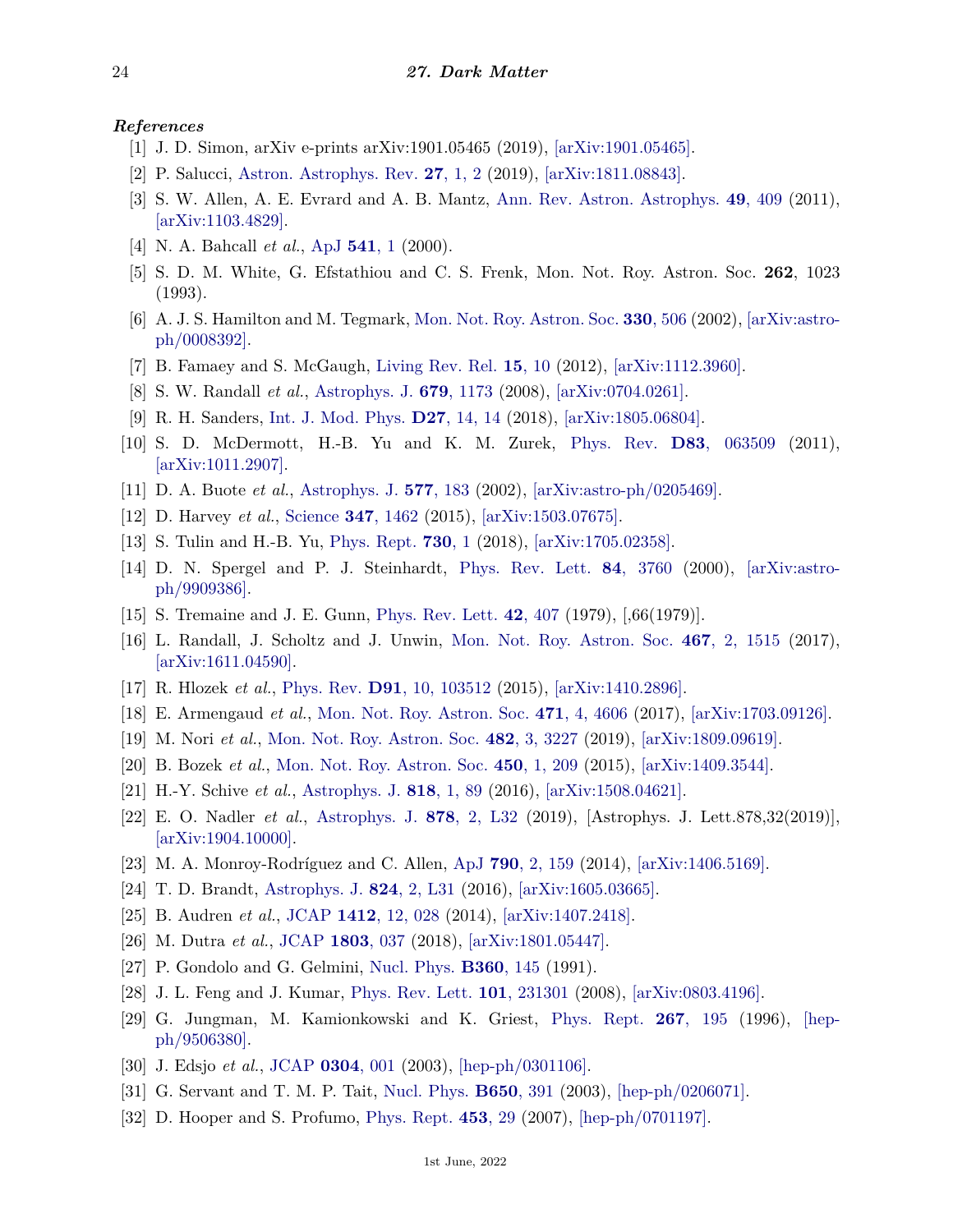- <span id="page-24-0"></span>[33] K. Griest and D. Seckel, [Phys. Rev.](http://doi.org/10.1103/PhysRevD.43.3191) **D43**[, 3191](http://doi.org/10.1103/PhysRevD.43.3191) (1991).
- <span id="page-24-1"></span>[34] R. T. Co *et al.*, [JCAP](http://doi.org/10.1088/1475-7516/2015/12/024) **1512**[, 12, 024](http://doi.org/10.1088/1475-7516/2015/12/024) (2015), [\[arXiv:1506.07532\].](https://arxiv.org/abs/1506.07532)
- <span id="page-24-2"></span>[35] V. S. Rychkov and A. Strumia, [Phys. Rev.](http://doi.org/10.1103/PhysRevD.75.075011) **D75**[, 075011](http://doi.org/10.1103/PhysRevD.75.075011) (2007), [\[hep-ph/0701104\].](https://arxiv.org/abs/hep-ph/0701104)
- <span id="page-24-3"></span>[36] E. D. Carlson, M. E. Machacek and L. J. Hall, [Astrophys. J.](http://doi.org/10.1086/171833) **[398](http://doi.org/10.1086/171833)**, 43 (1992).
- <span id="page-24-4"></span>[37] D. Pappadopulo, J. T. Ruderman and G. Trevisan, [Phys. Rev.](http://doi.org/10.1103/PhysRevD.94.035005) **D94**[, 3, 035005](http://doi.org/10.1103/PhysRevD.94.035005) (2016), [\[arXiv:1602.04219\].](https://arxiv.org/abs/1602.04219)
- <span id="page-24-5"></span>[38] Y. Hochberg *et al.*, [Phys. Rev. Lett.](http://doi.org/10.1103/PhysRevLett.113.171301) **113**[, 171301](http://doi.org/10.1103/PhysRevLett.113.171301) (2014), [\[arXiv:1402.5143\].](https://arxiv.org/abs/1402.5143)
- <span id="page-24-6"></span>[39] E. Kuflik *et al.*, [Phys. Rev. Lett.](http://doi.org/10.1103/PhysRevLett.116.221302) **116**[, 22, 221302](http://doi.org/10.1103/PhysRevLett.116.221302) (2016), [\[arXiv:1512.04545\].](https://arxiv.org/abs/1512.04545)
- <span id="page-24-7"></span>[40] W. B. Lin *et al.*, [Phys. Rev. Lett.](http://doi.org/10.1103/PhysRevLett.86.954) **86**[, 954](http://doi.org/10.1103/PhysRevLett.86.954) (2001), [\[arXiv:astro-ph/0009003\].](https://arxiv.org/abs/astro-ph/0009003)
- <span id="page-24-8"></span>[41] G. B. Gelmini and P. Gondolo, [Phys. Rev.](http://doi.org/10.1103/PhysRevD.74.023510) **D74**[, 023510](http://doi.org/10.1103/PhysRevD.74.023510) (2006), [\[hep-ph/0602230\].](https://arxiv.org/abs/hep-ph/0602230)
- <span id="page-24-9"></span>[42] M. Hindmarsh, R. Kirk and S. M. West, [JCAP](http://doi.org/10.1088/1475-7516/2014/03/037) **[1403](http://doi.org/10.1088/1475-7516/2014/03/037)**, 037 (2014), [\[arXiv:1311.1637\].](https://arxiv.org/abs/1311.1637)
- <span id="page-24-10"></span>[43] T. Moroi and L. Randall, [Nucl. Phys.](http://doi.org/10.1016/S0550-3213(99)00748-8) **[B570](http://doi.org/10.1016/S0550-3213(99)00748-8)**, 455 (2000), [\[hep-ph/9906527\].](https://arxiv.org/abs/hep-ph/9906527)
- <span id="page-24-11"></span>[44] P. Hut and K. A. Olive, [Phys. Lett.](http://doi.org/10.1016/0370-2693(79)90039-X) **87B**[, 144](http://doi.org/10.1016/0370-2693(79)90039-X) (1979).
- <span id="page-24-12"></span>[45] S. Nussinov, [Phys. Lett.](http://doi.org/10.1016/0370-2693(85)90689-6) **[165B](http://doi.org/10.1016/0370-2693(85)90689-6)**, 55 (1985).
- <span id="page-24-13"></span>[46] K. M. Zurek, [Phys. Rept.](http://doi.org/10.1016/j.physrep.2013.12.001) **[537](http://doi.org/10.1016/j.physrep.2013.12.001)**, 91 (2014), [\[arXiv:1308.0338\].](https://arxiv.org/abs/1308.0338)
- <span id="page-24-14"></span>[47] Y. B. Zel'dovich and I. D. Novikov, Soviet Ast. **10**, 602 (1967).
- <span id="page-24-15"></span>[48] S. Hawking, [Mon. Not. Roy. Astron. Soc.](http://doi.org/10.1093/mnras/152.1.75) **[152](http://doi.org/10.1093/mnras/152.1.75)**, 75 (1971).
- <span id="page-24-16"></span>[49] B. J. Carr, [ApJ](http://doi.org/10.1086/153853) **[201](http://doi.org/10.1086/153853)**, 1 (1975).
- <span id="page-24-18"></span><span id="page-24-17"></span>[50] J. I. Read, [J. Phys.](http://doi.org/10.1088/0954-3899/41/6/063101) **G41**[, 063101](http://doi.org/10.1088/0954-3899/41/6/063101) (2014), [\[arXiv:1404.1938\].](https://arxiv.org/abs/1404.1938)
- [51] T. Piffl *et al.*, [Astron. Astrophys.](http://doi.org/10.1051/0004-6361/201322531) **562**[, A91](http://doi.org/10.1051/0004-6361/201322531) (2014), [\[arXiv:1309.4293\].](https://arxiv.org/abs/1309.4293)
- <span id="page-24-19"></span>[52] A. M. Green, [J. Phys.](http://doi.org/10.1088/1361-6471/aa7819) **G44**[, 8, 084001](http://doi.org/10.1088/1361-6471/aa7819) (2017), [\[arXiv:1703.10102\].](https://arxiv.org/abs/1703.10102)
- <span id="page-24-20"></span>[53] A. Helmi *et al.*, [Nature](http://doi.org/10.1038/s41586-018-0625-x) **[7729](http://doi.org/10.1038/s41586-018-0625-x)**, 985 (2018).
- <span id="page-24-21"></span>[54] L. Necib, M. Lisanti and V. Belokurov (2018), [\[arXiv:1807.02519\].](https://arxiv.org/abs/1807.02519)
- <span id="page-24-22"></span>[55] N. W. Evans, C. A. J. O'Hare and C. McCabe, [Phys. Rev.](http://doi.org/10.1103/PhysRevD.99.023012) **D99**[, 2, 023012](http://doi.org/10.1103/PhysRevD.99.023012) (2019), [\[arXiv:1810.11468\].](https://arxiv.org/abs/1810.11468)
- <span id="page-24-23"></span>[56] J. S. Bullock and M. Boylan-Kolchin, [Ann. Rev. Astron. Astrophys.](http://doi.org/10.1146/annurev-astro-091916-055313) **55**[, 343](http://doi.org/10.1146/annurev-astro-091916-055313) (2017), [\[arXiv:1707.04256\].](https://arxiv.org/abs/1707.04256)
- <span id="page-24-24"></span>[57] J. Zavala and C. S. Frenk (2019), [\[arXiv:1907.11775\].](https://arxiv.org/abs/1907.11775)
- <span id="page-24-25"></span>[58] K. E. Andrade *et al.* (2019), [\[arXiv:1901.00507\].](https://arxiv.org/abs/1901.00507)
- <span id="page-24-26"></span>[59] G. Servant, in "Particle dark matter," 164–189 (2010).
- <span id="page-24-27"></span>[60] L. Hui *et al.*, [Phys. Rev.](http://doi.org/10.1103/PhysRevD.95.043541) **D95**[, 4, 043541](http://doi.org/10.1103/PhysRevD.95.043541) (2017), [\[arXiv:1610.08297\].](https://arxiv.org/abs/1610.08297)
- <span id="page-24-28"></span>[61] A. Fattahi *et al.* (2016), [\[arXiv:1607.06479\].](https://arxiv.org/abs/1607.06479)
- <span id="page-24-29"></span>[62] D. J. E. Marsh, [Phys. Rept.](http://doi.org/10.1016/j.physrep.2016.06.005) **[643](http://doi.org/10.1016/j.physrep.2016.06.005)**, 1 (2016), [\[arXiv:1510.07633\].](https://arxiv.org/abs/1510.07633)
- <span id="page-24-30"></span>[63] H. An *et al.*, [Phys. Lett.](http://doi.org/10.1016/j.physletb.2015.06.018) **[B747](http://doi.org/10.1016/j.physletb.2015.06.018)**, 331 (2015), [\[arXiv:1412.8378\].](https://arxiv.org/abs/1412.8378)
- <span id="page-24-31"></span>[64] P. W. Graham and S. Rajendran, [Phys. Rev.](http://doi.org/10.1103/PhysRevD.88.035023) **D88**[, 035023](http://doi.org/10.1103/PhysRevD.88.035023) (2013), [\[arXiv:1306.6088\].](https://arxiv.org/abs/1306.6088)
- <span id="page-24-32"></span>[65] P. W. Graham *et al.*, [Phys. Rev.](http://doi.org/10.1103/PhysRevD.93.075029) **D93**[, 7, 075029](http://doi.org/10.1103/PhysRevD.93.075029) (2016), [\[arXiv:1512.06165\].](https://arxiv.org/abs/1512.06165)
- <span id="page-24-33"></span>[66] A. Arvanitaki *et al.*, [Phys. Rev.](http://doi.org/10.1103/PhysRevD.97.075020) **D97**[, 7, 075020](http://doi.org/10.1103/PhysRevD.97.075020) (2018), [\[arXiv:1606.04541\].](https://arxiv.org/abs/1606.04541)
- <span id="page-24-34"></span>[67] P. W. Graham *et al.*, [Phys. Rev.](http://doi.org/10.1103/PhysRevD.97.055006) **D97**[, 5, 055006](http://doi.org/10.1103/PhysRevD.97.055006) (2018), [\[arXiv:1709.07852\].](https://arxiv.org/abs/1709.07852)
- <span id="page-24-35"></span>[68] I. M. Bloch *et al.* (2019), [\[arXiv:1907.03767\].](https://arxiv.org/abs/1907.03767)
- <span id="page-24-36"></span>[69] A. Pierce, K. Riles and Y. Zhao, [Phys. Rev. Lett.](http://doi.org/10.1103/PhysRevLett.121.061102) **121**[, 6, 061102](http://doi.org/10.1103/PhysRevLett.121.061102) (2018), [\[arXiv:1801.10161\].](https://arxiv.org/abs/1801.10161)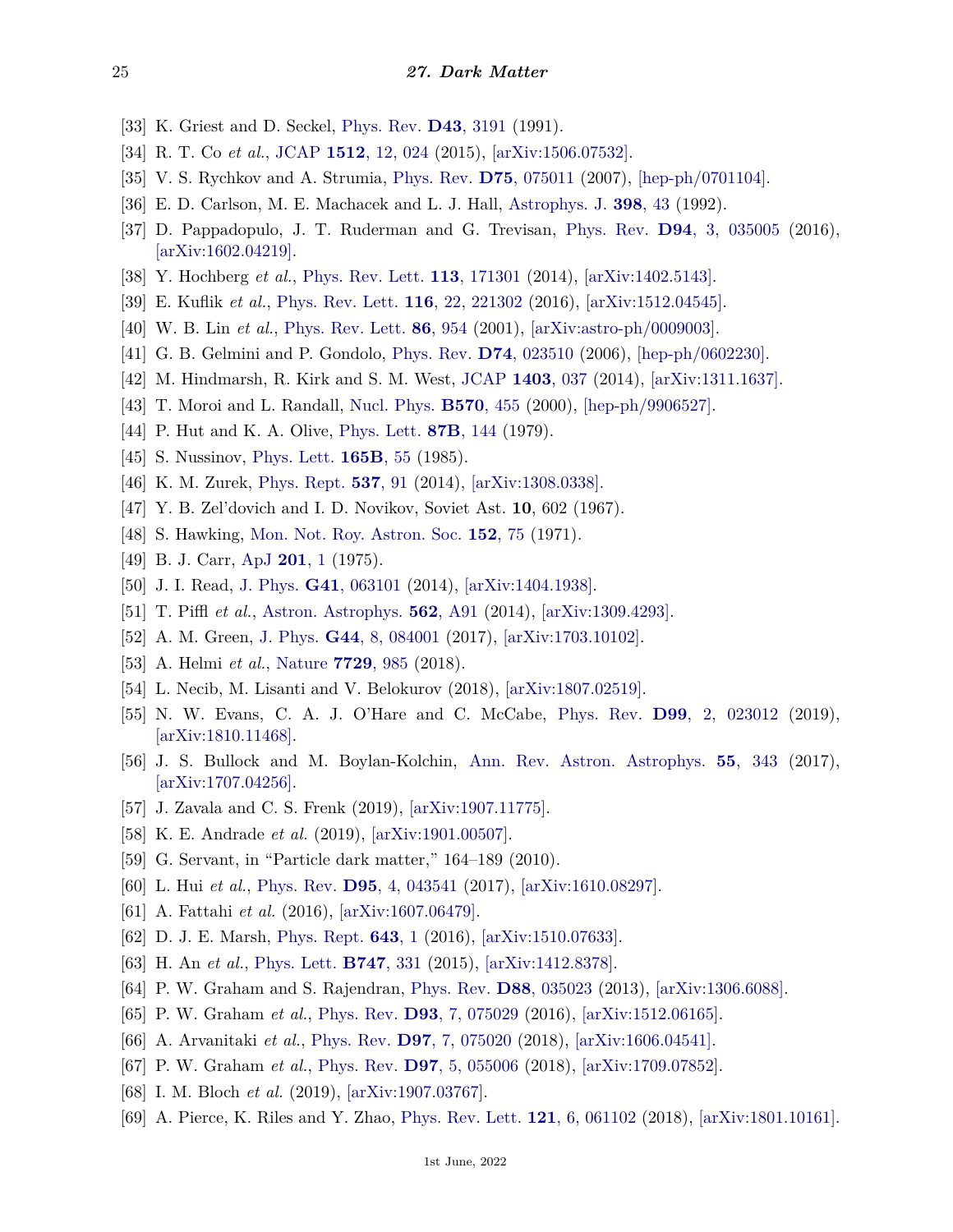- <span id="page-25-0"></span>[70] Y. Kahn, B. R. Safdi and J. Thaler, [Phys. Rev. Lett.](http://doi.org/10.1103/PhysRevLett.117.141801) **117**[, 14, 141801](http://doi.org/10.1103/PhysRevLett.117.141801) (2016), [\[arXiv:1602.01086\].](https://arxiv.org/abs/1602.01086)
- <span id="page-25-1"></span>[71] R. Henning *et al.* (ABRACADABRA), in "Proceedings, 13th Patras Workshop on Axions, WIMPs and WISPs, (PATRAS 2017): Thessaloniki, Greece, 15 May 2017 - 19, 2017," 28–31 (2018).
- <span id="page-25-2"></span>[72] S. Chaudhuri *et al.*, [Phys. Rev.](http://doi.org/10.1103/PhysRevD.92.075012) **D92**[, 7, 075012](http://doi.org/10.1103/PhysRevD.92.075012) (2015), [\[arXiv:1411.7382\].](https://arxiv.org/abs/1411.7382)
- <span id="page-25-3"></span>[73] P. Sikivie, N. Sullivan and D. B. Tanner, [Phys. Rev. Lett.](http://doi.org/10.1103/PhysRevLett.112.131301) **112**[, 13, 131301](http://doi.org/10.1103/PhysRevLett.112.131301) (2014), [\[arXiv:1310.8545\].](https://arxiv.org/abs/1310.8545)
- <span id="page-25-4"></span>[74] B. M. Brubaker *et al.*, [Phys. Rev.](http://doi.org/10.1103/PhysRevD.96.123008) **D96**[, 12, 123008](http://doi.org/10.1103/PhysRevD.96.123008) (2017), [\[arXiv:1706.08388\].](https://arxiv.org/abs/1706.08388)
- <span id="page-25-5"></span>[75] G. Rybka (ADMX), [Phys. Dark Univ.](http://doi.org/10.1016/j.dark.2014.05.003) **4**[, 14](http://doi.org/10.1016/j.dark.2014.05.003) (2014).
- <span id="page-25-6"></span>[76] S. Dodelson and L. M. Widrow, [Phys. Rev. Lett.](http://doi.org/10.1103/PhysRevLett.72.17) **72**[, 17](http://doi.org/10.1103/PhysRevLett.72.17) (1994), [\[hep-ph/9303287\].](https://arxiv.org/abs/hep-ph/9303287)
- <span id="page-25-7"></span>[77] E. Bulbul *et al.*, [Astrophys. J.](http://doi.org/10.1088/0004-637X/789/1/13) **[789](http://doi.org/10.1088/0004-637X/789/1/13)**, 13 (2014), [\[arXiv:1402.2301\].](https://arxiv.org/abs/1402.2301)
- <span id="page-25-8"></span>[78] A. Boyarsky *et al.*, [Phys. Rev. Lett.](http://doi.org/10.1103/PhysRevLett.113.251301) **113**[, 251301](http://doi.org/10.1103/PhysRevLett.113.251301) (2014), [\[arXiv:1402.4119\].](https://arxiv.org/abs/1402.4119)
- <span id="page-25-9"></span>[79] T. E. Jeltema and S. Profumo, [Mon. Not. Roy. Astron. Soc.](http://doi.org/10.1093/mnras/stv768) **450**[, 2, 2143](http://doi.org/10.1093/mnras/stv768) (2015), [\[arXiv:1408.1699\].](https://arxiv.org/abs/1408.1699)
- <span id="page-25-10"></span>[80] M. E. Anderson, E. Churazov and J. N. Bregman, [Mon. Not. Roy. Astron. Soc.](http://doi.org/10.1093/mnras/stv1559) **452**[, 4, 3905](http://doi.org/10.1093/mnras/stv1559) (2015), [\[arXiv:1408.4115\].](https://arxiv.org/abs/1408.4115)
- <span id="page-25-11"></span>[81] D. Malyshev, A. Neronov and D. Eckert, [Phys. Rev.](http://doi.org/10.1103/PhysRevD.90.103506) **D90**[, 103506](http://doi.org/10.1103/PhysRevD.90.103506) (2014), [\[arXiv:1408.3531\].](https://arxiv.org/abs/1408.3531)
- <span id="page-25-12"></span>[82] T. E. Jeltema and S. Profumo, [Mon. Not. Roy. Astron. Soc.](http://doi.org/10.1093/mnras/stw578) **458**[, 4, 3592](http://doi.org/10.1093/mnras/stw578) (2016),  $\vert \text{arXiv:1512.01239} \vert.$
- <span id="page-25-14"></span><span id="page-25-13"></span>[83] F. A. Aharonian *et al.* (Hitomi), [Astrophys. J.](http://doi.org/10.3847/2041-8213/aa61fa) **837**[, 1, L15](http://doi.org/10.3847/2041-8213/aa61fa) (2017), [\[arXiv:1607.07420\].](https://arxiv.org/abs/1607.07420)
- [84] I. Yu. Kobzarev, L. B. Okun and I. Ya. Pomeranchuk, Sov. J. Nucl. Phys. **3**, 6, 837 (1966), [Yad. Fiz.3,1154(1966)].
- <span id="page-25-15"></span>[85] M. J. Strassler and K. M. Zurek, [Phys. Lett.](http://doi.org/10.1016/j.physletb.2007.06.055) **[B651](http://doi.org/10.1016/j.physletb.2007.06.055)**, 374 (2007), [\[hep-ph/0604261\].](https://arxiv.org/abs/hep-ph/0604261)
- <span id="page-25-16"></span>[86] M. J. Strassler (2006), [\[hep-ph/0607160\].](https://arxiv.org/abs/hep-ph/0607160)
- <span id="page-25-17"></span>[87] M. Battaglieri *et al.*, in "U.S. Cosmic Visions: New Ideas in Dark Matter," (2017), [\[arXiv:1707.04591\].](https://arxiv.org/abs/1707.04591)
- <span id="page-25-18"></span>[88] Y. Kahn *et al.*, [JHEP](http://doi.org/10.1007/JHEP05(2017)002) **05**[, 002](http://doi.org/10.1007/JHEP05(2017)002) (2017), [\[arXiv:1609.09072\].](https://arxiv.org/abs/1609.09072)
- <span id="page-25-19"></span>[89] J. Alexander *et al.* (2016), [\[arXiv:1608.08632\],](https://arxiv.org/abs/1608.08632) URL [http://lss.fnal.gov/archive/2016/](http://lss.fnal.gov/archive/2016/conf/fermilab-conf-16-421.pdf) [conf/fermilab-conf-16-421.pdf](http://lss.fnal.gov/archive/2016/conf/fermilab-conf-16-421.pdf).
- <span id="page-25-21"></span><span id="page-25-20"></span>[90] K. R. Dienes and B. Thomas, [Phys. Rev.](http://doi.org/10.1103/PhysRevD.85.083523) **D85**[, 083523](http://doi.org/10.1103/PhysRevD.85.083523) (2012), [\[arXiv:1106.4546\].](https://arxiv.org/abs/1106.4546)
- [91] N. Trevisani (ATLAS, CMS), [Universe](http://doi.org/10.3390/universe4110131) **4**[, 11, 131](http://doi.org/10.3390/universe4110131) (2018).
- [92] E. Tolley (ATLAS), [PoS](http://doi.org/10.22323/1.340.0171) **[ICHEP2018](http://doi.org/10.22323/1.340.0171)**, 171 (2019).
- [93] W. C. Kalderon (ATLAS), [PoS](http://doi.org/10.22323/1.316.0085) **[DIS2018](http://doi.org/10.22323/1.316.0085)**, 085 (2018).
- [94] D. Vannerom (CMS), [PoS](http://doi.org/10.22323/1.352.0111) **[DIS2019](http://doi.org/10.22323/1.352.0111)**, 111 (2019).
- <span id="page-25-22"></span>[95] G. Gómez-Ceballos (CMS), [PoS](http://doi.org/10.22323/1.335.0014) **[EDSU2018](http://doi.org/10.22323/1.335.0014)**, 014 (2018).
- <span id="page-25-23"></span>[96] E. Aprile *et al.* (XENON), [Phys. Rev. Lett.](http://doi.org/10.1103/PhysRevLett.121.111302) **121**[, 11, 111302](http://doi.org/10.1103/PhysRevLett.121.111302) (2018), [\[arXiv:1805.12562\].](https://arxiv.org/abs/1805.12562)
- <span id="page-25-24"></span>[97] Q. Wang *et al.* (PandaX-II), [Chin. Phys. C](http://doi.org/10.1088/1674-1137/abb658) **44**[, 12, 125001](http://doi.org/10.1088/1674-1137/abb658) (2020), [\[arXiv:2007.15469\].](https://arxiv.org/abs/2007.15469)
- <span id="page-25-25"></span>[98] D. S. Akerib *et al.* (LUX), [Phys. Rev. Lett.](http://doi.org/10.1103/PhysRevLett.118.021303) **118**[, 2, 021303](http://doi.org/10.1103/PhysRevLett.118.021303) (2017), [\[arXiv:1608.07648\].](https://arxiv.org/abs/1608.07648)
- <span id="page-25-26"></span>[99] R. Agnese *et al.* (SuperCDMS), [Phys. Rev. Lett.](http://doi.org/10.1103/PhysRevLett.120.061802) **120**[, 6, 061802](http://doi.org/10.1103/PhysRevLett.120.061802) (2018), [\[arXiv:1708.08869\].](https://arxiv.org/abs/1708.08869)
- <span id="page-25-27"></span>[100] P. Agnes *et al.* (DarkSide), [Phys. Rev.](http://doi.org/10.1103/PhysRevD.98.102006) **D98**[, 10, 102006](http://doi.org/10.1103/PhysRevD.98.102006) (2018), [\[arXiv:1802.07198\].](https://arxiv.org/abs/1802.07198)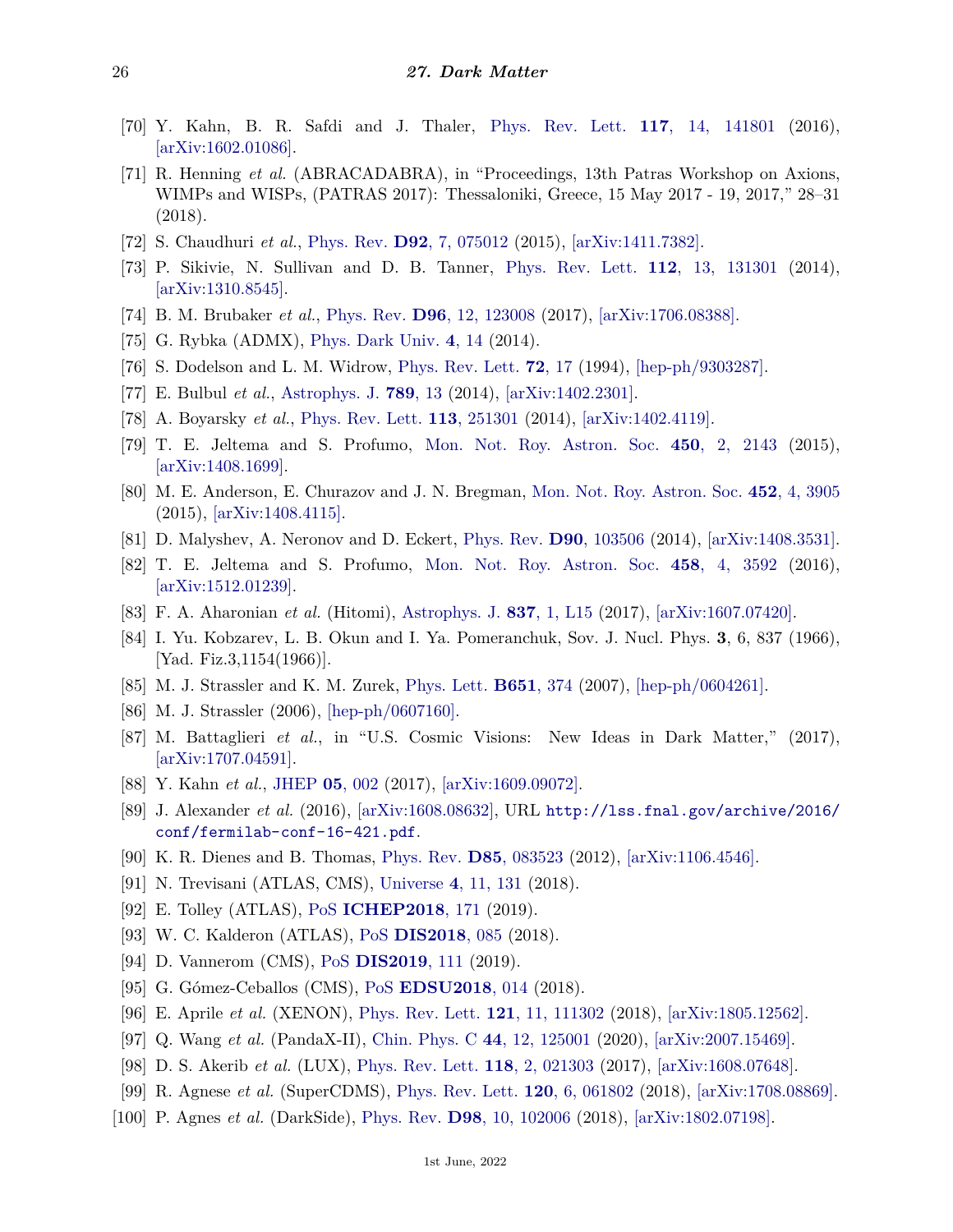- <span id="page-26-1"></span>[101] R. Ajaj *et al.* (DEAP), [Phys. Rev.](http://doi.org/10.1103/PhysRevD.100.022004) **D100**[, 022004](http://doi.org/10.1103/PhysRevD.100.022004) (2019), [\[arXiv:1902.04048\].](https://arxiv.org/abs/1902.04048)
- <span id="page-26-2"></span>[102] D. S. Akerib *et al.* (LUX), [Phys. Rev. Lett.](http://doi.org/10.1103/PhysRevLett.122.131301) **122**[, 13, 131301](http://doi.org/10.1103/PhysRevLett.122.131301) (2019), [\[arXiv:1811.11241\].](https://arxiv.org/abs/1811.11241)
- <span id="page-26-3"></span>[103] E. Aprile *et al.* (XENON) (2019), [\[arXiv:1907.12771\].](https://arxiv.org/abs/1907.12771)
- <span id="page-26-4"></span>[104] E. Aprile *et al.* (2019), [\[arXiv:1907.11485\].](https://arxiv.org/abs/1907.11485)
- <span id="page-26-5"></span>[105] P. Agnes *et al.* (DarkSide), [Phys. Rev. Lett.](http://doi.org/10.1103/PhysRevLett.121.081307) **121**[, 8, 081307](http://doi.org/10.1103/PhysRevLett.121.081307) (2018), [\[arXiv:1802.06994\].](https://arxiv.org/abs/1802.06994)
- <span id="page-26-6"></span>[106] R. Agnese *et al.* (SuperCDMS), [Phys. Rev.](http://doi.org/10.1103/PhysRevD.99.062001) **D99**[, 6, 062001](http://doi.org/10.1103/PhysRevD.99.062001) (2019), [\[arXiv:1808.09098\].](https://arxiv.org/abs/1808.09098)
- <span id="page-26-7"></span>[107] A. H. Abdelhameed *et al.* (CRESST) (2019), [\[arXiv:1904.00498\].](https://arxiv.org/abs/1904.00498)
- <span id="page-26-8"></span>[108] Q. Arnaud *et al.* (NEWS-G), [Astropart. Phys.](http://doi.org/10.1016/j.astropartphys.2017.10.009) **97**[, 54](http://doi.org/10.1016/j.astropartphys.2017.10.009) (2018), [\[arXiv:1706.04934\].](https://arxiv.org/abs/1706.04934)
- <span id="page-26-9"></span>[109] A. Aguilar-Arevalo *et al.* (DAMIC), [Phys. Rev. Lett.](http://doi.org/10.1103/PhysRevLett.125.241803) **125**[, 241803](http://doi.org/10.1103/PhysRevLett.125.241803) (2020), [\[arXiv:2007.15622\].](https://arxiv.org/abs/2007.15622)
- <span id="page-26-10"></span>[110] C. Amole *et al.* (PICO), [Phys. Rev.](http://doi.org/10.1103/PhysRevD.100.022001) **D100**[, 2, 022001](http://doi.org/10.1103/PhysRevD.100.022001) (2019), [\[arXiv:1902.04031\].](https://arxiv.org/abs/1902.04031)
- <span id="page-26-11"></span>[111] E. Aprile *et al.* (XENON), [Phys. Rev. Lett.](http://doi.org/10.1103/PhysRevLett.122.141301) **122**[, 14, 141301](http://doi.org/10.1103/PhysRevLett.122.141301) (2019), [\[arXiv:1902.03234\].](https://arxiv.org/abs/1902.03234)
- <span id="page-26-12"></span>[112] J. Xia *et al.* (PandaX-II), [Phys. Lett.](http://doi.org/10.1016/j.physletb.2019.02.043) **[B792](http://doi.org/10.1016/j.physletb.2019.02.043)**, 193 (2019), [\[arXiv:1807.01936\].](https://arxiv.org/abs/1807.01936)
- <span id="page-26-13"></span>[113] D. S. Akerib *et al.* (LUX), [Phys. Rev. Lett.](http://doi.org/10.1103/PhysRevLett.118.251302) **118**[, 25, 251302](http://doi.org/10.1103/PhysRevLett.118.251302) (2017), [\[arXiv:1705.03380\].](https://arxiv.org/abs/1705.03380)
- <span id="page-26-0"></span>[114] J. D. Lewin and P. F. Smith, [Astropart. Phys.](http://doi.org/10.1016/S0927-6505(96)00047-3) **6**[, 87](http://doi.org/10.1016/S0927-6505(96)00047-3) (1996).
- <span id="page-26-14"></span>[115] J. R. Ellis, R. A. Flores and J. D. Lewin, [Phys. Lett.](http://doi.org/10.1016/0370-2693(88)91332-9) **[B212](http://doi.org/10.1016/0370-2693(88)91332-9)**, 375 (1988).
- <span id="page-26-15"></span>[116] P. J. Fox, J. Liu and N. Weiner, [Phys. Rev.](http://doi.org/10.1103/PhysRevD.83.103514) **D83**[, 103514](http://doi.org/10.1103/PhysRevD.83.103514) (2011), [\[arXiv:1011.1915\].](https://arxiv.org/abs/1011.1915)
- <span id="page-26-16"></span>[117] L. Vietze *et al.*, [Phys. Rev.](http://doi.org/10.1103/PhysRevD.91.043520) **D91**[, 4, 043520](http://doi.org/10.1103/PhysRevD.91.043520) (2015), [\[arXiv:1412.6091\].](https://arxiv.org/abs/1412.6091)
- <span id="page-26-17"></span>[118] P. Klos *et al.*, [Phys. Rev.](http://doi.org/10.1103/PhysRevD.89.029901) **D88**[, 8, 083516](http://doi.org/10.1103/PhysRevD.89.029901) (2013), [Erratum: Phys. Rev.D89,no.2,029901(2014)], [\[arXiv:1304.7684\].](https://arxiv.org/abs/1304.7684)
- <span id="page-26-18"></span>[119] J. Ellis, N. Nagata and K. A. Olive, [Eur. Phys. J.](http://doi.org/10.1140/epjc/s10052-018-6047-y) **C78**[, 7, 569](http://doi.org/10.1140/epjc/s10052-018-6047-y) (2018), [\[arXiv:1805.09795\].](https://arxiv.org/abs/1805.09795)
- <span id="page-26-19"></span>[120] J. Fan, M. Reece and L.-T. Wang, [JCAP](http://doi.org/10.1088/1475-7516/2010/11/042) **[1011](http://doi.org/10.1088/1475-7516/2010/11/042)**, 042 (2010), [\[arXiv:1008.1591\].](https://arxiv.org/abs/1008.1591)
- <span id="page-26-20"></span>[121] A. L. Fitzpatrick *et al.*, [JCAP](http://doi.org/10.1088/1475-7516/2013/02/004) **[1302](http://doi.org/10.1088/1475-7516/2013/02/004)**, 004 (2013), [\[arXiv:1203.3542\].](https://arxiv.org/abs/1203.3542)
- <span id="page-26-21"></span>[122] N. Anand, A. L. Fitzpatrick and W. C. Haxton, [Phys. Rev.](http://doi.org/10.1103/PhysRevC.89.065501) **C89**[, 6, 065501](http://doi.org/10.1103/PhysRevC.89.065501) (2014), [\[arXiv:1308.6288\].](https://arxiv.org/abs/1308.6288)
- <span id="page-26-22"></span>[123] M. I. Gresham and K. M. Zurek, [Phys. Rev.](http://doi.org/10.1103/PhysRevD.89.123521) **D89**[, 12, 123521](http://doi.org/10.1103/PhysRevD.89.123521) (2014), [\[arXiv:1401.3739\].](https://arxiv.org/abs/1401.3739)
- <span id="page-26-23"></span>[124] J. B. Dent *et al.*, [Phys. Rev.](http://doi.org/10.1103/PhysRevD.92.063515) **D92**[, 6, 063515](http://doi.org/10.1103/PhysRevD.92.063515) (2015), [\[arXiv:1505.03117\].](https://arxiv.org/abs/1505.03117)
- <span id="page-26-24"></span>[125] D. Gazda, R. Catena and C. Forssén, [Phys. Rev.](http://doi.org/10.1103/PhysRevD.95.103011) **D95**[, 10, 103011](http://doi.org/10.1103/PhysRevD.95.103011) (2017), [\[arXiv:1612.09165\].](https://arxiv.org/abs/1612.09165)
- <span id="page-26-25"></span>[126] M. Hoferichter *et al.*, [Phys. Rev.](http://doi.org/10.1103/PhysRevD.99.055031) **D99**[, 5, 055031](http://doi.org/10.1103/PhysRevD.99.055031) (2019), [\[arXiv:1812.05617\].](https://arxiv.org/abs/1812.05617)
- <span id="page-26-26"></span>[127] R. Essig, J. Mardon and T. Volansky, [Phys. Rev.](http://doi.org/10.1103/PhysRevD.85.076007) **D85**[, 076007](http://doi.org/10.1103/PhysRevD.85.076007) (2012), [\[arXiv:1108.5383\].](https://arxiv.org/abs/1108.5383)
- <span id="page-26-27"></span>[128] F. T. Avignone, III *et al.*, [Phys. Rev.](http://doi.org/10.1103/PhysRevD.35.2752) **D35**[, 2752](http://doi.org/10.1103/PhysRevD.35.2752) (1987).
- <span id="page-26-28"></span>[129] M. Pospelov, A. Ritz and M. B. Voloshin, [Phys. Rev.](http://doi.org/10.1103/PhysRevD.78.115012) **D78**[, 115012](http://doi.org/10.1103/PhysRevD.78.115012) (2008), [\[arXiv:0807.3279\].](https://arxiv.org/abs/0807.3279)
- <span id="page-26-29"></span>[130] I. M. Bloch *et al.*, [JHEP](http://doi.org/10.1007/JHEP06(2017)087) **06**[, 087](http://doi.org/10.1007/JHEP06(2017)087) (2017), [\[arXiv:1608.02123\].](https://arxiv.org/abs/1608.02123)
- <span id="page-26-30"></span>[131] Y. Hochberg, T. Lin and K. M. Zurek, [Phys. Rev.](http://doi.org/10.1103/PhysRevD.95.023013) **D95**[, 2, 023013](http://doi.org/10.1103/PhysRevD.95.023013) (2017), [\[arXiv:1608.01994\].](https://arxiv.org/abs/1608.01994)
- <span id="page-26-31"></span>[132] M. Schumann (2019), [\[arXiv:1903.03026\].](https://arxiv.org/abs/1903.03026)
- <span id="page-26-32"></span>[133] J. Billard *et al.* (2021), [\[arXiv:2104.07634\].](https://arxiv.org/abs/2104.07634)
- <span id="page-26-33"></span>[134] M. Pato *et al.*, [Phys. Rev.](http://doi.org/10.1103/PhysRevD.83.083505) **D83**[, 083505](http://doi.org/10.1103/PhysRevD.83.083505) (2011), [\[arXiv:1012.3458\].](https://arxiv.org/abs/1012.3458)
- <span id="page-26-34"></span>[135] A. K. Drukier, K. Freese and D. N. Spergel, [Phys. Rev.](http://doi.org/10.1103/PhysRevD.33.3495) **D33**[, 3495](http://doi.org/10.1103/PhysRevD.33.3495) (1986).
- <span id="page-26-35"></span>[136] D. N. Spergel, [Phys. Rev.](http://doi.org/10.1103/PhysRevD.37.1353) **D37**[, 1353](http://doi.org/10.1103/PhysRevD.37.1353) (1988).
- <span id="page-26-36"></span>[137] D. Stiff, L. M. Widrow and J. Frieman, [Phys. Rev.](http://doi.org/10.1103/PhysRevD.64.083516) **D64**[, 083516](http://doi.org/10.1103/PhysRevD.64.083516) (2001), [\[arXiv:astro](https://arxiv.org/abs/astro-ph/0106048)[ph/0106048\].](https://arxiv.org/abs/astro-ph/0106048)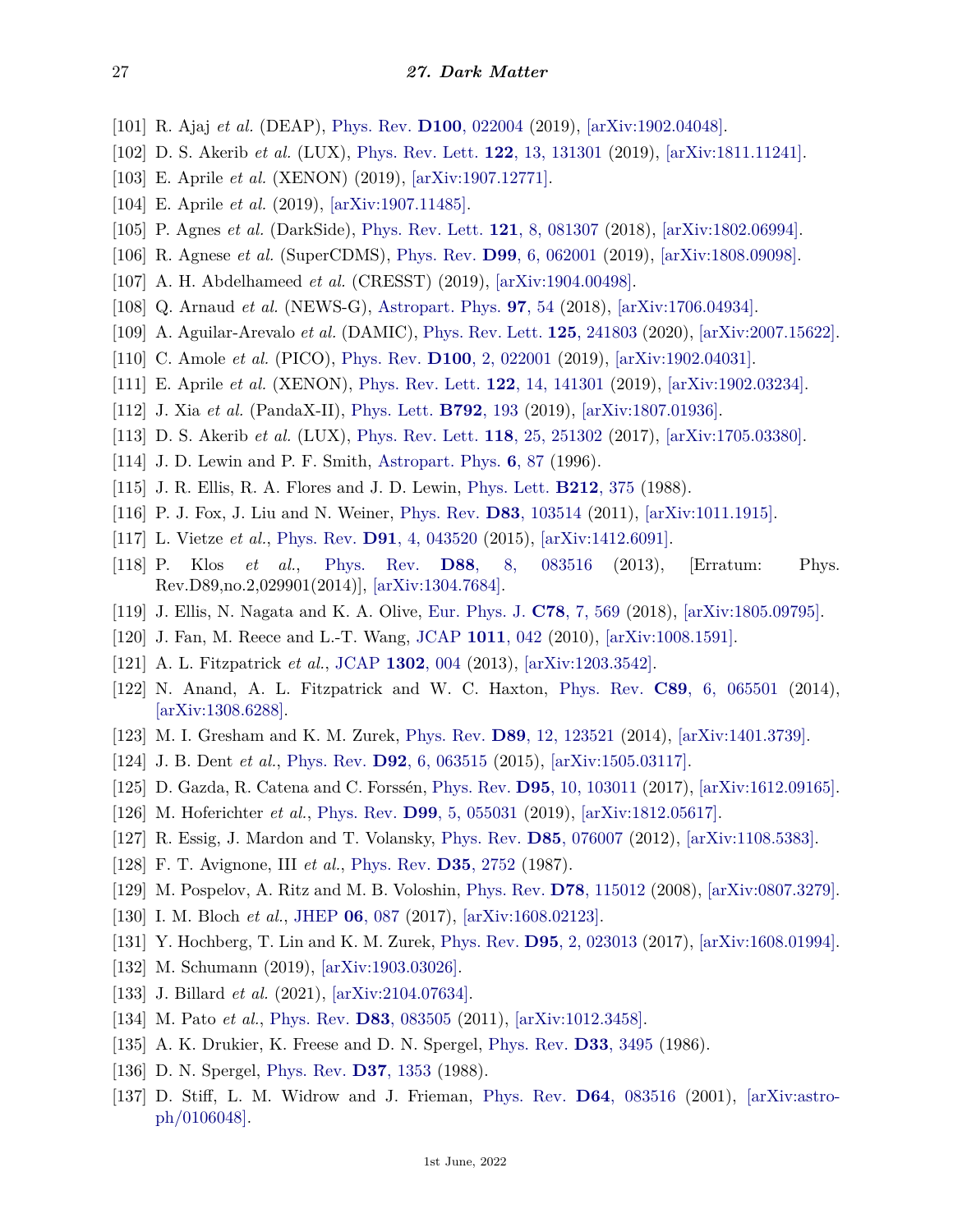- <span id="page-27-0"></span>[138] K. Freese *et al.*, [Phys. Rev. Lett.](http://doi.org/10.1103/PhysRevLett.92.111301) **92**[, 111301](http://doi.org/10.1103/PhysRevLett.92.111301) (2004), [\[arXiv:astro-ph/0310334\].](https://arxiv.org/abs/astro-ph/0310334)
- <span id="page-27-1"></span>[139] T. Bruch *et al.*, [Astrophys. J.](http://doi.org/10.1088/0004-637X/696/1/920) **696**[, 920](http://doi.org/10.1088/0004-637X/696/1/920) (2009), [\[arXiv:0804.2896\].](https://arxiv.org/abs/0804.2896)
- <span id="page-27-2"></span>[140] M. J. Lewis and K. Freese, [Phys. Rev.](http://doi.org/10.1103/PhysRevD.70.043501) **D70**[, 043501](http://doi.org/10.1103/PhysRevD.70.043501) (2004), [\[arXiv:astro-ph/0307190\].](https://arxiv.org/abs/astro-ph/0307190)
- <span id="page-27-3"></span>[141] F. Mayet *et al.*, [Phys. Rept.](http://doi.org/10.1016/j.physrep.2016.02.007) **[627](http://doi.org/10.1016/j.physrep.2016.02.007)**, 1 (2016), [\[arXiv:1602.03781\].](https://arxiv.org/abs/1602.03781)
- <span id="page-27-4"></span>[142] L. E. Strigari, [New J. Phys.](http://doi.org/10.1088/1367-2630/11/10/105011) **11**[, 105011](http://doi.org/10.1088/1367-2630/11/10/105011) (2009), [\[arXiv:0903.3630\].](https://arxiv.org/abs/0903.3630)
- <span id="page-27-5"></span>[143] C. A. J. O'Hare, [Phys. Rev.](http://doi.org/10.1103/PhysRevD.94.063527) **D94**[, 6, 063527](http://doi.org/10.1103/PhysRevD.94.063527) (2016), [\[arXiv:1604.03858\].](https://arxiv.org/abs/1604.03858)
- <span id="page-27-6"></span>[144] L. E. Strigari, [Phys. Rev.](http://doi.org/10.1103/PhysRevD.93.103534) **D93**[, 10, 103534](http://doi.org/10.1103/PhysRevD.93.103534) (2016), [\[arXiv:1604.00729\].](https://arxiv.org/abs/1604.00729)
- <span id="page-27-7"></span>[145] R. Essig, M. Sholapurkar and T.-T. Yu, [Phys. Rev.](http://doi.org/10.1103/PhysRevD.97.095029) **D97**[, 9, 095029](http://doi.org/10.1103/PhysRevD.97.095029) (2018), [\[arXiv:1801.10159\].](https://arxiv.org/abs/1801.10159)
- <span id="page-27-8"></span>[146] V. Chepel and H. Araujo, [JINST](http://doi.org/10.1088/1748-0221/8/04/R04001) **8**[, R04001](http://doi.org/10.1088/1748-0221/8/04/R04001) (2013), [\[arXiv:1207.2292\].](https://arxiv.org/abs/1207.2292)
- <span id="page-27-9"></span>[147] M. J. Dolan, F. Kahlhoefer and C. McCabe, [Phys. Rev. Lett.](http://doi.org/10.1103/PhysRevLett.121.101801) **121**[, 10, 101801](http://doi.org/10.1103/PhysRevLett.121.101801) (2018), [\[arXiv:1711.09906\].](https://arxiv.org/abs/1711.09906)
- <span id="page-27-10"></span>[148] C. Fu *et al.* (PandaX), [Phys. Rev. Lett.](http://doi.org/10.1103/PhysRevLett.119.181806) **119**[, 18, 181806](http://doi.org/10.1103/PhysRevLett.119.181806) (2017), [\[arXiv:1707.07921\].](https://arxiv.org/abs/1707.07921)
- <span id="page-27-11"></span>[149] D. S. Akerib *et al.* (LUX), [Phys. Rev. Lett.](http://doi.org/10.1103/PhysRevLett.118.261301) **118**[, 26, 261301](http://doi.org/10.1103/PhysRevLett.118.261301) (2017), [\[arXiv:1704.02297\].](https://arxiv.org/abs/1704.02297)
- <span id="page-27-12"></span>[150] E. Aprile *et al.* (XENON), [Phys. Rev. D](http://doi.org/10.1103/PhysRevD.102.072004) **102**[, 7, 072004](http://doi.org/10.1103/PhysRevD.102.072004) (2020), [\[arXiv:2006.09721\].](https://arxiv.org/abs/2006.09721)
- <span id="page-27-13"></span>[151] P. Grothaus, M. Fairbairn and J. Monroe, [Phys. Rev.](http://doi.org/10.1103/PhysRevD.90.055018) **D90**[, 5, 055018](http://doi.org/10.1103/PhysRevD.90.055018) (2014), [\[arXiv:1406.5047\].](https://arxiv.org/abs/1406.5047)
- <span id="page-27-14"></span>[152] C. A. J. O'Hare *et al.*, [Phys. Rev.](http://doi.org/10.1103/PhysRevD.92.063518) **D92**[, 6, 063518](http://doi.org/10.1103/PhysRevD.92.063518) (2015), [\[arXiv:1505.08061\].](https://arxiv.org/abs/1505.08061)
- <span id="page-27-15"></span>[153] Y. Hochberg *et al.*, [Phys. Lett.](http://doi.org/10.1016/j.physletb.2017.06.051) **[B772](http://doi.org/10.1016/j.physletb.2017.06.051)**, 239 (2017), [\[arXiv:1606.08849\].](https://arxiv.org/abs/1606.08849)
- <span id="page-27-16"></span>[154] Y. Hochberg *et al.*, [Phys. Rev.](http://doi.org/10.1103/PhysRevD.97.015004) **D97**[, 1, 015004](http://doi.org/10.1103/PhysRevD.97.015004) (2018), [\[arXiv:1708.08929\].](https://arxiv.org/abs/1708.08929)
- <span id="page-27-17"></span>[155] S. Knapen, T. Lin and K. M. Zurek, [Phys. Rev.](http://doi.org/10.1103/PhysRevD.95.056019) **D95**[, 5, 056019](http://doi.org/10.1103/PhysRevD.95.056019) (2017), [\[arXiv:1611.06228\].](https://arxiv.org/abs/1611.06228)
- <span id="page-27-18"></span>[156] R. Essig *et al.*, [Phys. Rev.](http://doi.org/10.1103/PhysRevD.95.056011) **D95**[, 5, 056011](http://doi.org/10.1103/PhysRevD.95.056011) (2017), [\[arXiv:1608.02940\].](https://arxiv.org/abs/1608.02940)
- <span id="page-27-19"></span>[157] Y. Hochberg, T. Lin and K. M. Zurek, [Phys. Rev.](http://doi.org/10.1103/PhysRevD.94.015019) **D94**[, 1, 015019](http://doi.org/10.1103/PhysRevD.94.015019) (2016), [\[arXiv:1604.06800\].](https://arxiv.org/abs/1604.06800)
- <span id="page-27-20"></span>[158] S. Knapen *et al.*, [Phys. Lett.](http://doi.org/10.1016/j.physletb.2018.08.064) **[B785](http://doi.org/10.1016/j.physletb.2018.08.064)**, 386 (2018), [\[arXiv:1712.06598\].](https://arxiv.org/abs/1712.06598)
- <span id="page-27-21"></span>[159] S. Griffin *et al.*, [Phys. Rev.](http://doi.org/10.1103/PhysRevD.98.115034) **D98**[, 11, 115034](http://doi.org/10.1103/PhysRevD.98.115034) (2018), [\[arXiv:1807.10291\].](https://arxiv.org/abs/1807.10291)
- <span id="page-27-22"></span>[160] A. Arvanitaki, S. Dimopoulos and K. Van Tilburg, [Phys. Rev.](http://doi.org/10.1103/PhysRevX.8.041001) **X8**[, 4, 041001](http://doi.org/10.1103/PhysRevX.8.041001) (2018), [\[arXiv:1709.05354\].](https://arxiv.org/abs/1709.05354)
- <span id="page-27-23"></span>[161] T. Trickle, Z. Zhang and K. M. Zurek (2019), [\[arXiv:1905.13744\].](https://arxiv.org/abs/1905.13744)
- <span id="page-27-24"></span>[162] Y. Hochberg *et al.*, [Phys. Rev. Lett.](http://doi.org/10.1103/PhysRevLett.123.151802) **123**[, 15, 151802](http://doi.org/10.1103/PhysRevLett.123.151802) (2019), [\[arXiv:1903.05101\].](https://arxiv.org/abs/1903.05101)
- <span id="page-27-25"></span>[163] T. Lin, [PoS](http://doi.org/10.22323/1.333.0009) **333**[, 009](http://doi.org/10.22323/1.333.0009) (2019), [\[arXiv:1904.07915\].](https://arxiv.org/abs/1904.07915)
- <span id="page-27-26"></span>[164] F. Aharonian, D. Khangulyan and D. Malyshev, [Astron. Astrophys.](http://doi.org/10.1051/0004-6361/201220092) **547**[, A114](http://doi.org/10.1051/0004-6361/201220092) (2012), [\[arXiv:1207.0458\].](https://arxiv.org/abs/1207.0458)
- <span id="page-27-27"></span>[165] K. K. Boddy *et al.*, [Phys. Rev.](http://doi.org/10.1103/PhysRevD.94.095027) **D94**[, 9, 095027](http://doi.org/10.1103/PhysRevD.94.095027) (2016), [\[arXiv:1606.07440\].](https://arxiv.org/abs/1606.07440)
- <span id="page-27-28"></span>[166] T. Sjöstrand (2019), [\[arXiv:1907.09874\].](https://arxiv.org/abs/1907.09874)
- <span id="page-27-29"></span>[167] M. Tavani *et al.* (e-ASTROGAM), [JHEAp](http://doi.org/10.1016/j.jheap.2018.07.001) **[19](http://doi.org/10.1016/j.jheap.2018.07.001)**, 1 (2018), [\[arXiv:1711.01265\].](https://arxiv.org/abs/1711.01265)
- <span id="page-27-30"></span>[168] A. Coogan, L. Morrison and S. Profumo (2019), [\[arXiv:1907.11846\].](https://arxiv.org/abs/1907.11846)
- <span id="page-27-31"></span>[169] M. Ackermann *et al.* (Fermi-LAT), [Phys. Rev. Lett.](http://doi.org/10.1103/PhysRevLett.115.231301) **115**[, 23, 231301](http://doi.org/10.1103/PhysRevLett.115.231301) (2015), [\[arXiv:1503.02641\].](https://arxiv.org/abs/1503.02641)
- <span id="page-27-32"></span>[170] D. Hooper and L. Goodenough, [Phys. Lett.](http://doi.org/10.1016/j.physletb.2011.02.029) **[B697](http://doi.org/10.1016/j.physletb.2011.02.029)**, 412 (2011), [\[arXiv:1010.2752\].](https://arxiv.org/abs/1010.2752)
- <span id="page-27-33"></span>[171] M. Ackermann *et al.* (Fermi-LAT), [Astrophys. J.](http://doi.org/10.3847/1538-4357/aa6cab) **840**[, 1, 43](http://doi.org/10.3847/1538-4357/aa6cab) (2017), [\[arXiv:1704.03910\].](https://arxiv.org/abs/1704.03910)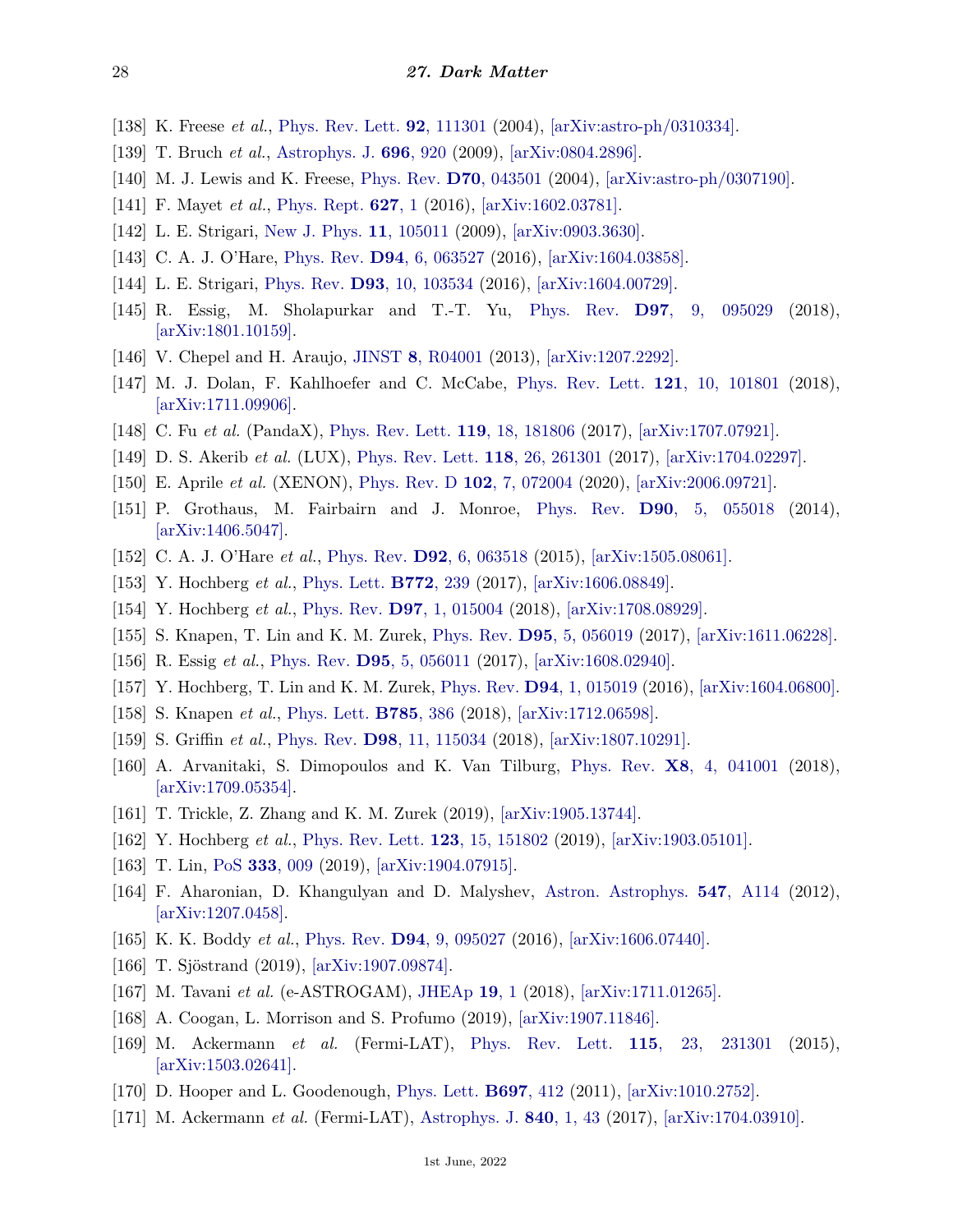- <span id="page-28-0"></span>[172] F. Calore, I. Cholis and C. Weniger, [JCAP](http://doi.org/10.1088/1475-7516/2015/03/038) **[1503](http://doi.org/10.1088/1475-7516/2015/03/038)**, 038 (2015), [\[arXiv:1409.0042\].](https://arxiv.org/abs/1409.0042)
- <span id="page-28-1"></span>[173] K. N. Abazajian and M. Kaplinghat, [Phys. Rev.](http://doi.org/10.1103/PhysRevD.86.083511) **D86**[, 083511](http://doi.org/10.1103/PhysRevD.86.083511) (2012), [Erratum: Phys. Rev. **D87**, 129902 (2013)], [\[arXiv:1207.6047\].](https://arxiv.org/abs/1207.6047)
- <span id="page-28-2"></span>[174] S. K. Lee, M. Lisanti and B. R. Safdi, [JCAP](http://doi.org/10.1088/1475-7516/2015/05/056) **1505**[, 05, 056](http://doi.org/10.1088/1475-7516/2015/05/056) (2015), [\[arXiv:1412.6099\].](https://arxiv.org/abs/1412.6099)
- <span id="page-28-3"></span>[175] T. Daylan *et al.*, [Phys. Dark Univ.](http://doi.org/10.1016/j.dark.2015.12.005) **[12](http://doi.org/10.1016/j.dark.2015.12.005)**, 1 (2016), [\[arXiv:1402.6703\].](https://arxiv.org/abs/1402.6703)
- <span id="page-28-4"></span>[176] R. K. Leane and T. R. Slatyer (2019), [\[arXiv:1904.08430\].](https://arxiv.org/abs/1904.08430)
- <span id="page-28-5"></span>[177] E. Carlson, T. Linden and S. Profumo, [Phys. Rev. Lett.](http://doi.org/10.1103/PhysRevLett.117.111101) **117**[, 11, 111101](http://doi.org/10.1103/PhysRevLett.117.111101) (2016), [\[arXiv:1510.04698\].](https://arxiv.org/abs/1510.04698)
- <span id="page-28-6"></span>[178] M. Ajello *et al.* (Fermi-LAT), [Astrophys. J.](http://doi.org/10.3847/0004-637X/819/1/44) **819**[, 1, 44](http://doi.org/10.3847/0004-637X/819/1/44) (2016), [\[arXiv:1511.02938\].](https://arxiv.org/abs/1511.02938)
- <span id="page-28-7"></span>[179] M. Ackermann *et al.* (Fermi-LAT), [Astrophys. J.](http://doi.org/10.3847/1538-4357/aa5c3d) **836**[, 2, 208](http://doi.org/10.3847/1538-4357/aa5c3d) (2017), [\[arXiv:1702.08602\].](https://arxiv.org/abs/1702.08602)
- [180] A. McDaniel, T. Jeltema and S. Profumo, [Phys. Rev.](http://doi.org/10.1103/PhysRevD.97.103021) **D97**[, 10, 103021](http://doi.org/10.1103/PhysRevD.97.103021) (2018), [\[arXiv:1802.05258\].](https://arxiv.org/abs/1802.05258)
- <span id="page-28-8"></span>[181] C. Karwin *et al.* (2019), [\[arXiv:1903.10533\].](https://arxiv.org/abs/1903.10533)
- <span id="page-28-9"></span>[182] A. McDaniel, T. Jeltema and S. Profumo, [Phys. Rev.](http://doi.org/10.1103/PhysRevD.100.023014) **D100**[, 2, 023014](http://doi.org/10.1103/PhysRevD.100.023014) (2019), [\[arXiv:1903.06833\].](https://arxiv.org/abs/1903.06833)
- <span id="page-28-10"></span>[183] R. L. Kinzer *et al.*, [Astrophys. J.](http://doi.org/10.1086/322371) **559**[, 282](http://doi.org/10.1086/322371) (2001).
- <span id="page-28-11"></span>[184] R. M. Bandyopadhyay *et al.*, [Mon. Not. Roy. Astron. Soc.](http://doi.org/10.1111/j.1365-2966.2008.14113.x) **392**[, 1115](http://doi.org/10.1111/j.1365-2966.2008.14113.x) (2009), [\[arXiv:0810.3674\].](https://arxiv.org/abs/0810.3674)
- <span id="page-28-12"></span>[185] D. P. Finkbeiner and N. Weiner, [Phys. Rev.](http://doi.org/10.1103/PhysRevD.76.083519) **D76**[, 083519](http://doi.org/10.1103/PhysRevD.76.083519) (2007), [\[arXiv:astro-ph/0702587\].](https://arxiv.org/abs/astro-ph/0702587)
- <span id="page-28-13"></span>[186] K. Agashe *et al.*, [JCAP](http://doi.org/10.1088/1475-7516/2014/10/062) **1410**[, 10, 062](http://doi.org/10.1088/1475-7516/2014/10/062) (2014), [\[arXiv:1405.7370\].](https://arxiv.org/abs/1405.7370)
- <span id="page-28-14"></span>[187] T. Damour and L. M. Krauss, [Phys. Rev. Lett.](http://doi.org/10.1103/PhysRevLett.81.5726) **81**[, 5726](http://doi.org/10.1103/PhysRevLett.81.5726) (1998), [\[arXiv:astro-ph/9806165\].](https://arxiv.org/abs/astro-ph/9806165)
- <span id="page-28-16"></span><span id="page-28-15"></span>[188] S. L. Adler, [Phys. Lett.](http://doi.org/10.1016/j.physletb.2008.12.023) **[B671](http://doi.org/10.1016/j.physletb.2008.12.023)**, 203 (2009), [\[arXiv:0808.2823\].](https://arxiv.org/abs/0808.2823)
- [189] J. Casanellas and I. Lopes, [Astrophys. J.](http://doi.org/10.1088/2041-8205/765/1/L21) **765**[, L21](http://doi.org/10.1088/2041-8205/765/1/L21) (2013), [\[arXiv:1212.2985\].](https://arxiv.org/abs/1212.2985)
- <span id="page-28-17"></span>[190] G. D. Mack, J. F. Beacom and G. Bertone, [Phys. Rev.](http://doi.org/10.1103/PhysRevD.76.043523) **D76**[, 043523](http://doi.org/10.1103/PhysRevD.76.043523) (2007), [\[arXiv:0705.4298\].](https://arxiv.org/abs/0705.4298)
- <span id="page-28-18"></span>[191] J. Smolinsky and P. Tanedo, [Phys. Rev.](http://doi.org/10.1103/PhysRevD.96.099902) **D95**[, 7, 075015](http://doi.org/10.1103/PhysRevD.96.099902) (2017), [Erratum: Phys. Rev.D96,no.9,099902(2017)], [\[arXiv:1701.03168\].](https://arxiv.org/abs/1701.03168)
- <span id="page-28-19"></span>[192] C. Niblaeus, A. Beniwal and J. Edsjo (2019), [\[arXiv:1903.11363\].](https://arxiv.org/abs/1903.11363)
- <span id="page-28-20"></span>[193] M. G. Aartsen *et al.* (IceCube), [JCAP](http://doi.org/10.1088/1475-7516/2016/04/022) **1604**[, 04, 022](http://doi.org/10.1088/1475-7516/2016/04/022) (2016), [\[arXiv:1601.00653\].](https://arxiv.org/abs/1601.00653)
- <span id="page-28-21"></span>[194] S. Adrian-Martinez *et al.* (ANTARES), [Phys. Lett.](http://doi.org/10.1016/j.physletb.2016.05.019) **[B759](http://doi.org/10.1016/j.physletb.2016.05.019)**, 69 (2016), [\[arXiv:1603.02228\].](https://arxiv.org/abs/1603.02228)
- <span id="page-28-22"></span>[195] C. R. Das *et al.*, [Phys. Lett.](http://doi.org/10.1016/j.physletb.2013.07.006) **[B725](http://doi.org/10.1016/j.physletb.2013.07.006)**, 297 (2013), [\[arXiv:1110.5095\].](https://arxiv.org/abs/1110.5095)
- <span id="page-28-23"></span>[196] M. G. Aartsen *et al.* (IceCube), [J. Phys.](http://doi.org/10.1088/1361-6471/44/5/054006) **G44**[, 5, 054006](http://doi.org/10.1088/1361-6471/44/5/054006) (2017), [\[arXiv:1607.02671\].](https://arxiv.org/abs/1607.02671)
- <span id="page-28-24"></span>[197] Y. Zhao and K. M. Zurek, [JHEP](http://doi.org/10.1007/JHEP07(2014)017) **07**[, 017](http://doi.org/10.1007/JHEP07(2014)017) (2014), [\[arXiv:1401.7664\].](https://arxiv.org/abs/1401.7664)
- <span id="page-28-25"></span>[198] A. W. Strong, I. V. Moskalenko and V. S. Ptuskin, [Ann. Rev. Nucl. Part. Sci.](http://doi.org/10.1146/annurev.nucl.57.090506.123011) **57**[, 285](http://doi.org/10.1146/annurev.nucl.57.090506.123011) (2007), [\[arXiv:astro-ph/0701517\].](https://arxiv.org/abs/astro-ph/0701517)
- <span id="page-28-26"></span>[199] O. Adriani *et al.* (PAMELA), [Phys. Rev. Lett.](http://doi.org/10.1103/PhysRevLett.111.081102) **111**[, 081102](http://doi.org/10.1103/PhysRevLett.111.081102) (2013), [\[arXiv:1308.0133\].](https://arxiv.org/abs/1308.0133)
- <span id="page-28-27"></span>[200] M. Aguilar *et al.* (AMS), [Phys. Rev. Lett.](http://doi.org/10.1103/PhysRevLett.117.091103) **117**[, 9, 091103](http://doi.org/10.1103/PhysRevLett.117.091103) (2016).
- <span id="page-28-29"></span><span id="page-28-28"></span>[201] M. Aguilar *et al.* (AMS), [Phys. Rev. Lett.](http://doi.org/10.1103/PhysRevLett.110.141102) **110**[, 141102](http://doi.org/10.1103/PhysRevLett.110.141102) (2013).
- <span id="page-28-30"></span>[202] S. Profumo, F. Queiroz and C. Siqueira (2019), [\[arXiv:1903.07638\].](https://arxiv.org/abs/1903.07638)
- <span id="page-28-31"></span>[203] D. Hooper, P. Blasi and P. D. Serpico, [JCAP](http://doi.org/10.1088/1475-7516/2009/01/025) **[0901](http://doi.org/10.1088/1475-7516/2009/01/025)**, 025 (2009), [\[arXiv:0810.1527\].](https://arxiv.org/abs/0810.1527)
- [204] S. Profumo, [Central Eur. J. Phys.](http://doi.org/10.2478/s11534-011-0099-z) **[10](http://doi.org/10.2478/s11534-011-0099-z)**, 1 (2011), [\[arXiv:0812.4457\].](https://arxiv.org/abs/0812.4457)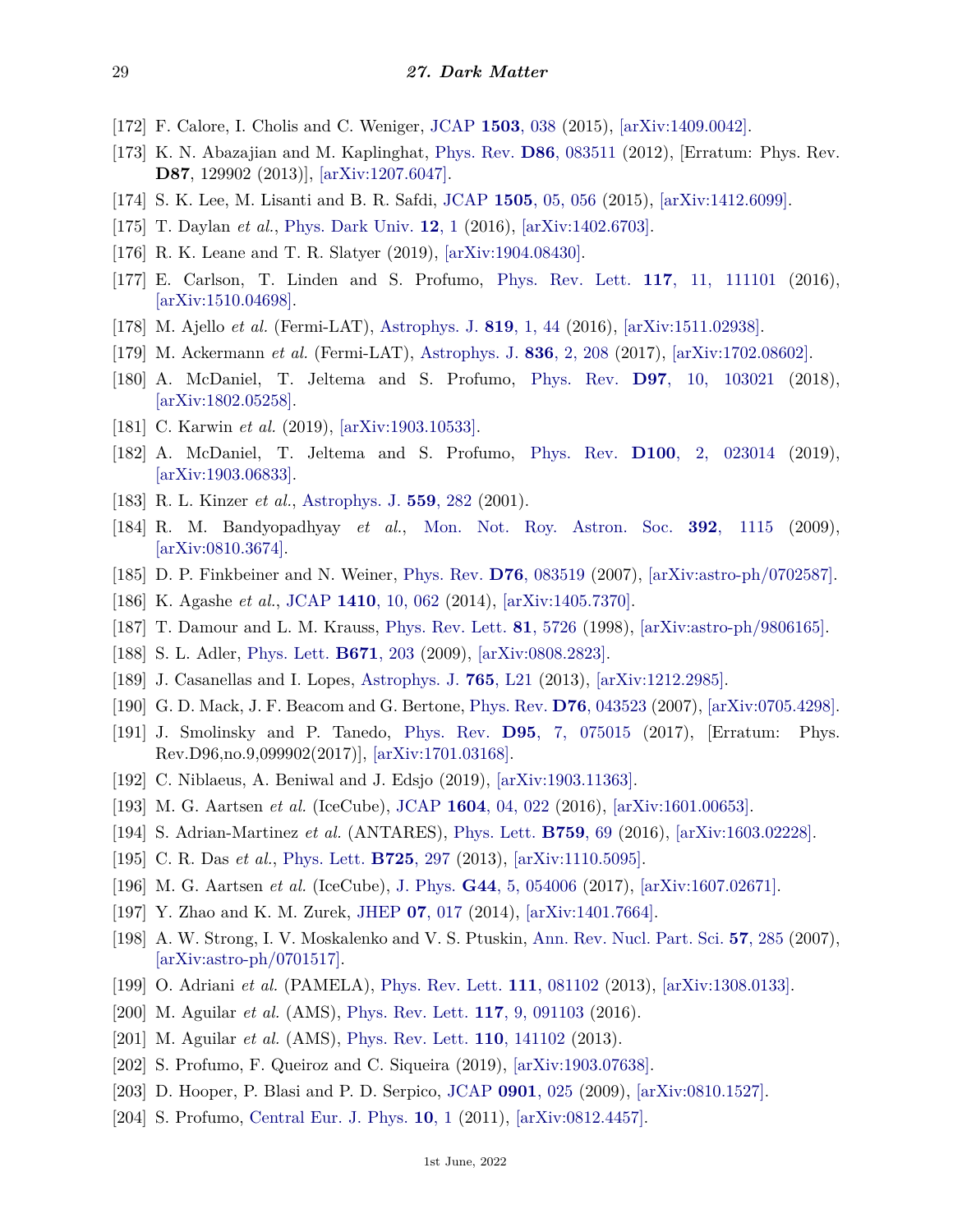- <span id="page-29-0"></span>[205] A. U. Abeysekara *et al.* (HAWC), [Science](http://doi.org/10.1126/science.aan4880) **358**[, 6365, 911](http://doi.org/10.1126/science.aan4880) (2017), [\[arXiv:1711.06223\].](https://arxiv.org/abs/1711.06223)
- <span id="page-29-1"></span>[206] S. Profumo *et al.*, [Phys. Rev.](http://doi.org/10.1103/PhysRevD.97.123008) **D97**[, 12, 123008](http://doi.org/10.1103/PhysRevD.97.123008) (2018), [\[arXiv:1803.09731\].](https://arxiv.org/abs/1803.09731)
- <span id="page-29-2"></span>[207] R. Cowsik, B. Burch and T. Madziwa-Nussinov, [Astrophys. J.](http://doi.org/10.1088/0004-637X/786/2/124) **786**[, 124](http://doi.org/10.1088/0004-637X/786/2/124) (2014), [\[arXiv:1305.1242\].](https://arxiv.org/abs/1305.1242)
- <span id="page-29-3"></span>[208] K. Blum, B. Katz and E. Waxman, [Phys. Rev. Lett.](http://doi.org/10.1103/PhysRevLett.111.211101) **111**[, 21, 211101](http://doi.org/10.1103/PhysRevLett.111.211101) (2013), [\[arXiv:1305.1324\].](https://arxiv.org/abs/1305.1324)
- <span id="page-29-4"></span>[209] M.-Y. Cui *et al.*, [Phys. Rev. Lett.](http://doi.org/10.1103/PhysRevLett.118.191101) **118**[, 19, 191101](http://doi.org/10.1103/PhysRevLett.118.191101) (2017), [\[arXiv:1610.03840\].](https://arxiv.org/abs/1610.03840)
- <span id="page-29-5"></span>[210] A. Reinert and M. W. Winkler, [JCAP](http://doi.org/10.1088/1475-7516/2018/01/055) **1801**[, 01, 055](http://doi.org/10.1088/1475-7516/2018/01/055) (2018), [\[arXiv:1712.00002\].](https://arxiv.org/abs/1712.00002)
- <span id="page-29-6"></span>[211] M. W. Winkler, [JCAP](http://doi.org/10.1088/1475-7516/2017/02/048) **1702**[, 02, 048](http://doi.org/10.1088/1475-7516/2017/02/048) (2017), [\[arXiv:1701.04866\].](https://arxiv.org/abs/1701.04866)
- <span id="page-29-7"></span>[212] F. Donato, N. Fornengo and P. Salati, [Phys. Rev.](http://doi.org/10.1103/PhysRevD.62.043003) **D62**[, 043003](http://doi.org/10.1103/PhysRevD.62.043003) (2000), [\[hep-ph/9904481\].](https://arxiv.org/abs/hep-ph/9904481)
- [213] K. Mori *et al.*, [Astrophys. J.](http://doi.org/10.1086/338057) **566**[, 604](http://doi.org/10.1086/338057) (2002), [\[arXiv:astro-ph/0109463\].](https://arxiv.org/abs/astro-ph/0109463)
- [214] H. Baer and S. Profumo, [JCAP](http://doi.org/10.1088/1475-7516/2005/12/008) **[0512](http://doi.org/10.1088/1475-7516/2005/12/008)**, 008 (2005), [\[arXiv:astro-ph/0510722\].](https://arxiv.org/abs/astro-ph/0510722)
- [215] E. Carlson *et al.*, [Phys. Rev.](http://doi.org/10.1103/PhysRevD.89.076005) **D89**[, 7, 076005](http://doi.org/10.1103/PhysRevD.89.076005) (2014), [\[arXiv:1401.2461\].](https://arxiv.org/abs/1401.2461)
- <span id="page-29-8"></span>[216] M. Cirelli *et al.*, [JHEP](http://doi.org/10.1007/JHEP08(2014)009) **08**[, 009](http://doi.org/10.1007/JHEP08(2014)009) (2014), [\[arXiv:1401.4017\].](https://arxiv.org/abs/1401.4017)
- <span id="page-29-9"></span>[217] R. Bird *et al.*, in "36th International Cosmic Ray Conference (ICRC 2019) Madison, Wisconsin, USA, July 24-August 1, 2019," (2019), [\[arXiv:1908.03154\].](https://arxiv.org/abs/1908.03154)
- <span id="page-29-10"></span>[218] A. Coogan and S. Profumo, [Phys. Rev.](http://doi.org/10.1103/PhysRevD.96.083020) **D96**[, 8, 083020](http://doi.org/10.1103/PhysRevD.96.083020) (2017), [\[arXiv:1705.09664\].](https://arxiv.org/abs/1705.09664)
- <span id="page-29-11"></span>[219] S. Colafrancesco, S. Profumo and P. Ullio, [Astron. Astrophys.](http://doi.org/10.1051/0004-6361:20053887) **[455](http://doi.org/10.1051/0004-6361:20053887)**, 21 (2006), [\[arXiv:astro](https://arxiv.org/abs/astro-ph/0507575)[ph/0507575\].](https://arxiv.org/abs/astro-ph/0507575)
- <span id="page-29-15"></span>[220] S. Colafrancesco, S. Profumo and P. Ullio, [Phys. Rev.](http://doi.org/10.1103/PhysRevD.75.023513) **D75**[, 023513](http://doi.org/10.1103/PhysRevD.75.023513) (2007), [\[arXiv:astro](https://arxiv.org/abs/astro-ph/0607073)[ph/0607073\].](https://arxiv.org/abs/astro-ph/0607073)
- <span id="page-29-12"></span>[221] S. Profumo and P. Ullio (2010), [\[arXiv:1001.4086\].](https://arxiv.org/abs/1001.4086)
- <span id="page-29-13"></span>[222] T. E. Jeltema and S. Profumo, [JCAP](http://doi.org/10.1088/1475-7516/2008/11/003) **[0811](http://doi.org/10.1088/1475-7516/2008/11/003)**, 003 (2008), [\[arXiv:0808.2641\].](https://arxiv.org/abs/0808.2641)
- [223] M. Cirelli *et al.*, [JCAP](http://doi.org/10.1088/1475-7516/2012/10/E01) **1103**[, 051](http://doi.org/10.1088/1475-7516/2012/10/E01) (2011), [Erratum: JCAP1210,E01(2012)], [\[arXiv:1012.4515\].](https://arxiv.org/abs/1012.4515)
- <span id="page-29-14"></span>[224] A. McDaniel *et al.*, [JCAP](http://doi.org/10.1088/1475-7516/2017/09/027) **1709**[, 09, 027](http://doi.org/10.1088/1475-7516/2017/09/027) (2017), [\[arXiv:1705.09384\].](https://arxiv.org/abs/1705.09384)
- <span id="page-29-16"></span>[225] E. Storm *et al.*, [Astrophys. J.](http://doi.org/10.1088/0004-637X/768/2/106) **768**[, 106](http://doi.org/10.1088/0004-637X/768/2/106) (2013), [\[arXiv:1210.0872\].](https://arxiv.org/abs/1210.0872)
- <span id="page-29-17"></span>[226] G. G. Raffelt, *Stars as laboratories for fundamental physics* (1996), ISBN 9780226702728, URL <http://wwwth.mpp.mpg.de/members/raffelt/mypapers/199613.pdf>.
- <span id="page-29-18"></span>[227] D. Spolyar, K. Freese and P. Gondolo, [Phys. Rev. Lett.](http://doi.org/10.1103/PhysRevLett.100.051101) **100**[, 051101](http://doi.org/10.1103/PhysRevLett.100.051101) (2008), [\[arXiv:0705.0521\].](https://arxiv.org/abs/0705.0521)
- <span id="page-29-19"></span>[228] S. Dimopoulos, J. Preskill and F. Wilczek, [Phys. Lett.](http://doi.org/10.1016/0370-2693(82)90679-7) **[119B](http://doi.org/10.1016/0370-2693(82)90679-7)**, 320 (1982).
- <span id="page-29-20"></span>[229] P. Pani and A. Loeb, [JCAP](http://doi.org/10.1088/1475-7516/2014/06/026) **[1406](http://doi.org/10.1088/1475-7516/2014/06/026)**, 026 (2014), [\[arXiv:1401.3025\].](https://arxiv.org/abs/1401.3025)
- <span id="page-29-21"></span>[230] H. Liu, G. W. Ridgway and T. R. Slatyer (2019), [\[arXiv:1904.09296\].](https://arxiv.org/abs/1904.09296)
- <span id="page-29-22"></span>[231] M. A. Monroy-Rodríguez and C. Allen, [Astrophys. J.](http://doi.org/10.1088/0004-637X/790/2/159) **790**[, 2, 159](http://doi.org/10.1088/0004-637X/790/2/159) (2014), [\[arXiv:1406.5169\].](https://arxiv.org/abs/1406.5169)
- <span id="page-29-23"></span>[232] M. Ricotti, J. P. Ostriker and K. J. Mack, [Astrophys. J.](http://doi.org/10.1086/587831) **680**[, 829](http://doi.org/10.1086/587831) (2008), [\[arXiv:0709.0524\].](https://arxiv.org/abs/0709.0524)
- <span id="page-29-24"></span>[233] S. Bird *et al.*, [Phys. Rev. Lett.](http://doi.org/10.1103/PhysRevLett.116.201301) **116**[, 20, 201301](http://doi.org/10.1103/PhysRevLett.116.201301) (2016), [\[arXiv:1603.00464\].](https://arxiv.org/abs/1603.00464)
- <span id="page-29-25"></span>[234] V. Poulin *et al.*, [Phys. Rev.](http://doi.org/10.1103/PhysRevD.96.083524) **D96**[, 8, 083524](http://doi.org/10.1103/PhysRevD.96.083524) (2017), [\[arXiv:1707.04206\].](https://arxiv.org/abs/1707.04206)
- <span id="page-29-26"></span>[235] P. Tisserand *et al.* (EROS-2), [Astron. Astrophys.](http://doi.org/10.1051/0004-6361:20066017) **469**[, 387](http://doi.org/10.1051/0004-6361:20066017) (2007), [\[arXiv:astro-ph/0607207\].](https://arxiv.org/abs/astro-ph/0607207)
- <span id="page-29-27"></span>[236] H. Niikura *et al.*, [Nat. Astron.](http://doi.org/10.1038/s41550-019-0723-1) **3**[, 6, 524](http://doi.org/10.1038/s41550-019-0723-1) (2019), [\[arXiv:1701.02151\].](https://arxiv.org/abs/1701.02151)
- <span id="page-29-28"></span>[237] E. Mediavilla *et al.*, [Astrophys. J.](http://doi.org/10.1088/0004-637X/706/2/1451) **706**[, 1451](http://doi.org/10.1088/0004-637X/706/2/1451) (2009), [\[arXiv:0910.3645\].](https://arxiv.org/abs/0910.3645)